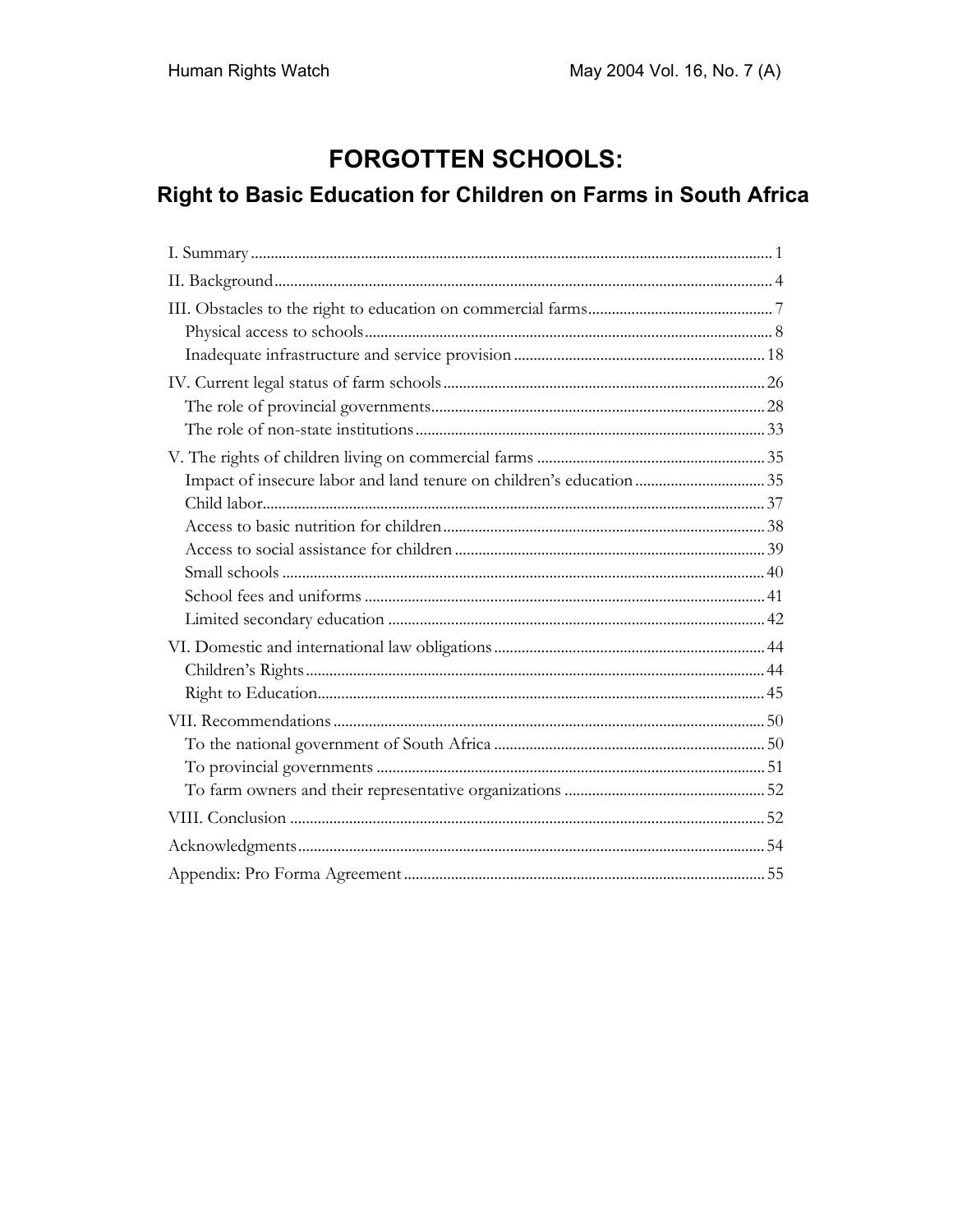## **I. Summary**

"There are many problems at this school. Sometimes we can't hold classes because the farm manager locks the main gate allowing no public access. The pupils can only attend class by entering onto the school premises through a hole in the fence. There is no electricity and no running water at the school. . .The district education officer tells me to see the farm manager about these problems, but the manager refuses to speak to me. There is no assistance from the farm owner and the department of education does not help us. School inspectors visited just one month ago but nothing ever changes here."

-Primary school teacher, Free State Province, May 23, 2003

The South African government is failing to protect the right to a primary education for children living on commercial farms by neither ensuring their access to farm schools nor maintaining the adequacy of learning conditions at these schools. This violates South Africa's 1996 South African Schools Act (Schools Act), the National Education Policy Act, and its obligations under the Convention on the Rights of the Child. Receiving an education is compulsory for all children up to grade nine or age fifteen, depending on whichever comes first. The historical, social and economic conditions on commercial farms, inherited from years of an undemocratic minority government, mean that farm schools—public schools on private commercial farms, which constitute 13 percent of all state-funded schools and provide education to about 3 percent of learners in the public school system—are among the poorest in financial resources, physical structure and quality in South Africa. Farm children may attend schools without electricity, drinking water, sanitation, suitable buildings or adequate learning materials. Also, children may face harassment from farm owners.

While the present government has made efforts to redress these conditions, including promulgating legislation recognizing education as a right and introducing policies aimed at addressing the needs of the poorest schools in South Africa, a great deal remains to be done; not least the full implementation of national government policies at provincial government level. Without adequately addressing the conditions at farm schools—which provide an education for farmworkers' children—they remain impoverished and limit children's educational opportunities.

The government has adopted a legal framework to convert schools on commercial farms from largely farm owner-controlled institutions to ordinary government-managed public schools with limited farm owner responsibility, through a process of concluding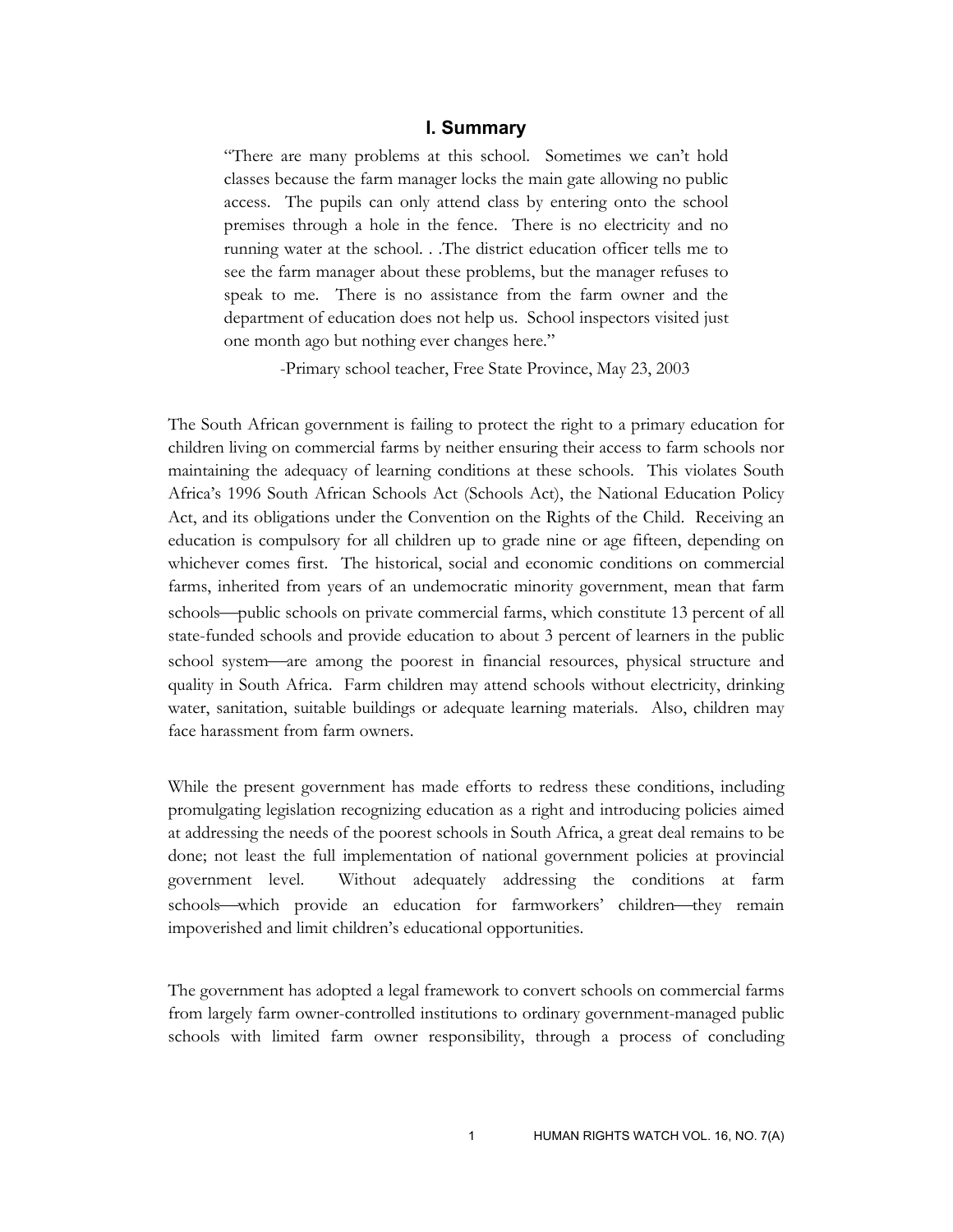contracts with each farm owner where a school is located. But the process of concluding these contracts has been unacceptably slow and threatens the continued operation of schools. To date, a minority of these farm schools is governed by such agreements. In some cases, the farm owner or manager of the land on which a farm school is built has actively tried to prevent children or teachers from accessing the school. While government officials and police do, on occasion, intervene to ensure access, these interventions do not prevent future interference. By not negotiating these agreements, the legal status of the schools is uncertain and the responsibility for the provision of services on the premises left ambiguous. Furthermore, ineffective remedial measures prohibiting landowners or managers from preventing physical access to premises demonstrate that the government is failing to protect the right of children on commercial farms to receive a primary education––a right the government is legally obliged to protect under the Schools Act, the National Education Policy Act and the Convention on the Rights of the Child.

Farm schools are the only accessible sites of education for many children who live with their parents or relatives on commercial farms. Historically under apartheid, farm owners established these schools—in part to keep the children occupied by providing a basic, limited education while their parents or relatives worked on the farm. The owner was effectively in charge of the school, though he/she received a state subsidy under an agreement with the government. The joint government and farm owner- management of farm schools confused the roles of government and farm owner in the provision of education in a way that continues today. Since the introduction of a new legal framework governing schools in South Africa, farm schools have been classified as public schools on private property. The 1996 Schools Act provides for the transition of farm schools from their previous status to public schools. As part of this process, contractual agreements must be concluded between farm owners and the provincial departments of education. The Schools Act also makes provision for the expropriation of the land on which a school is built in the public interest—that is for educational purposes—if an agreement cannot be concluded. At the time of writing, land had not been expropriated.

There are still hundreds of schools on commercial farms in South Africa where no new contract exists between the farm owner and the provincial government. In some cases, the extent to which a previous agreement is applicable is not clear. This uncertainty jeopardizes the status of the school on private land. Yet, this report shows, even where an agreement is in place, the uneasy relationship between the needs of a public school and the demands of a private landowner places the right to education in a precarious situation. The sale or rent of a farm, or a change in the activities on a farm, can result in access to the school being denied.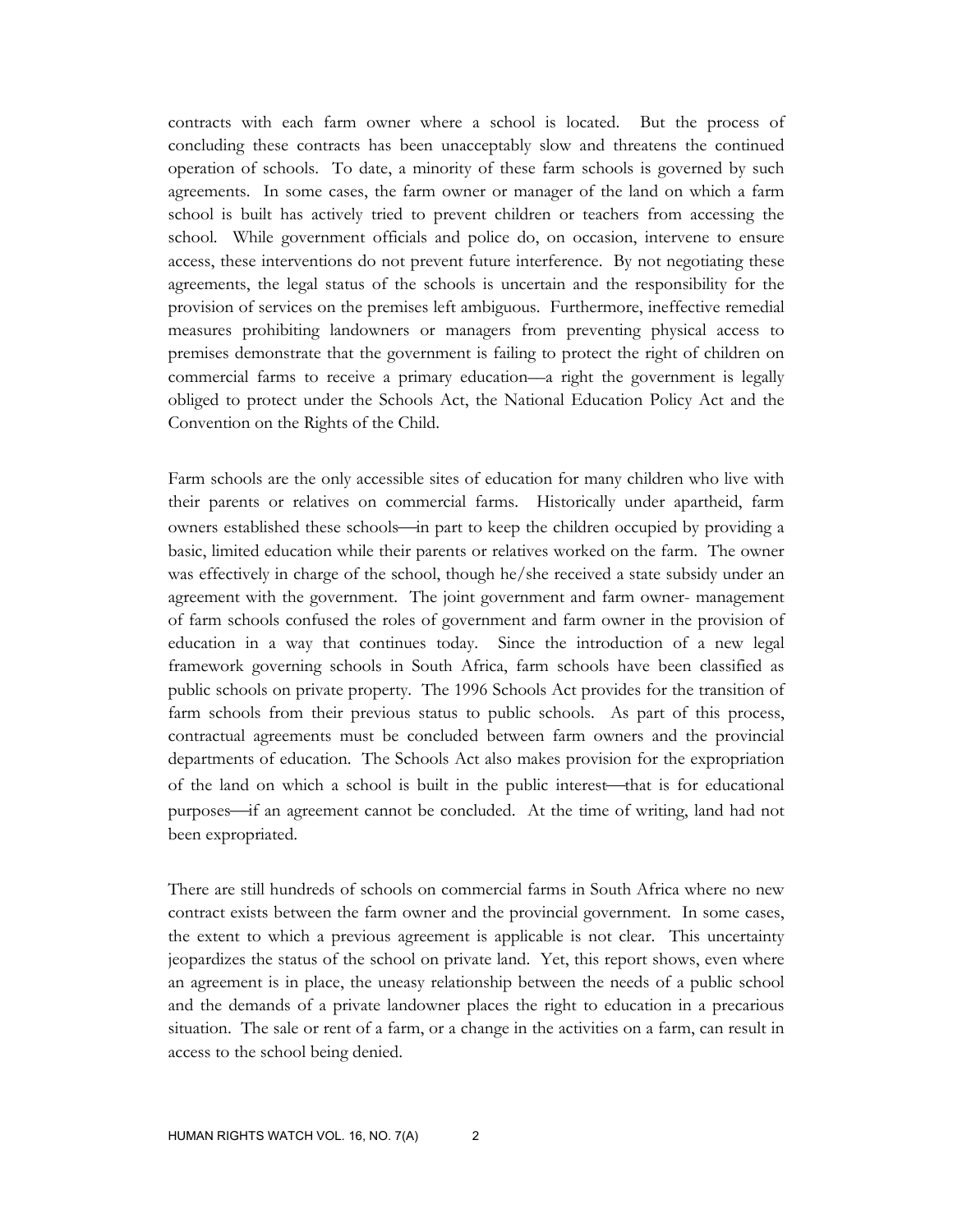Most farm schools have only the barest of facilities—a classroom. Water and power supply, which in a number of cases depend on the co-operation of the landowner, are not always available. At some schools fresh drinking water is not available. The lack of power affects the administrative activities at a school and also hinders advancement in teaching. The state, or where applicable the farm owner, is required in terms of the regulations made under the Schools Act to provide basic services such as adequate drinking water, sanitation and power. Some schools lack sanitation altogether; in others the facilities are in disrepair and unhygienic. Failing to provide basic services, which encompass the fulfillment of the right to education, are directly linked to an absence of contracts that would normally delineate which party-state or farm owner-is responsible for their provision.

This report documents cases where landowners obstructed physical access to schools or frustrated their functioning by suspending water supply or closing off short routes to a school. A landowner may use the threat of closure of a school to drive parents off the farm to a location where they can find education for their children. Greater efforts need to be made to secure the tenure of farm schools and thereby protect the right to education, in particular by ensuring the speedy conclusion of agreements with the landowners of schools that are not yet covered by this process. The government should—in line with the Schools Act and the South African constitution—develop guidelines for the expropriation of land in the public interest in instances where agreement cannot be reached and measures to resolve the matter have been exhausted.

The lack of state-funded transport from homes to farm schools further hinders the right of access to education in commercial farm areas. Because commercial farms are large and children from neighboring farms travel long journeys on foot, the lack of transportation can prevent children in South Africa's commercial farming districts from accessing schools. For example, two-thirds of the children—some as young as eight years old—attending a farm school in Vaalwater, Limpopo Province travel up to thirty kilometers on foot each morning to school. Fatigue and exhaustion adversely affect these and many other children's ability to adequately participate in activities in the classroom. Furthermore, children are exposed to dangers such as sexual assault and road accidents when walking to and from school. This can result in non-attendance or irregular attendance. This report argues that the state's provision of transportation, particularly for those pupils who have to walk long distances to schools and do not have the financial means to pay for transportation, is essential for access to education.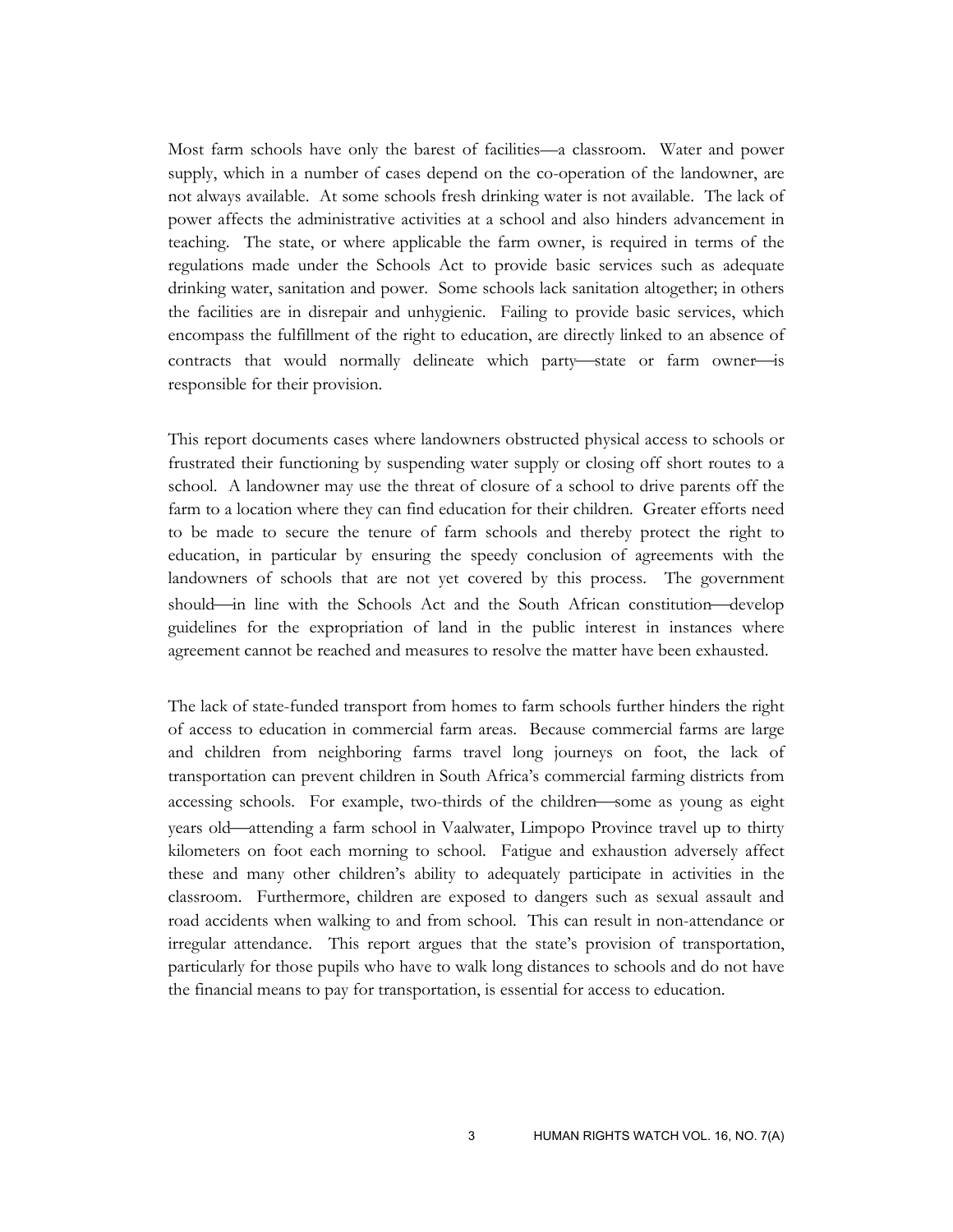South Africa is a party to the African Charter on the Rights and Welfare of the Child and the U.N. Convention on the Rights of the Child, which guarantee the right to a primary education—a component of basic education. With the passage of the Schools Act and the 1996 National Education Policy Act, the government has committed itself to making basic education accessible to all school-age children. The effective implementation of these government policies at schools on commercial farms is crucial in the provision of this right.

The hardships children in the farming community face are enormous. Their parents' precarious tenure on the land, poverty, and poorly resourced police services that are unable to deliver prompt assistance to children, all affect the enjoyment of children's right to education as enshrined in the South African constitution. However, there are steps that can and should be taken by the state to guarantee the right to education of children on farms. The primary responsibility to protect the right to an education for children attending farm schools rests with the government.

Human Rights Watch researchers visited Free State, Limpopo and Mpumalanga Provinces in South Africa during 2003 where we documented cases where accessibility and availability of the right to education are seriously hampered. Researchers visited twenty-eight schools and conducted interviews with teachers, children, parents, farmworkers and farm owners. We also conducted interviews with provincial education and labor department officials, social workers, and land rights organizations. In this report, the word "child" refers to anyone under the age of eighteen. The U.N. Convention on the Rights of the Child states: "For the purposes of the present Convention, a child is every human being below the age of eighteen years unless under the law applicable to the child, majority is attained earlier."1

### **II. Background**

"Under the apartheid government, the farmer built the school and claimed a subsidy from the government. It was in the interest of the farmer to have a school on his farm; it kept the children busy while their parents were working in the fields, created an available future labor force, and restricted possibilities for children outside the farm."

-Mpumalanga Department of Education official, May 15, 2003

<sup>&</sup>lt;sup>1</sup> Convention on the Rights of the Child, Article 1, adopted November 20, 1989 (entered into force September 2, 1990).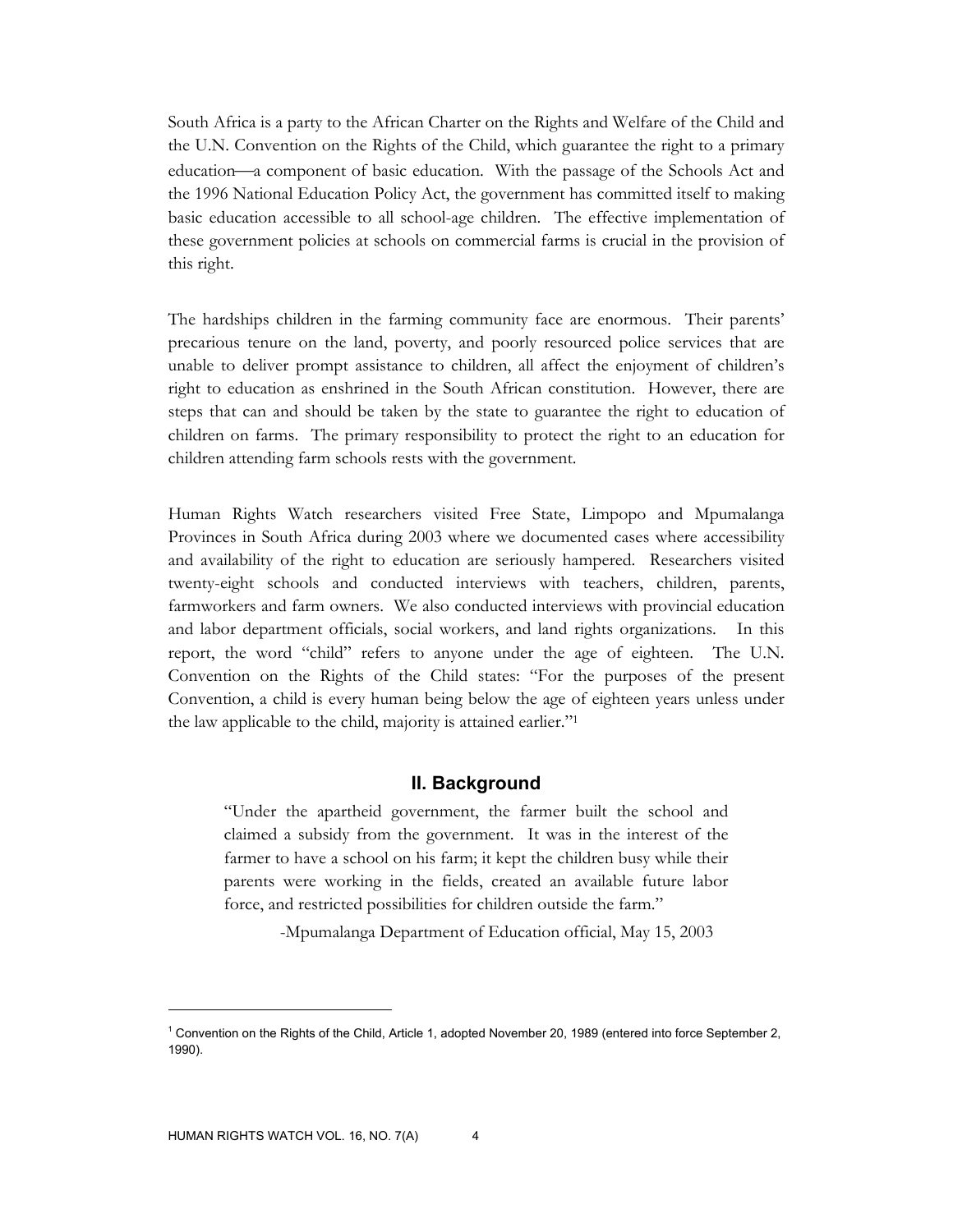Historically, education in South Africa was designed to assert white domination, and African race inferiority and continued under-development.2 Education was a privilege and not a right for Africans. The National Party government, which was in office from 1948 to 1994, made provision for community schools, government schools, private, and state-aided schools. Farm schools, which were partly subsidized by government and located on commercial farms, were established under the Bantu Education Act No. 47 of 1953 and classified as "state-aided" schools. The Department of Education and Training, which regulated education for Africans, was directly responsible for these schools. The purpose of the schools was "to create economic value for the farmers and to prevent migration into the cities."3 These schools, which were attended by African children, were primarily designed to benefit the farmer by providing a level of education that would create a more efficient future farmworker. Not only did the farm owner have access to the liberal use of child labor during harvest time, but also farmworkers themselves were less likely to leave a farm when their children were receiving an education. These schools could be viewed as day care centers for "[children who] were getting into trouble all the time and bothering their parents who were busy working."4 In line with the "Bantu education" policy, the families of African children were forced to shoulder the financial demands of going to school, such as fees, textbooks and stationery, which was not the case with their white counterparts.5

The farm owner had full control of the management of farm schools.6 This included responsibility for teacher selection and dismissal, maintaining school records and enrollment. As managers of the school, the farm owners could remove the children during school hours to work on the farm. Children from neighboring farms could

<sup>&</sup>lt;sup>2</sup> Pam Christie and Colin Collins, "Bantu Education: Apartheid Ideology and Labour Reproduction," in Peter Kallaway (ed), *Apartheid and Education: the Education of Black South Africans,* (Johannesburg: Ravan Press, in association with Education Policy Unit and Center for African Studies, University of Cape Town, 1984), pp. 161-162. See also report by the 1936 Interdepartmental Committee on Native Education which states "The education of the white child prepares him for life in a dominant society and the education of the black child for a subordinate society," quoted in same publication, p.168.

<sup>3</sup> Adele Gordon, "Farm Schools: A Bumper Harvest for the 90s," *Matlhasedi,* Nov/Dec 1991. In a speech delivered in the South African Parliament on June 7, 1954 Minister of Bantu Education Hendrik Verwoerd said on the education of Africans: "The establishment of farm schools has in the past been somewhat neglected, resulting in the sending of children to towns schools and the moving of parents into towns…. If fundamental education can also be obtained on the farms, the trek from the farms will be combated, more especially if the training contributes towards more remunerative employment in farm work, owing to the greater skill and usefulness of laborers. Bantu mothers can erect walls where farmers allow it, and the Department will provide the windows, doors and roof." See also Brian Rose and Raymond Tunner (eds.), *Documents in South African Education* (Johannesburg: AD Donker, 1975).

<sup>4</sup> Human Rights Watch interview, farm owner, Sabaan, Hazyview, Mpumalanga Province, May 14, 2003.

<sup>5</sup> Christie and Collins, "Bantu Education," p. 180.

<sup>&</sup>lt;sup>6</sup> Ken Hartshorne, *Crisis and Challenge: Black Education 1910-1990,* (Cape Town: Oxford University Press, 1992), p. 140.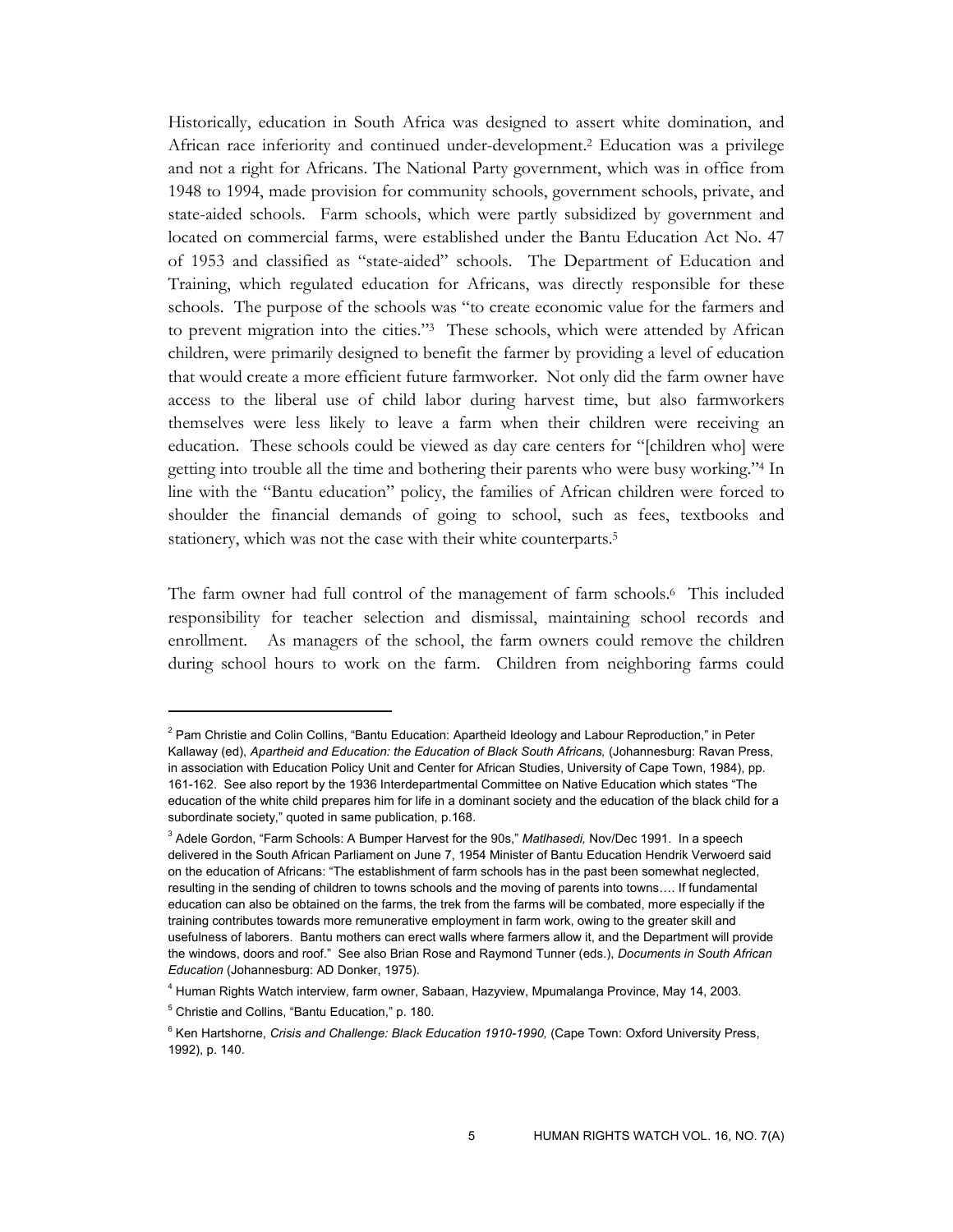attend the school with the permission of the farm owner on whose land the school was located. Under a contract with the government, the farm owner received a 50 percent subsidy for building the school and maintaining services at the school. The Department of Education supplied school furniture, learning materials and teachers' salaries but no housing for teachers. By 1986, out of the 5,399 farm schools in the country, only one offered secondary level education. At that time, 76 percent of primary schools for African children in the country were located on commercial farms.7 Thirty-six percent of children living on farms of primary school-going age (that is between seven and thirteen) were not at school.8 Grade seven9 was the highest level of education in the majority of schools.

Following a 1986 report, *The Provision of Education for Black Pupils in Rural Areas,* which sought to resolve the ambiguities around the legality and governance of farm schools, the government promulgated the Education Laws (Education and Training) Amendment Act of 1988,<sup>10</sup> which prohibited farmers from withdrawing children from schools to work. A farm owner found in contravention of this law was liable to a fine or imprisonment not exceeding three months.11 However, a farmer could employ children over fifteen who were not enrolled in school. The amendment further encouraged the extension of the level of education at farm schools by providing for combined schools which incorporated primary and secondary school up to grade ten. Government subsidies for the building of schools were raised from 50 percent to 75 percent. This included the provision of housing for teachers.

By 1994, with the new African National Congress (ANC) - led government, the state subsidy fully covered the building costs, while the state contributed 50 percent of the maintenance costs.12 In return, the farm owner had to enter into a contractual agreement with the provincial department of education to keep the school open for twenty years. The farm owner was responsible for providing services such as water and electricity, and

<sup>&</sup>lt;sup>7</sup> North West Department of Education, "The Rural Landscape on Farm Schools in South Africa: an Overview on some Reflections within the North West Province. A Travesty of Education Justice," paper presented at a conference on the future of farm schools, May 13, 2000.

<sup>&</sup>lt;sup>8</sup> Department of Education and Training, *The Provision of Education for Black Pupils in Rural Areas, A synthesis* report, 1986, p. 84.

 $9$  The average age at entry level into the South African public school system—grade one—is seven years. Primary level schooling is between grade one and seven, and the average age for a grade-seven pupil is thirteen years old.

<sup>&</sup>lt;sup>10</sup> Act No. 31 of 1988 (an amendment to the Education and Training Act No. 90 of 1979).

<sup>11</sup> Hartshorne, *Crisis and Challenge,* p. 142. Education Laws (Education and Training) Amendment Act No. 31 of 1988.

<sup>&</sup>lt;sup>12</sup> Department of Education, *Report of the Committee to Review the Organization, Governance and Funding of Schools*, August 31, 1995, p. 20. para 3.19.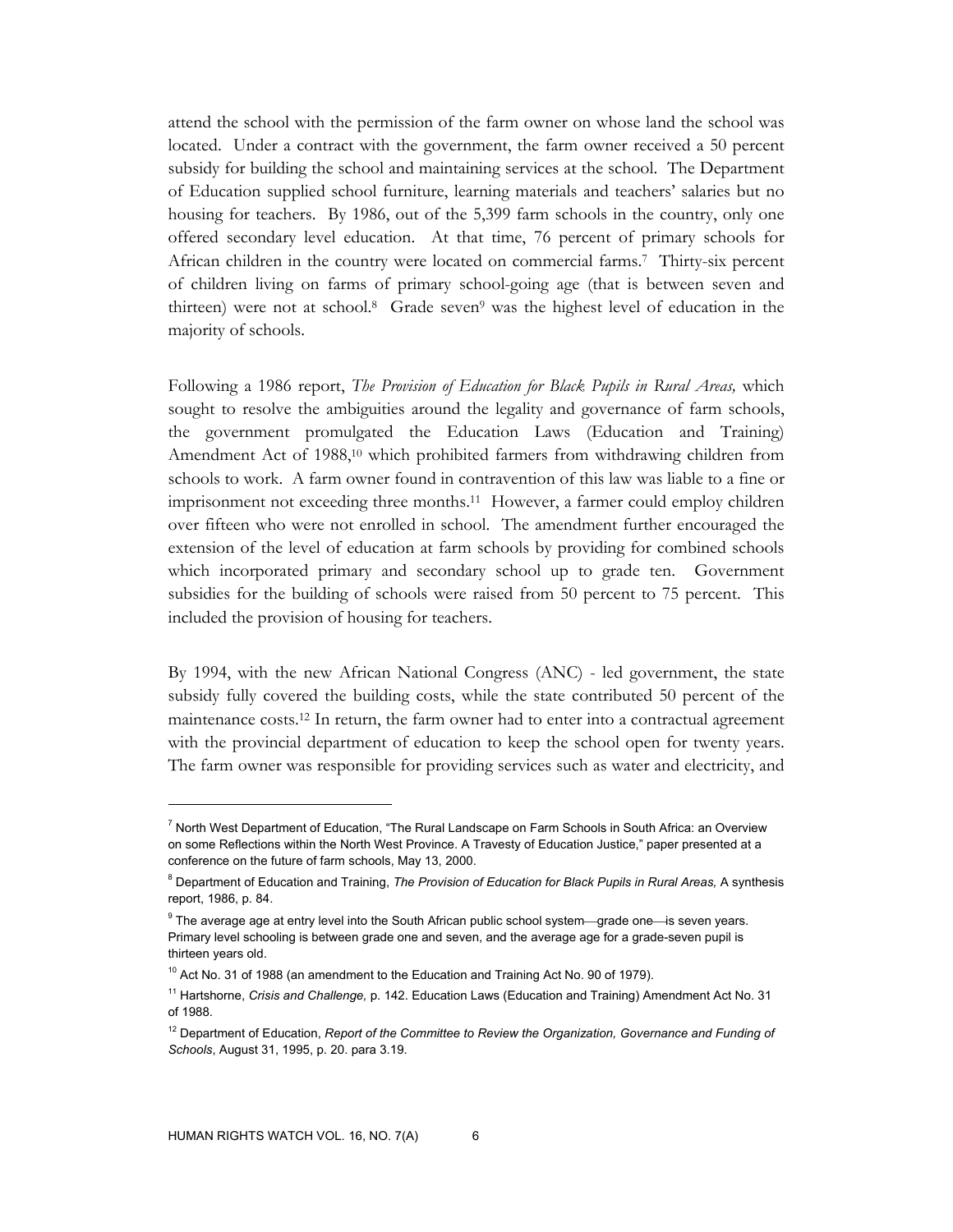doing necessary repairs to the school. By the time of the new constitutional dispensation in 1994 half of the African children living on white-owned commercial farms were not enrolled at school.13 Few schools offered secondary-level education by 1994.14 In the main, management of the school was the preserve of the farm owner.15

The 1996 Schools Act put in place a new legal framework for all schools in South Africa. In particular, the law distinguishes between two types of schools—public and private. Thus farms schools are classified as public schools on private property. Provision is made for the transition of farm schools to public schools and in particular the roles and responsibilities of landowners and provincial government authorities in the right to education.

Since 1994 there has been a decline in the number of farm schools. In 2000, there were 3,550 farm schools, which constitute 13 percent of all state-funded schools.16 Reasons for the decline of these schools include low enrollment, eviction of parents, farm owners' request for closure, farm owners demanding compensation, amalgamation of schools and urbanization.<sup>17</sup>

#### **III. Obstacles to the right to education on commercial farms**

The social and economic legacy of the apartheid era continues to affect the rights of those living on farms in South Africa, including the rights of children to education. A national Department of Education report published in 2000*Education for All: The South African Assessment Report*—found that approximately 19 percent of children in rural areas, which include commercial farm areas and former homelands, were not in school, as opposed to 11 percent in urban areas.18 The physical and teaching conditions at farm schools are among the poorest in South Africa.19 Below are cases where children and educators experience difficulties in accessing the school premises and conducting

<sup>13</sup> Ibid., para 3.20 p. 20.

<sup>&</sup>lt;sup>14</sup> As at 1990, only fourteen out of 5, 851 farm schools offered grade 12. Adele Gordon, "Farm Schools: A Bumper Harvest for the 1990s?"*Matlhasedi*, Nov/Dec 1991.

<sup>&</sup>lt;sup>15</sup> See note 6 above, at para 3.22-3.

<sup>&</sup>lt;sup>16</sup> Department of Education, *Report on the School Register of Needs 2000 Survey*, 2001, table 23. Documents can also be found at http://education.pwv.gov.za.

<sup>&</sup>lt;sup>17</sup> Report by Dr. Charles Sheppard, national Department of Education, presented at conference on farms schools convened by the minister of education, May 13, 2000.

<sup>&</sup>lt;sup>18</sup> Department of Education, *Education for All – the South African Assessment Report*, 2000 [online], http://education.pwv.gov.za/policies&20and%20Reports/2000\_Reports/2000\_Reports\_Index.htm. (Retrieved July 11, 2003).

<sup>&</sup>lt;sup>19</sup> Adele Gordon, "Providing Quality Education in Schools on Commercial Farms," paper presented at a conference on farm schools convened by the minister of education, May 13, 2000.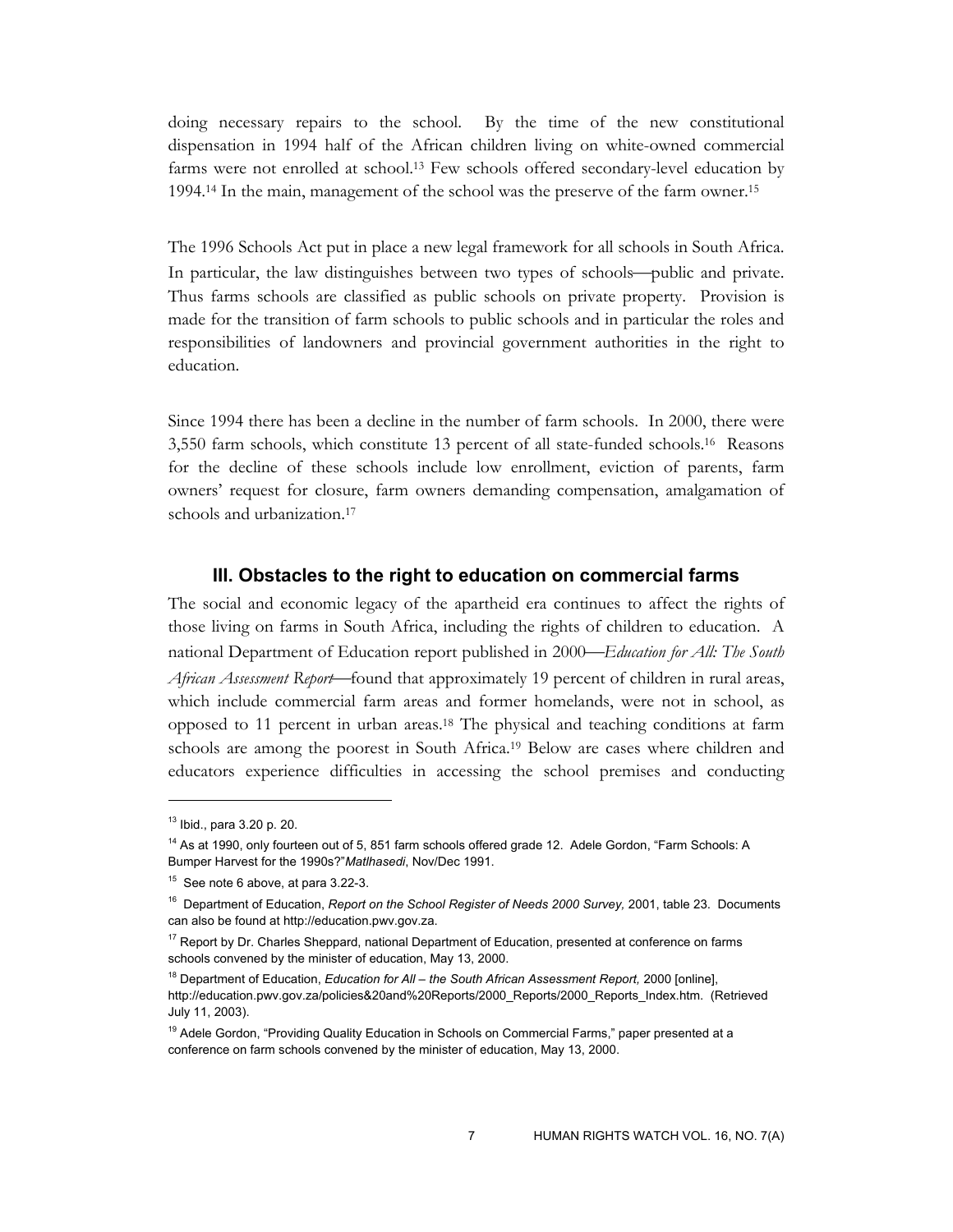educational activities without interference. Although many farm owners cooperate with authorities over the administration of schools, some do not. And while the provincial departments of education, and, on occasion, the police services, do intervene on behalf of teachers, learners and parents, these interventions are neither rapid, effective nor offer any long-term resolution to access interference. The difficulties in physically accessing schools, keep children and teachers out of school.

## *Physical access to schools*

#### *Denial of access to farm schools*

Human Rights Watch researchers came across various forms of deliberate interference by farm owners with access to education. In some cases, the deliberate closure of the school was linked to a possible eviction of farmworkers whose children attend the farm school. In other cases, the farm owner wanted the school shut due to the proposed sale of the farm, a change in the nature of the business operations, or as a result of a dispute with the provincial department of education arising from non-payment of rent,<sup>20</sup>or the conditions or lack of an agreement.<sup>21</sup> In all these cases, the children pay the price when disputes between landowners and department officials lead to interference. The Regulations under the Schools Act state unequivocally that the landowner may not limit access to the schools premises by a learner, teacher, parent or "a member of the public who has a reasonable interest in the activities of the school."<sup>22</sup>

The fact that some farm owners repeatedly interfered in the operation of some of the schools visited by Human Rights Watch would suggest that the intervention strategies of provincial departments of education, which have included discussions with landowners, may be inadequate to secure the long-term future of the school or ensure that the teachers and learners will no longer face harassment.

Teaching staff at Jevington Combined School, which has 137 learners and is located in the Free State province, told Human Rights Watch researchers of one instance where the farm owner made it impossible for teachers and learners to continue with their

<sup>20</sup> See also, "Subsidy Cuts at Farm Schools," *The Citizen* (South Africa), January 24, 2000.

<sup>21</sup> Lukas Meyer, "Court Orders a farmer to Re-open School," *Die Rapport* (South Africa), January 23, 2000. This is a translation from Afrikaans.

 $22$  Regulations Relating to the Minimum Requirements of an Agreement between the Member of the Executive Council and the Owner of a Private Property on which a Public School is provided, No. 18566, December, 1997, under the South African Schools Act No. 84 of 1996, Regulation 5 (3).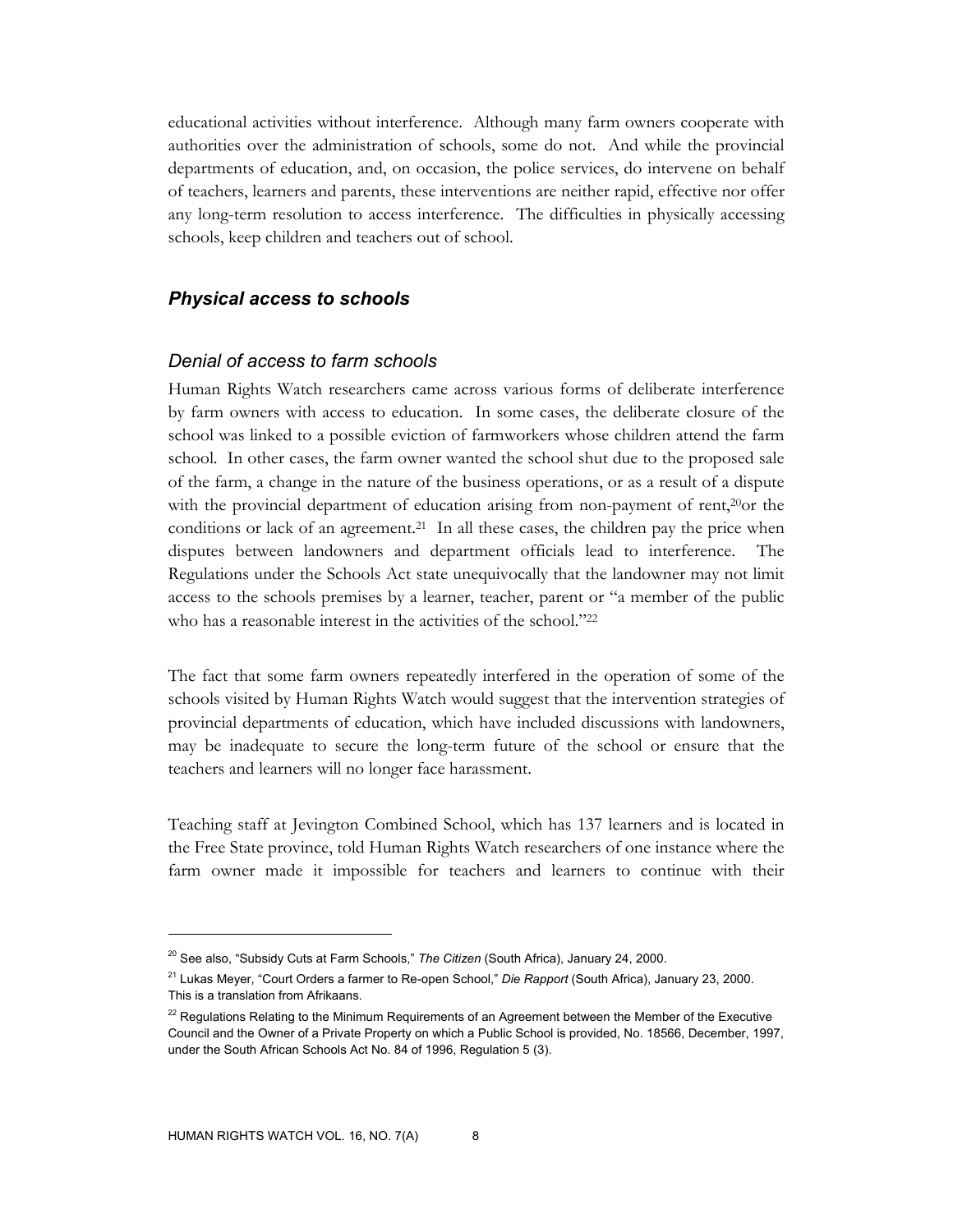examinations.23 On November 5, 2002, the provincial department of education was prevented from delivering a geography examination paper for grade twelve learners. According to one teacher, the farm owner obstructed the dirt road leading to the school by parking his tractor in the middle of the road. After appeals by the teachers on the same day, the road was cleared and the examination papers were delivered and learners were able to sit for their examinations. While the reason for this obstructionist behavior was not clearly explained, it seems that part of it stems from an ongoing dispute between the farm owner and the occupants, who are being threatened with eviction.24 The children of the farm occupants attend the school.

In early June 2003, the same farm owner erected a gate along the tree-lined dirt path that leads to the school. According to the principal, the foreman, who lives on the farm with the permission of the farm owner, locks the gate after school and unlocks it each morning before school begins.<sup>25</sup> At weekends the gate is locked. This means that school activities such as school governing board meetings cannot take place on the school premises, which is the only appropriate place to hold such meetings. It was through the intervention of the nearby Tweespruit police that the gate was opened on August 10, 2003 so that a school governing board meeting could take place at the school.26 The police broke the padlock, as the teachers do not have the keys. A police officer at Tweespruit police station told Human Rights Watch that this was not the first time that the lock had to be broken, and he remarked that there was a lack of co-operation between the farm owner and the school.27 According to the principal, the farm owner has refused to give the school a set of keys to the padlock. Furthermore, the farm occupants living on the property, who use the same and only dirt track to access their homes, are prevented from accessing the main road and leaving the farm in the case of an emergency. The principal, who has informed the authorities of this deliberate interference, told Human Rights Watch that the school was governed by a contractual agreement with the provincial department of education and further that the right to use the land for educational purposes and the road to the school had been registered in a

<sup>&</sup>lt;sup>23</sup> Human Rights Watch interview, teacher, Jevington Combined School, Tweespruit, Free State Province, May 19, 2003.

<sup>&</sup>lt;sup>24</sup> Human Rights Watch interview, fieldworker, Free State Rural Development Association, May 19, 2003. Comment supported by principal, Jevington Combined School, Tweespruit, Free State Province, in a telephone interview with Human Rights Watch on August 20, 2003.

<sup>&</sup>lt;sup>25</sup> Human Rights Watch telephone interview, principal, Jevington Combined School, Tweespruit, Free State Province, August 20, 2003.

 $26$  Ibid.

<sup>&</sup>lt;sup>27</sup> Human Rights Watch telephone interview, police officer, Tweespruit South African Police Service, August 28, 2003.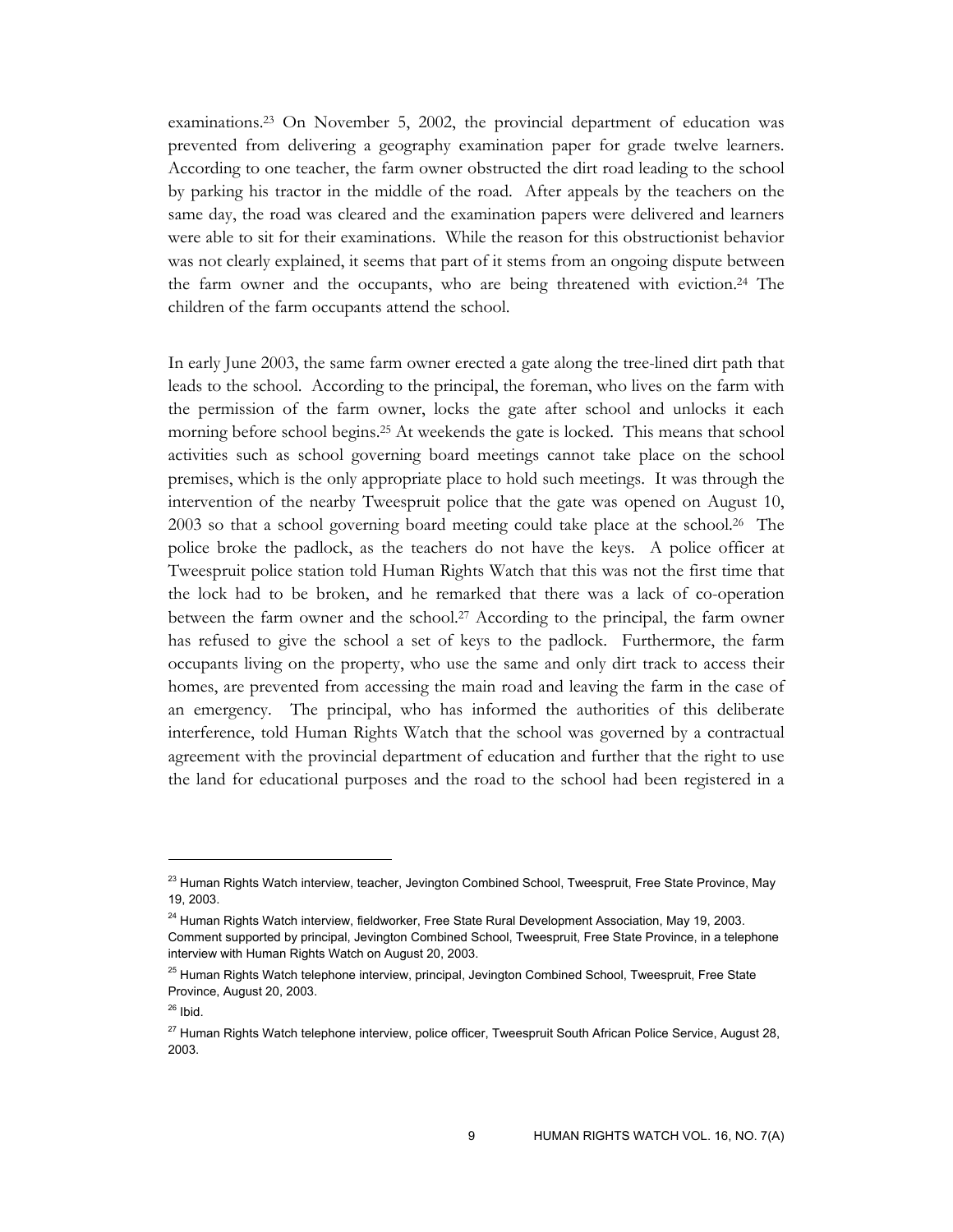deed of servitude.28At the time of writing, some of the parents had voluntarily left the farm with their children.<sup>29</sup>

In the cases that follow, the farm owner, and in some cases the lessee with the acquiescence of the landowner, has kept the gates leading to the school premises locked, and thus prevented the school from operating effectively.

At Cambridge Primary School, also in the Free State Province, the principal, who is also the only teacher at the school, informed Human Rights Watch researchers that the new owner of the property had repeatedly locked the gate to the school, and that the provincial department of education had not effectively intervened to prevent the interference with access to the school. $30$  In most cases, the new owner changed the locks to the school premises thereby obstructing access to the school when the principal was away attending courses or meetings arranged by the provincial department of education. According to the principal, the new owner plainly did not want the school on the property. The schools inspector confirmed that the new owner wanted the school shut and the children moved elsewhere.31

Following interruptions on April 7 and 14, the deliberate closure on April 22, 2003, led the former farm owner to intervene. On the teacher's arrival in the morning the gates were yet again locked. While waiting at the gate, the previous farm owner saw the teacher at the gate on the way to his home.32 At around 9:30 a.m. the previous farm owner returned with the current owner and the gate was unlocked and opened. The teacher subsequently wrote a letter to the schools' inspector reporting the matter. The schools' inspector visited the school the next day on receipt of the letter, and met with the previous farm owner and the present owner separately. In the meantime, the owner placed a "no trespassing" notice at the gate to the school. In resolving the matter, the schools' inspector advised the principal to purchase a new lock—this is despite the principal's assertion that she had purchased padlocks on previous occasions, which allegedly had been broken off by the new owner. The principal remarked that money to purchase locks came from the meager school funds, further limiting educational

 $28$  Human Rights Watch has in its possession a copy of the deed of servitude, which is a legal document giving an entity or person the right to use a piece of land for a designated purpose.

<sup>&</sup>lt;sup>29</sup> Human Rights Watch telephone interview, fieldworker, Free State Rural Development Association, June 30, 2003.

 $30$  Human Rights Watch interview, teacher, Cambridge Primary School, Free State Province, May 23, 2003.

<sup>&</sup>lt;sup>31</sup> Human Rights Watch telephone interview, inspector of schools, Westminster, Free State Province, August 11, 2003.

 $32$  The farm owner lives on a property across the major national road a few meters from the school premises.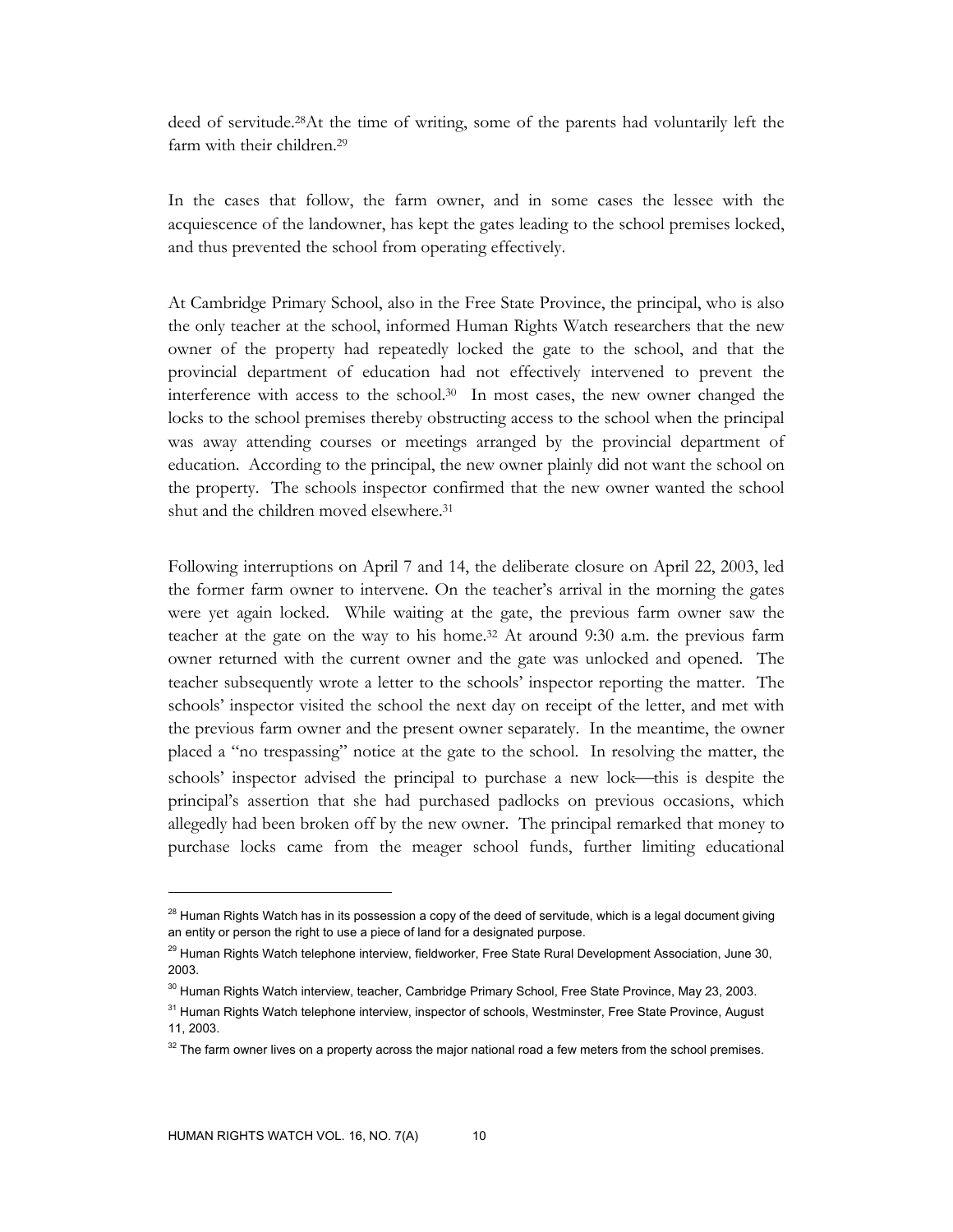activities for the learners. To prevent further interference, the schools inspector told Human Rights Watch that he notified the current owner in writing in May 2003 that the provincial department of education would have to call on the assistance of the police if further deliberate obstruction of the school occurred.33 The provincial department of education plans to shut down the school and move the learners to a boarding school in Hobhouse, Free State Province, in 2004.34

Due to the inability to access Kwaluwadupe Primary School, Free State Province, Human Rights Watch researchers conducted the interview with the teachers on the side of a major national road. The primary school is divided onto two pieces of land on either side of the major national road between Ficksburg and Clarens. The owner of the land on which the school buildings stand leased it to two different people. In practice, each school building is under the day-to-day control of a different lessee. This creates a dilemma for teachers who have to negotiate with different people to ensure that the school functions.35 Gates to each of the school buildings are padlocked and the teachers do not have the keys. According to the teachers, anyone wishing to visit the school, including representatives of the provincial department of education, has to make an appointment with the lessee at least two weeks in advance. As there are homesteads on either side of a major national road, the learners either cross this road or use alternate routes and walk through the unfenced sections of the school premises because the main school gates are locked. There is no free access onto the school premises to engage in various educational activities.

The actions of the farm owner at Mareletsane Primary School, Limpopo Province, resulted in legal action against him and the provincial department of education. The matter arose after threats by the landowner to shut the school to give way for a game farm on the property and actions to frustrate access to education. The landowner began to erect a fence in October 2002 and completed it in May 2003. The effect of the new fence was to block the gate leading to the school and one of the short routes that learners used to reach school. Learners now have to travel twenty kilometers instead of eight on foot, and this has exposed them to a dangerous alternate route. A further consequence was a drop in the enrollment of the lower grades. The head of the school governing board applied to the court on August 1, 2003 for the landowner and the provincial department of education to secure unhindered access to the school. A

<sup>&</sup>lt;sup>33</sup> Human Rights Watch telephone interview, inspector of schools, Westminster, Free State Province, August 11, 2003.

<sup>&</sup>lt;sup>34</sup> Ibid. Hobhouse is a town approximately seventy kilometers from Westminster where Cambridge Primary School is located.

<sup>&</sup>lt;sup>35</sup> Human Rights Watch interview, teachers, Kwalawadupe Primary School, Free State Province, May 22, 2003.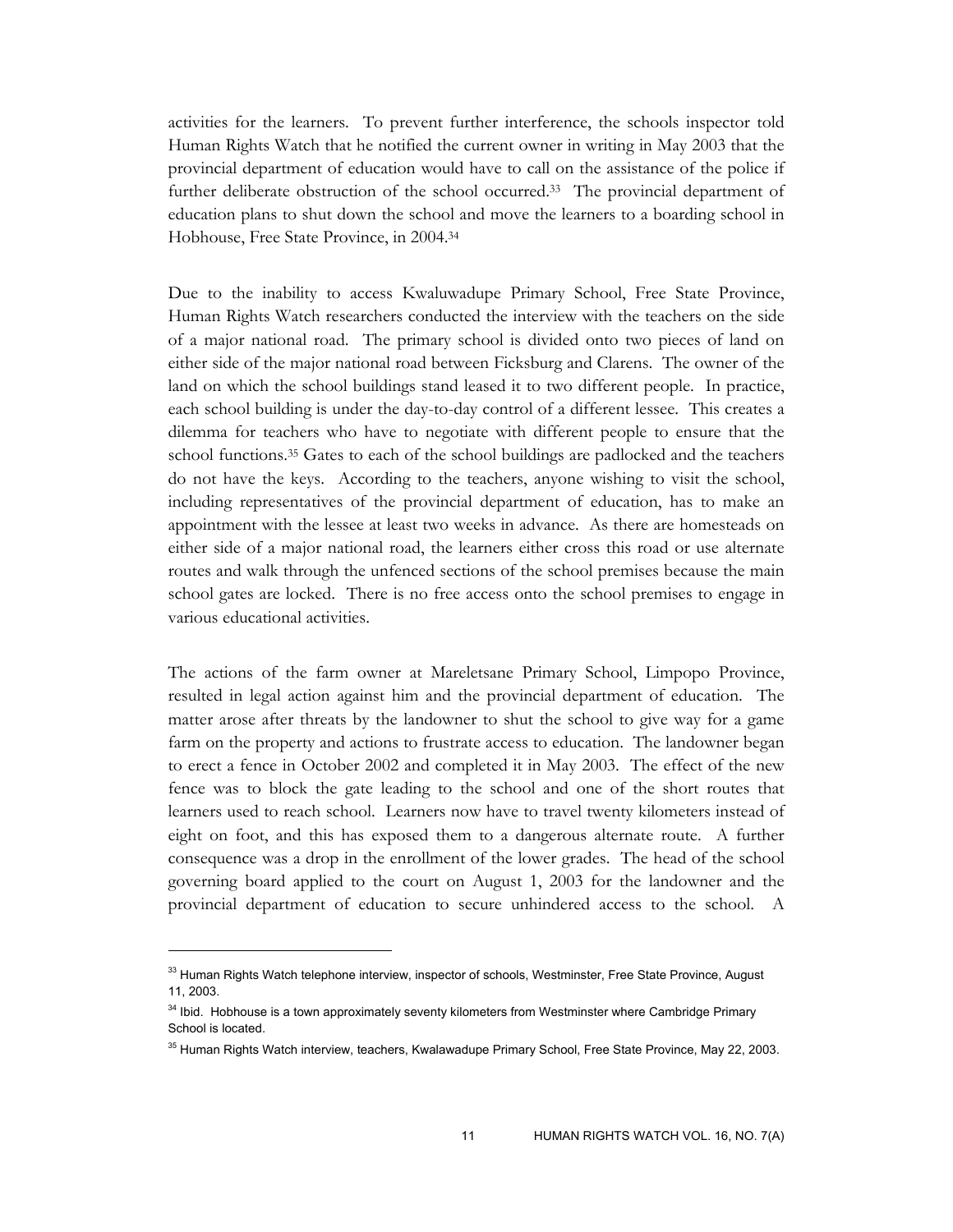settlement was reached for the farm owner to install a gate to replace the one that was blocked and to erect a fence around the school and from the gate to the school. Furthermore, the farm owner had to make an undertaking not to harass or threaten the learners. The provincial department of education would contribute financially to the cost of the fencing. 36

The teachers at Molisa ea Molemo Farm School, Free State Province, reported that the lessee's<sup>37</sup> actions had extended the distance learners traveled on foot making it difficult for some to reach the school on time. The lessee closed off the shorter routes that the learners from the neighboring farms were accustomed to using and explained to the teacher that the learners were stealing corn in the fields. While there may be legitimate reasons for the lessee to reduce theft of crops, this example shows the tensions between farming activities and the normal functioning of schools. Since the eviction of previous farmworkers, the lessee has threatened to shut down the school and refurbish the school buildings for his own purposes. However at the time of the Human Rights Watch visit in May 2003, children from the neighboring farms continued to attend the school.

Labor disputes emanating from the inception in April 2003 of the minimum wage for farmworkers have already had an impact on education. Some 2,000 farmworkers employed by South Africa's largest tomato producer in Limpopo Province were retrenched following a strike arising from a wage dispute. Because of the labor dispute, the Zet Zet Two Primary School was shut without approval from the provincial department of education during the strike period. Learners enrolled at this school were forced to drop out, unless their parents could afford to send them to another school. A farmworker and mother who was subsequently dismissed following the strike stated that she could not afford fees and other costs such as school uniforms and transport to send her child to another school due to a lack of a steady income.<sup>38</sup> The consequences of the labor dispute between the farm owner and farmworkers and parents resulted in children being effectively deprived of education.

<sup>&</sup>lt;sup>36</sup> Human Rights Watch interview, researcher, Education Rights Project, Center for Applied Legal Studies, University of the Witwatersrand, Johannesburg, July 14, 2003. Also founding affidavit of Raphuti Jacob Mocheko in the case of Raphuti Jacob Mocheko v Johannes Jacobus Coetzee, the Member of the Executive Council for Education, Limpopo Province and others. The matter came before the Pretoria High Court on August 1, 2003. See also Vicki Robinson, "State has Failed Farm Schools," *The Mail and Guardian* (South Africa), August 8-14, 2003.

<sup>&</sup>lt;sup>37</sup> In some cases, a farm owner leases a portion of his/her land to a lessee for various purposes including cattle grazing.

<sup>&</sup>lt;sup>38</sup> Mziwakhe Hlangani and Mujahid Safodien, "Minimum wages ruined our lives," The Star (South Africa), August 13, 2003.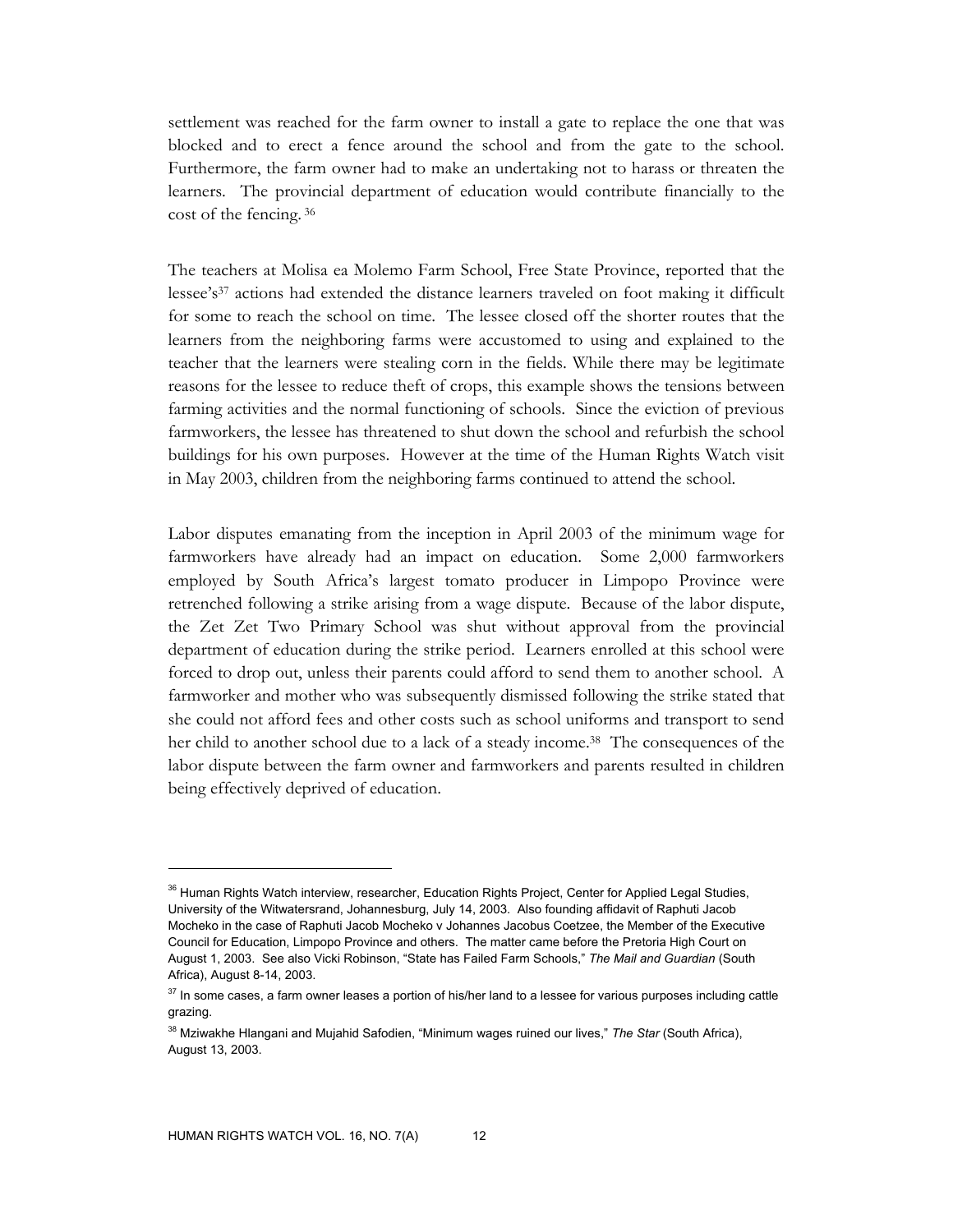Following a threat to shut down the school and dissatisfaction with the amount of rental being paid by government, Lianas Combined School, Limpopo Province, was briefly closed in 2000. According to the teachers, the school was to be moved to a nearby location because the owner no longer wanted the school on his property.39 The farm owner closed the school; but due to a lack of publicly provided transport to neighboring schools, the owner re-opened the school two weeks later. According to the teachers, during the two weeks when the school was shut, the department's intervention amounted to it instructing the teachers and pupils to report to school until the situation changes i.e. that the school re-opens. Despite the provincial department of education's knowledge of the problems at the school, this interruption meant that children were unable to receive an education for two weeks. The teacher informed Human Rights Watch researchers that the owner was demanding R1, 000 (U.S. \$143) instead of the government's offer of approximately R300 (U.S. \$43) per annum. The teachers at the school believed that not enough was being done to secure the tenure of the school.<sup>40</sup>

Disruptions at Funyufunyu Farm School, Limpopo Province were directly related to the provincial department of education's not paying rent due to the farm owner. The government was ten years in arrears in rent payments.41 The owner closed the school down from January 17 -23, May 5-19, and again from May 28 to June 4th of 2003. The provincial department of education paid the outstanding rent to the farm owner by June 9, 2003.42

## *Lack of Transportation*

 $\overline{a}$ 

Farm schools are often distant from the homes of many of the learners. Although some learners come from the farm where the school is located, others come from neighboring farms. Commercial farms are large, schools on these farms are remotely located and distances are vast. The lack of services in rural areas results in public transport not being ordinarily available for school children to use. In the most severe cases, this involves children walking distances of up to thirty kilometers each way. Lack of transport has an

<sup>&</sup>lt;sup>39</sup> Human Rights Watch interview, principal and teacher, Lianas Combined School, Magoebaskloof, Limpopo Province, June 3, 2003.

<sup>&</sup>lt;sup>40</sup> It should be noted that since the interview at Lianas Combined School was conducted in June 2003, the ownership of the farm has changed.

<sup>&</sup>lt;sup>41</sup> Human Rights Watch telephone interview with farm owner, Makhado, Limpopo Province, June 6, 2003. This rent was for maintenance and keeping the school open for educational purposes in terms of a previous contract between the farm owner and the government before the coming into effect of the South African Schools Act No. 84 of 1996, which introduced a new system of contractual agreements between the provincial department of education and the landowner.

 $42$  Human Rights Watch telephone interview, official, Limpopo Department of Education, June 20, 2003. In a follow-up telephone interview with the school principal on July 9, 2003, the school was not shut.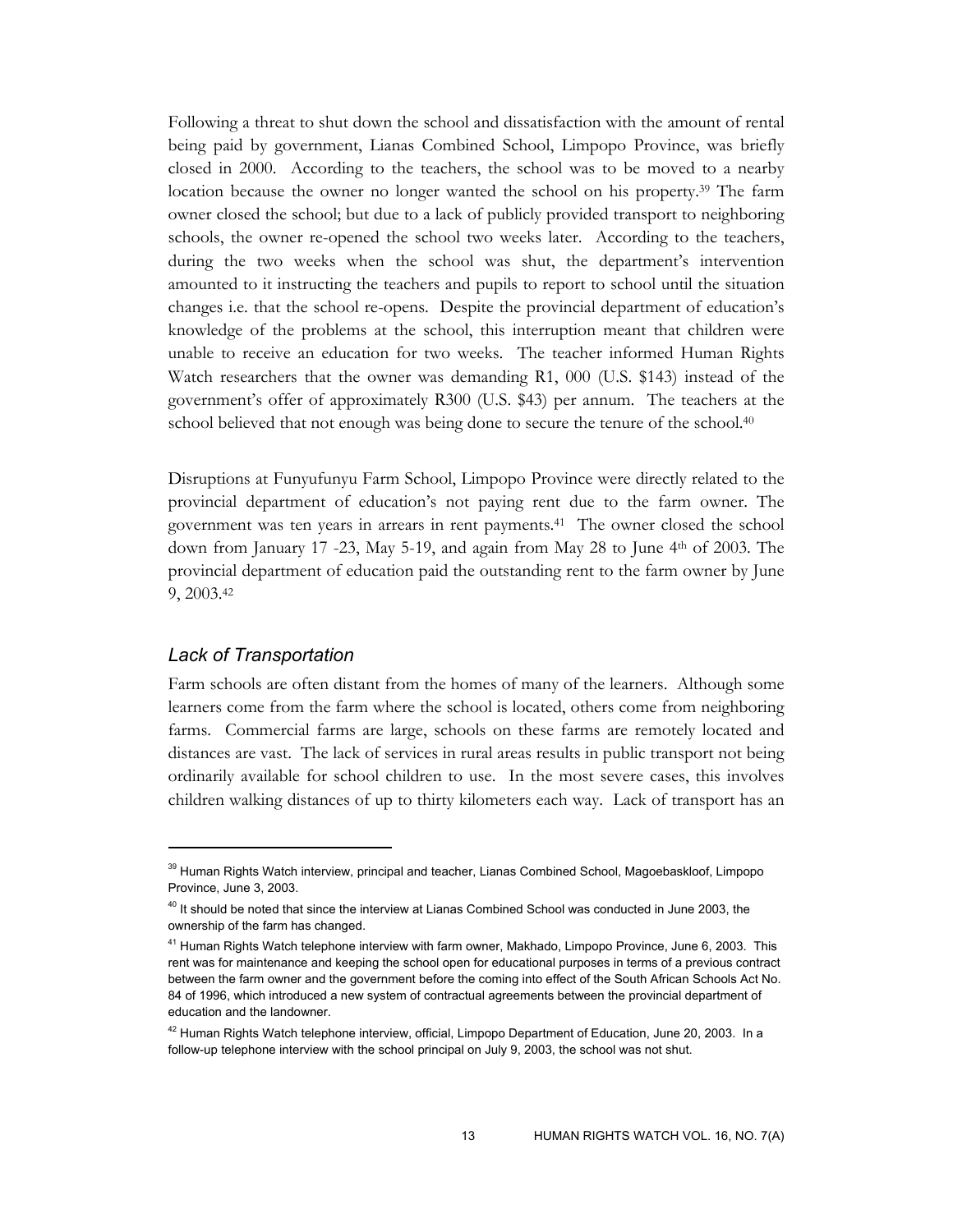impact on truancy, non-attendance and drop-out rates.43 According to a Statistics South Africa 2002 report, rural communities either walk or take a commuter minibus to reach services and schools with 90 percent of rural learners walking to the nearest primary school.44 Most routes, excluding major and minor national roads, are dirt tracks.

In a telling observation on the impact of transport on school attendance at farm schools, a provincial education department official admitted that, "[t]he problem with providing transport is that the moment there is a new route and a bus, new kids show up to go to school. Some are kids who have moved to the urban areas or trust [lands]45, and then return home when the new route is opened. Or others who now decide to go back to school. This makes planning and budgeting problematic."<sup>46</sup>

Teachers are also affected by the lack of transport. Such is the case at Wolksberg Farm School, Limpopo Province where learners walk between five and seven kilometers each way from the neighboring farms. The school is located thirty-five kilometers from the major national road. The ascent to the school in the depths of the pine forests is a rutted dirt track. The teaching staff stays on the farm during the school week. At weekends they return to their homes in Polokwane. The school is shut on Monday and Friday, in order to allow teachers to travel to and from school with the assistance of lifts, which would otherwise not be available.<sup>47</sup> This effectively means that children do not receive an education two days out of a school week. They rely on lifts mainly from the logging trucks to get to and from the school, which means that at times they arrive late at school. Human Rights Watch researchers had experience of this when they offered a lift to a person who was in fact the principal of the school. This was at 10:30 a.m. during school hours. The principal told Human Rights Watch researchers that the lack of adequate transport affects teaching.48 Nkuzi Development Association, a land rights organization, wrote to the provincial department in September 2002 on how the lack of transport deprived children of access to education.49 At the time of writing, the nongovernmental organization had not received a response.

<sup>43</sup> Statistics South Africa, *Measuring Rural Development – Baseline Statistics for the Integrated Sustainable Rural Development Strategy,* 2002, Table 2.10.

<sup>44</sup> Ibid., Table 16.2.

<sup>&</sup>lt;sup>45</sup> These are the former homelands, which were established away from the cities by the Apartheid government for Africans along cultural and linguistic lines.

<sup>&</sup>lt;sup>46</sup> Human Right Watch interview, official, Mpumalanga Department of Education, May 15, 2003.

<sup>47</sup> Human Rights Watch interview, fieldworker, Nkuzi Development Association, Polokwane, Limpopo Province June 3, 2003.

<sup>&</sup>lt;sup>48</sup> Human Rights Watch interview, Wolksberg Farm School, Haenertsberg, Limpopo Province, June 3, 2003.

<sup>&</sup>lt;sup>49</sup> Human Rights Watch telephone interview, fieldworker, Nkuzi Development Association, Polokwane, Limpopo Province July 21, 2003.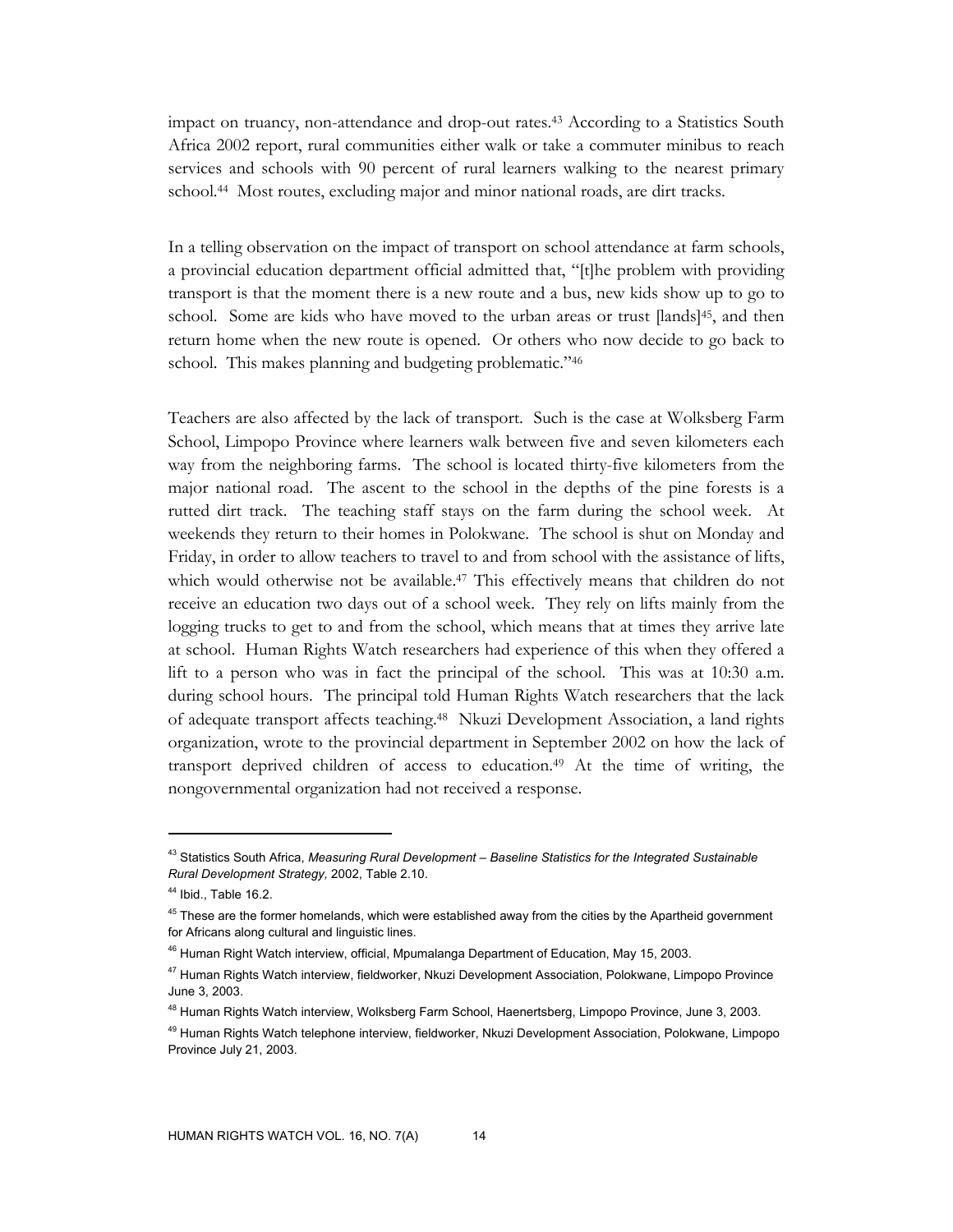Joseph, a grade-seven learner enrolled at Monate School, Limpopo Province, told Human Rights Watch researchers that he starts walking between 6:30 and 7:00 a.m. and only arrives at school around 9:30 a.m.50 He walks with fellow learners some as young as seven who cannot manage the long distance without rests along the way to school. He feared people who kidnap children for ritual killings on the way to and from school, and pleaded for the provision of transport. The teacher at the school told Human Rights Watch researchers that classes had to start an hour late each day to accommodate latecomers.51 The erection of a fence by the farm manager in September 2002 effectively cut off the shorter route to the farm school. In addition to learners arriving late at school, the principal noted that a third of the learners stopped attending classes immediately after the erection of the fence.

At Wallop Farm School, Free State Province, learners interviewed by Human Rights Watch researchers walked up to fifteen kilometers to school.52 Some children started walking each morning at 6:30 a.m. in order to be at school by 8:00 a.m. Some worked after school to augment the household income; in some cases reaching home at 6:00 p.m. As a consequence, according to the teacher "[t]hese children are not doing homework [as] there is not time, either working or walking long distances to and from school."53

Children have to travel between fifteen and twenty kilometers each way to Kwaluwadupe Primary School, which lies between Clarens and Fouriesberg in the eastern Free State Province. Long distances of between fifteen and twenty kilometers were also traveled each way daily by learners coming from neighboring farms attending Doreen-Bridge Combined School, Limpopo Province.54 No public transport is available, leading to the same delays and missed school time.

At Petrushoop Intermediate School, Free State Province, pupils told Human Rights Watch researchers of the long distances that have to be traveled on foot daily in order to attend school. According to Thabo, an eighteen-year old grade nine pupil, he wakes at

 $\ddot{\phantom{a}}$ 

<sup>&</sup>lt;sup>50</sup> Human Rights Watch interview, Joseph, learner, Monate School, Vaalwater, Limpopo Province, September 11, 2003.

<sup>&</sup>lt;sup>51</sup> Human Rights Watch interview, teacher, Monate School, Vaalwater, Limpopo Province, September 11, 2003. <sup>52</sup> Human Rights Watch interview, pupils and teachers at Wallop Farm School, Clocolan, Free State Province, May 19, 2003.

 $53$  Ibid.

<sup>&</sup>lt;sup>54</sup> Human Rights Watch interview, teachers, Doreen-Bridge Combined School, Tshipise, Limpopo Province, April, 22, 2003. The farm owner confirmed that children lived on farms twenty kilometers away from the school in a telephone interview on July 23, 2003.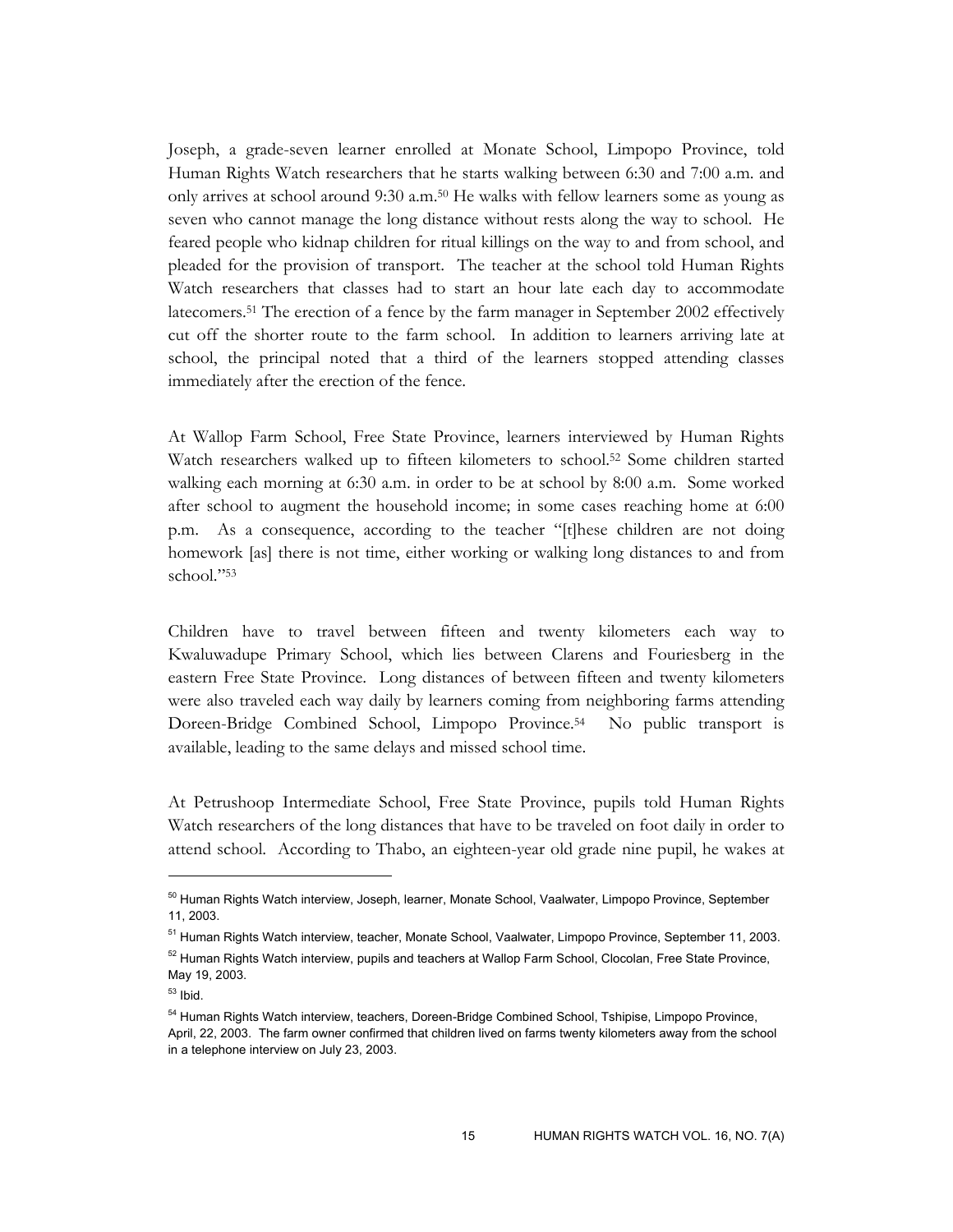5:00 a.m., leaves home at about 6:00 a.m. in order to be at school by 8:00 a.m. Dineo, a sixteen-year old learner also in the same grade and who lives a bit further away, wakes up at 5:00 a.m., starts walking at 6:00 a.m. and only arrived at school at approximately 8:30 a.m., after the start of school.55 She arrived late at school most times. Asked why they endured these long distances, their reply was that this was the only school that offered grade nine in the area.56 According to the teachers, more than fifteen children travel distances of fifteen kilometers or more to school each day. Teachers have been applying for transport for their learners since 2000 and at the time of interview there had been no progress.

In Mpumalanga Province, there is some provision of transport for pupils. Learners from Inyoni and Goodluck farms as well as Coopersdal and Winkelhaak<sup>57</sup> who attend Inyoni Primary School, Mpumalanga Province, have access to transport in the form of commuter minibuses. Teachers at Running Waters School have submitted applications for transport to be provided for learners who have to travel more than five kilometers to school.58 The farmers in the area volunteer to transport learners who would normally travel a distance of less than five kilometers to school.59 Although this private initiative is commendable, it only assists those children that have to travel short distances. It remains the state's responsibility to ensure that children can access schools, including the provision of public transport where necessary.

In the national Department of Education's June 2003 policy document, *Improving access to free and quality basic education for all*, the government recognizes that "schooling [should be] easily accessible to all learners of compulsory going age."60 Rather than committing itself to providing transport, the department is to consider various options that would make schooling physically accessible. It should be noted that in South Africa's 1997 initial report to the U.N. Committee on the Rights of the Child, the government recognized

 $55$  The real names of children interviewed are not used in this report.

<sup>&</sup>lt;sup>56</sup> Human Rights Watch interview, Dineo and Thabo, learners, Petrushoop Intermediate School, Marseilles, Free State Province, May 23, 2003.

 $57$  These farms and areas are within a twenty-kilometer radius from Inyoni Primary School, Komatipoort, Mpumalanga Province.

<sup>&</sup>lt;sup>58</sup> Human Rights Watch interview, principal, Running Water School, Hazyview, Mpumalanga Province, May 14, 2003.

<sup>&</sup>lt;sup>59</sup> Human Rights Watch interview, principal, Running Water School, Hazyview, Mpumalanga Province, May 14, 2003.

<sup>60</sup> Department of Education, *Plan of Action: Improving Access to free and basic education for all, June* 14, 2003, paras 52-3.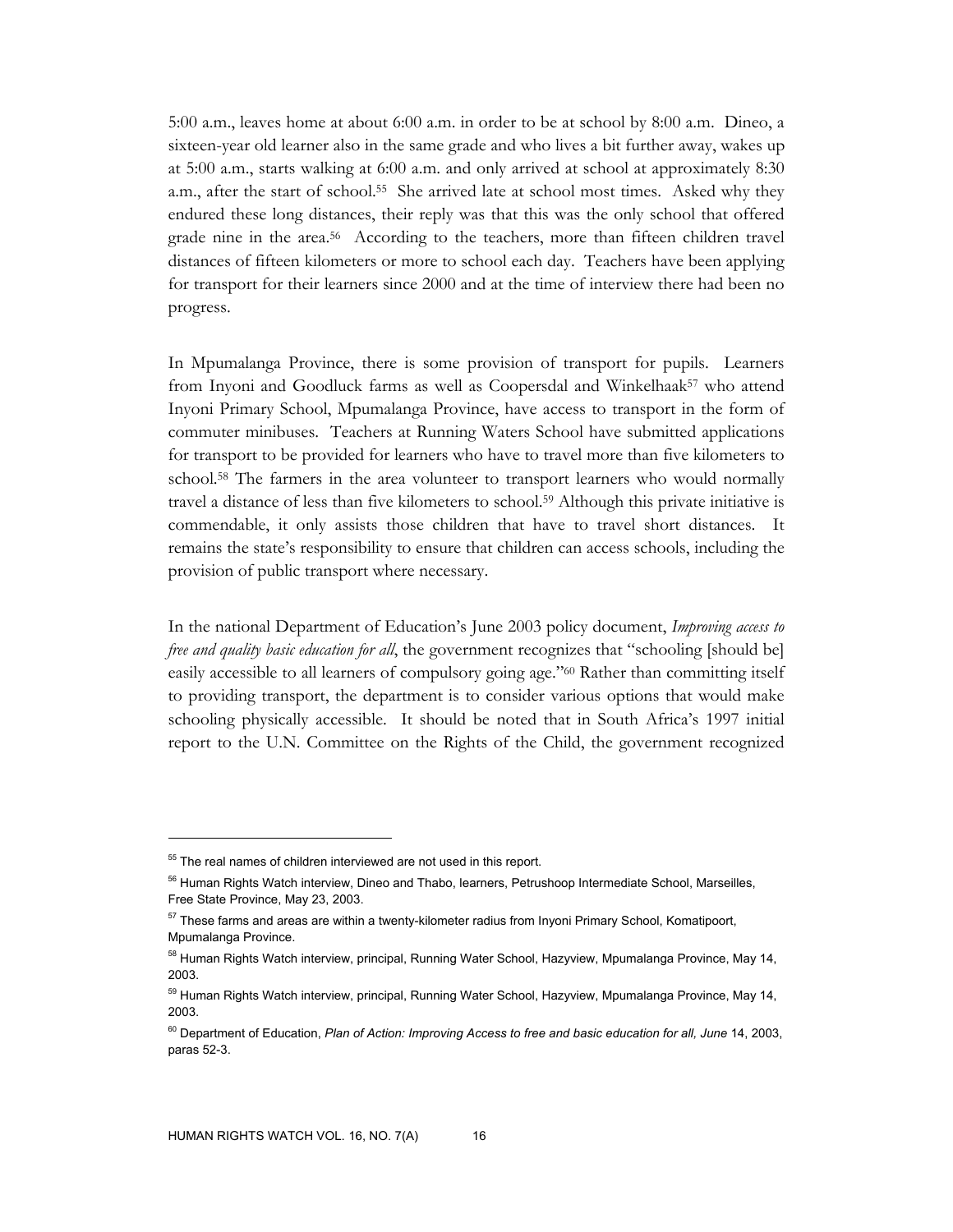that it had to make learner transport widely available in order to make school accessible.61

Some provincial governments have dedicated funds for learner transport. In May 2000, three provinces, Eastern Cape, Gauteng and Mpumalanga had budget allocations for learner transport. The Mpumalanga Department of Education presently makes provision for transport for children who have to walk more than five kilometers on foot to school each day. The provincial department of education awards contracts, through a tendering process, to private entities that are paid a nominal rate of less than R1 (U.S. \$.0.14) per learner, per kilometer per day.<sup>62</sup> In May 2003, the provincial department of education was managing approximately 200 routes.63

Free State Department of Education officials told Human Rights Watch researchers that it was not affordable to provide school transport "[b]ecause the children are spread all over the place, one here, one there."64 Yet, the officials admitted that children who have to walk to and from school are exposed to sexual assaults and car accidents.

In those provinces where there is no budget for scholar transport, learners rely on donations. In 2003, a private company donated 300 bicycles to learners at Naletsana Farm School, Limpopo Province.<sup>65</sup> In January of the same year, the school, which has 460 enrolled learners, was given two buses—also from private sources. However, despite these initiatives, there remain some learners who journey up to twenty kilometers on foot each day because they do not live along the bus route and there were not enough bicycles for everyone.

The various provincial departments have adopted their own approaches to addressing farm schools and related transport problems. There would seem to be a general consensus that the conditions children have to endure at farm schools are not favorable. One option being considered is the establishment of boarding schools to accommodate children from farm schools that have been shut. One-teacher schools and those with a low-enrollment are some of the reasons for shutting down schools. The view by some provincial officials is that in time [beyond five years] the farm school system will no

<sup>&</sup>lt;sup>61</sup> South Africa's initial country report, to the U.N. Committee on the Rights of the Child, November 1997, paras 424-5.

 $62$  Human Rights Watch interview, official, Mpumalanga Department of Education, May 15, 2003.

 $63$  Ibid.

<sup>&</sup>lt;sup>64</sup> Human Rights Watch interview, official, Free State Department of Education, May 23, 2003.

<sup>65</sup> Matebello Motloung, "Kids to get on their bikes," *The Sowetan* (South Africa), July 25, 2003. Human Rights Watch interview, teachers, Naletsana Farm School, Koedoeskop, Limpopo Province, September 12, 2003.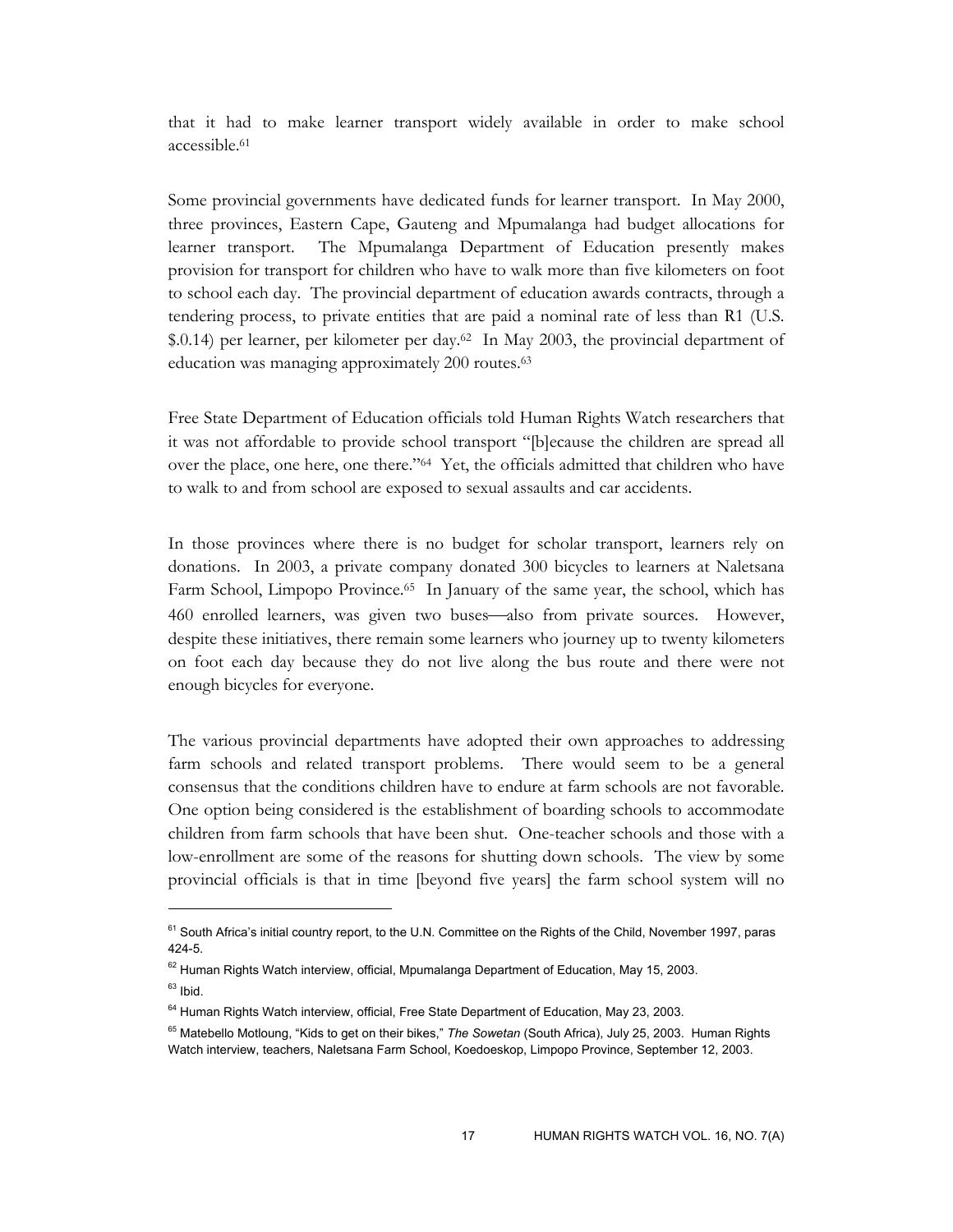longer exist.<sup>66</sup> However, other department of education officials expressed the opposite view that farm schools would continue to exist because of the vast distances between farms and "[t]he state simply can't provide the infrastructure."67 Whatever the ultimate fate of the farm school system in South Africa is, in the interim, the lack of transport provided to learners in many provinces continues to affect farm school attendance and deny children their right to education.

#### *Inadequate infrastructure and service provision*

The regulations made under the Schools Act require that the agreements between farm owners and provincial departments of education must provide for, among other things, the maintenance and improvement of school buildings and the supply of basic services. The regulations under the Schools Act relating to minimum requirements of a contractual agreement state that: "potable water and toilets must be provided and secured. The supply of electricity to the school must comply with national safety standards."68 Where such a contractual agreement does not exist, the lines of responsibility for the provision of these services become blurred. This uncertainty has a negative impact on proper functioning of the school, and the provision of an adequate learning environment for learners.

#### *Water*

-

According to the *South African Education for All Assessment* published in 2000, approximately 25 percent of primary and combined schools had no access to water within walking distance.<sup>69</sup> Access to adequate drinking water is still a problem on some farm schools, even where there is a water source on the farm. In cases where there is a good relationship between the farm owner and the school, the provision of water does not seem to be a problem. In general, problems were experienced at those schools where there is no contractual agreement between the farm owner and the provincial department of education. In other cases teachers were unaware of whether such an agreement in fact existed. In both instances, entrance onto the school for the purposes of installing water pipes required the co-operation of a farm owner, which was not

<sup>&</sup>lt;sup>66</sup> Human Rights Watch interview, official, Free State Department of Education, May 23, 2003.

 $67$  Human Rights Watch interview, official, Mpumalanga Department of Education, May 15, 2003.

<sup>&</sup>lt;sup>68</sup> Regulations relating to the Minimum requirements of an agreement between the member of the executive council (provincial minister of education) and the owner of a private property on which a public school is provided, under the South African Schools Act No. 84 of 1996, December 19, 1997, Regulation 7 (1), (2) and (4).

<sup>69</sup> Department of Education, *Education for AllThe South African Assessment Report,* 2000 [online], http://education.pwv.gov.za/policies%20and%20Reports/2000\_Reports/2000\_Reports\_Index.htm. (retrieved July 11, 2003).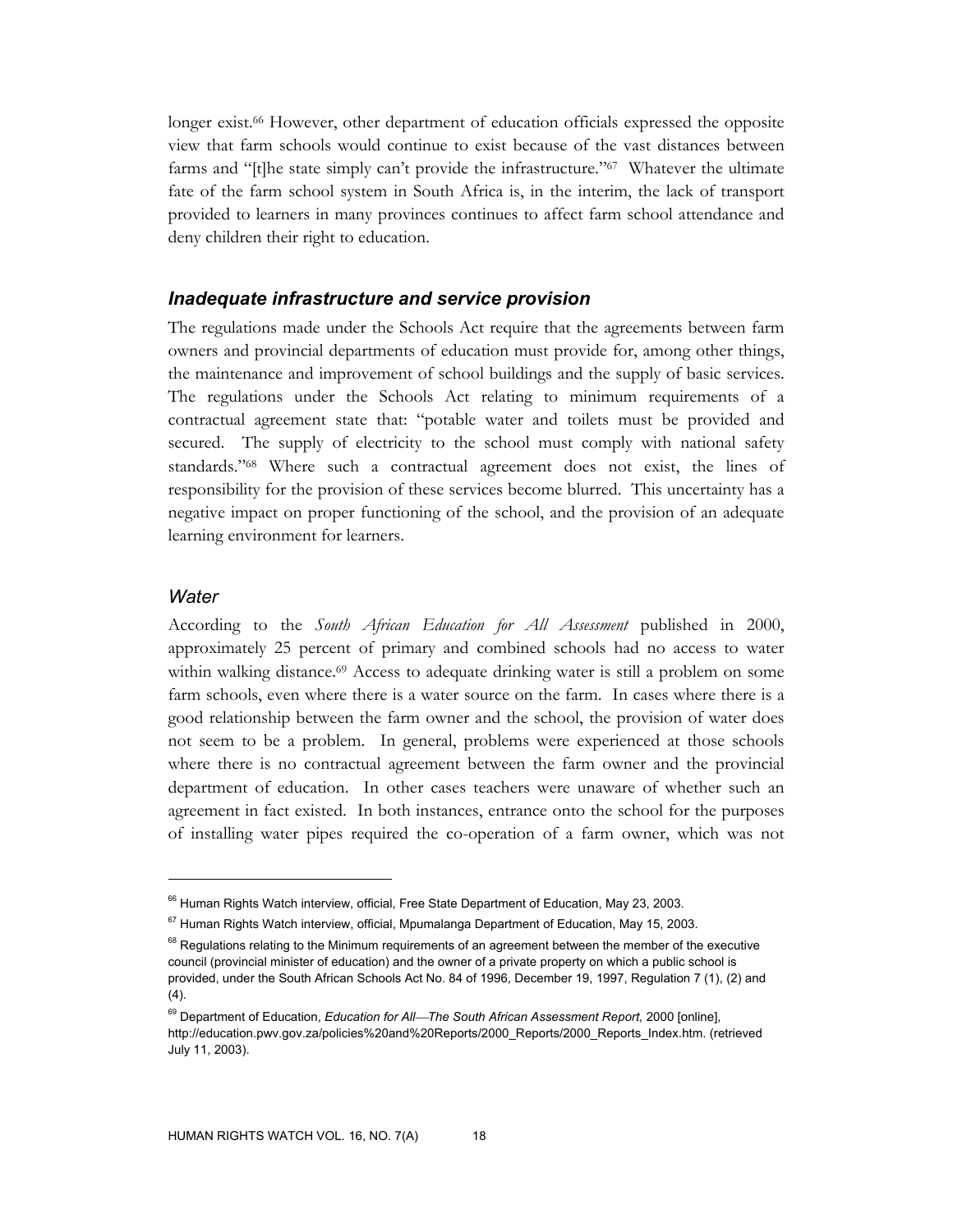always forthcoming. In light of the clear regulatory provisions, some provincial departments of education have been forthright in their position that the department should provide water to schools as a matter of priority regardless of the existence of a contractual agreement between a landowner and the state.70

The Free State Department of Education's failure to respond to requests from Khotso Pula Primary School since 1989 has meant that the learners have no access to clean drinking water.71 According to the teacher, the farm owner has suggested that the government provide funds so that a pipe can be installed in order to pump clean, drinkable water to the school from a dam on the farm. In the absence of such a pipe, the only water available is not of drinkable quality and is fetched by buckets from the dam. An official responsible for that school told Human Rights Watch that the teacher had not raised the matter with him, but he promised to investigate it.72 The teachers and learners at Sabaan Primary School in Mpumalanga bring their own water in buckets, as water in the dam nearby is not suitable for human consumption.<sup>73</sup>

At a primary school in the Free State Province, the teachers brought water in bottles from their homes daily. Although there are taps at Molisa ea Molemo Farm School, there is no water. The inspector of schools in the area was not aware of the problem.74 However, an official from the provincial department of education confirmed that provision of water at a school was a priority regardless of the existence of a contractual agreement.75 In the same province, the community at Montagu Farm School, which is bound by a contractual agreement, has access to water drawn from a nearby stream.<sup>76</sup> An official directly responsible for the school told Human Rights Watch that a request for water had been submitted to the provincial department of education in June 2003.<sup>77</sup>

A primary level farm school in Limpopo Province has had no water since 1997. The principal of Wolksberg Farm School told Human Rights Watch that she has repeatedly

 $70$  Human Rights Watch interview, official, Free State Department of Education, August 5, 2003 and official, Xhariep district, Free State Department of Education, August 19, 2003.

<sup>&</sup>lt;sup>71</sup> Human Rights Watch interview, teacher at Khotso Pula Primary School, Free State Province, May 19, 2003.

 $72$  Human Rights Watch telephone interview, official, Xhariep district, Free State Department of Education, August 19, 2003.

<sup>&</sup>lt;sup>73</sup> Human Rights Watch interview, teacher, Sabaan Primary School, Mpumalanga Province, May 13, 2003.

<sup>&</sup>lt;sup>74</sup> Human Rights Watch telephone interview, inspector of schools, Free State Department of Education, August 6, 2003.

 $75$  Human Rights Watch telephone interview, official, Free State Department of Education, August 5, 2003.

<sup>&</sup>lt;sup>76</sup> Human Rights Watch interview, teachers at Montagu Farm School, Free State Province, May 19, 2003.

<sup>&</sup>lt;sup>77</sup> Human Rights Watch telephone interview, official, Xhariep district, Free State Department of Education, August 19, 2003.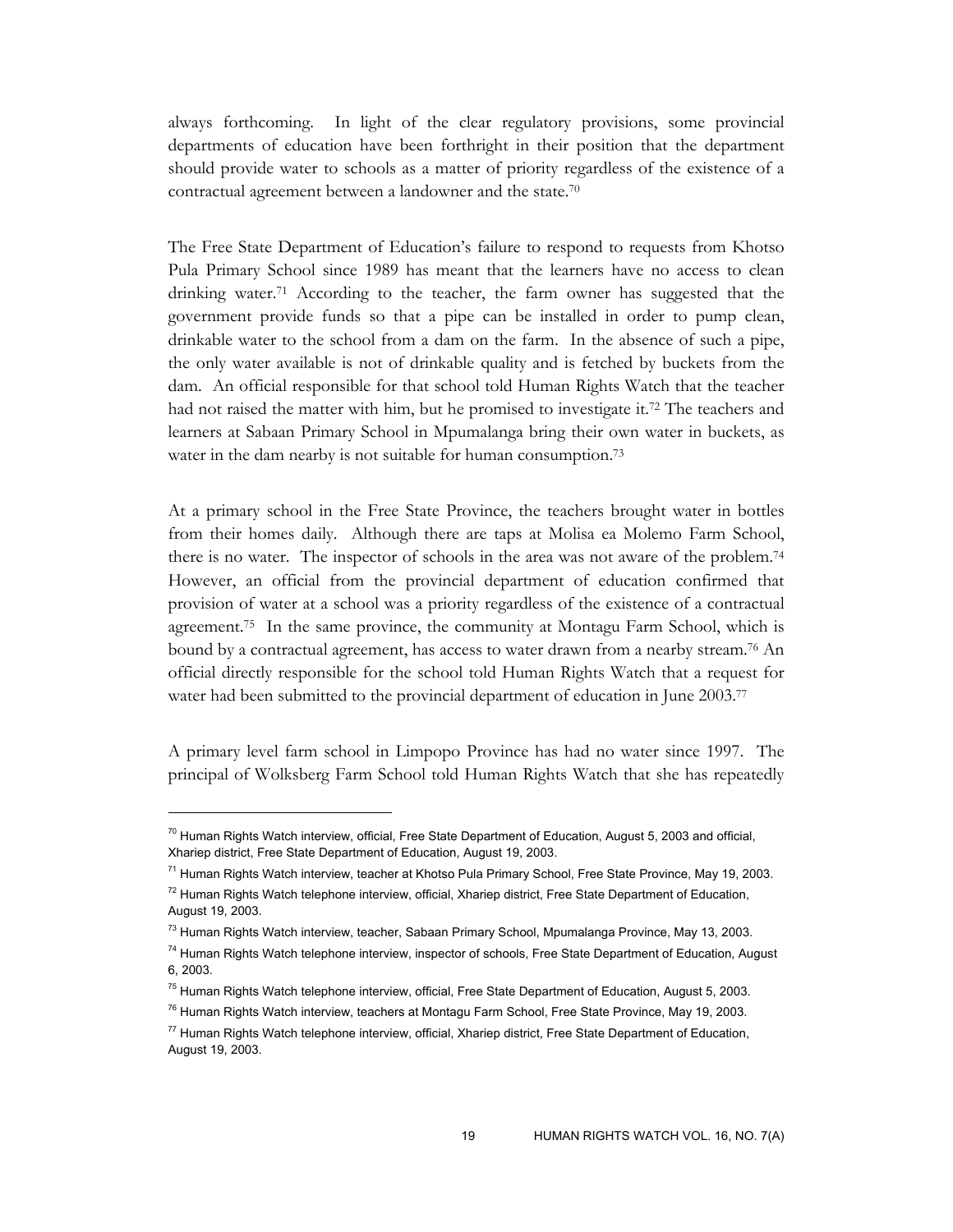informed the provincial department of education of the lack of water.78 The Nkuzi Development Association, a land rights nongovernmental organization wrote a letter reporting the matter on behalf of the school to the provincial department of education in September 2002. At the time of writing, there has been no response to that letter from the provincial authorities.

At Kranenburg Primary School, Limpopo Province, Human Rights Watch researchers found in a visit in April 2003 that there was no water or electricity for the 101 learners.79 Teachers brought in water from homes. The provincial department of education apparently visited the school in 1999 and promised to provide these services.

Human Rights Watch visited schools in Vaalwater and Marken, Limpopo Province where water was drawn from natural wells because of a broken water pump where the provincial department of education had failed to respond. A visit to Monate School in Vaalwater in September 2003 revealed that the school had had no water since July of the same year.<sup>80</sup> When the farm owner was approached about the water pump, he told Human Rights Watch researchers that it was the responsibility of the provincial department of education.81 Human Rights Watch raised the matter with the authorities, and was informed that the matter would be attended to.

At Lianas Combined School and Funyufunyu Farm School, both in Limpopo Province, Human Rights Watch researchers found that farm owners withheld water by failing to fix water pipes in order to force the provincial department of education to capitulate to outstanding rent payments. The farmers were claiming rent due under the agreements with the government that existed prior to the new Schools Act. No new contract had been concluded. According to teachers at Lianas Combined School, the owner of the farm refused to carry out maintenance of services for the school because rent had not been paid.82 When the school experienced a water stoppage due to a pipe rupture, it was restored through the intervention of the owner of a farm at the bottom of the hill who is dependent on the water from the same pipe. At Funyufunyu Farm School, the principal of the school informed Human Rights Watch researchers that the owner had failed to fix

<sup>&</sup>lt;sup>78</sup> Human Rights Watch interview, principal at Wolksberg Farm School, Limpopo Province, June 3, 2003.

<sup>&</sup>lt;sup>79</sup> Human Rights Watch interview, teachers at Kranenburg Primary School, Limpopo Province, April 24, 2003.

<sup>&</sup>lt;sup>80</sup> Human Rights Watch interview, teacher, Monate School, Vaalwater, Limpopo Province, September 11, 2003.

<sup>&</sup>lt;sup>81</sup> Human Rights Watch interview, farm owner, Vaalwater, Limpopo Province, September 11, 2003.

<sup>&</sup>lt;sup>82</sup> Human Rights Watch interview, principal and teacher, Lianas Combined School, Magoebaskloof, Limpopo Province, June 3, 2003.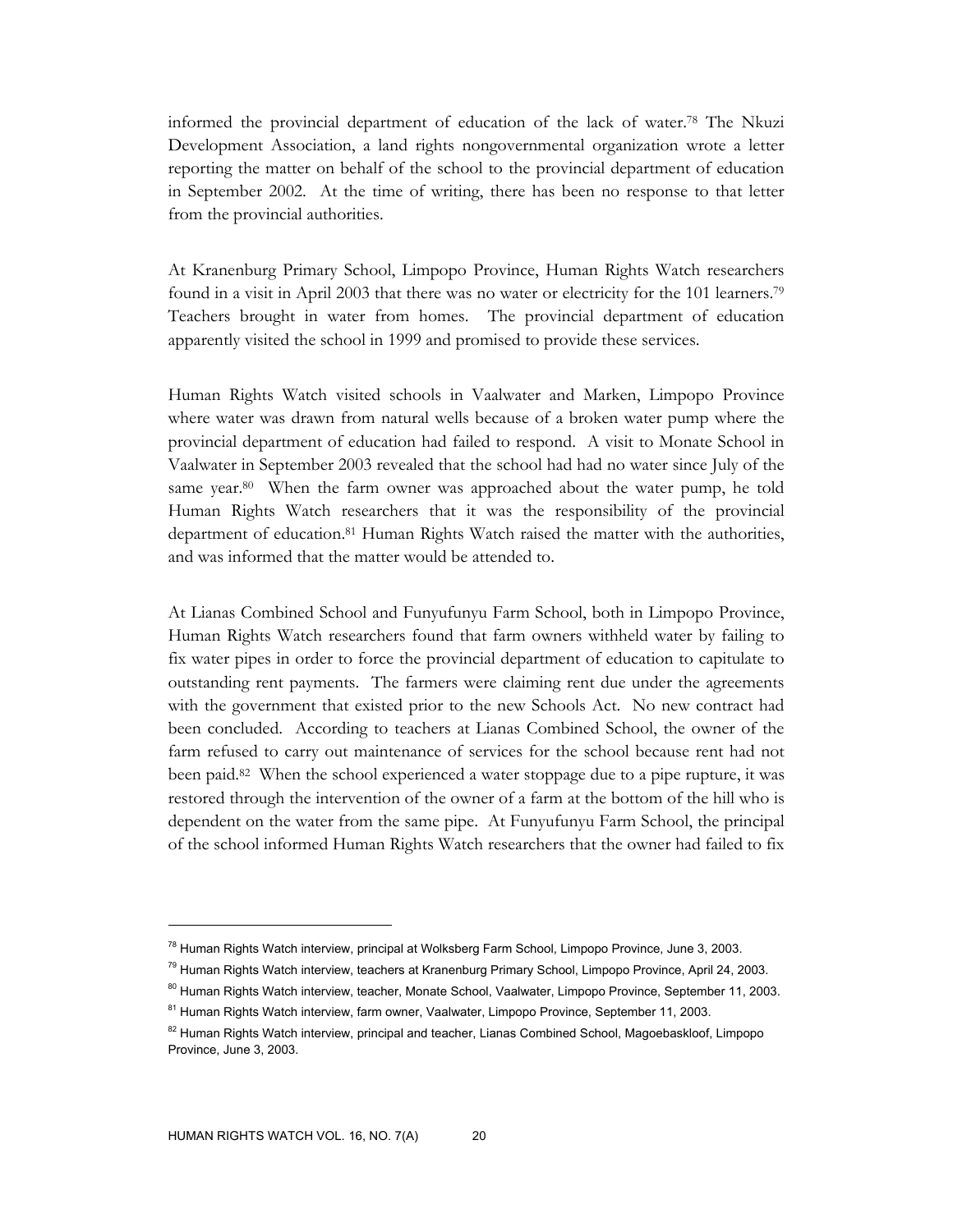the pipes thus preventing water delivery to the school.83 These examples show how the government's failure to conclude agreements with farm owners, and to fulfill its own obligations under such agreements leads to situations where farm owners interfere with children's right to education.

Human Rights Watch researchers did come across cases where, as a result of a cordial working relationship between the farm owner and the school principal, access to water was not interrupted.<sup>84</sup> But we are concerned that access to water in most cases is dependent on the good will of a farm owner regardless of contractual obligations that require the maintenance of a water supply. The failure by the department of education to respond in a timely way to complaints compounded by the tampering of the water supply as an intimidation tool or a sign of frustration is of concern. The result is that the farm school community is denied access to water. Not only are there hygienic and health care reasons for the need for water, but also school buildings need to be kept clean to maintain an adequate learning environment.

## *Supply of power*

-

Farm schools are rarely connected to a power supply, whether the national power grid, a generator or solar power. The lack of some form of energy limits the teaching and learning that can take place in a school. Administrative activities can also be impaired. Learners are excluded from accessing information technology systems either donated or provided by the provincial department—as opposed to children in urban and wealthier areas who have greater access to these resources.85 Regulations under the Schools Act presuppose that electricity is provided at the school and that its provision "should comply with national safety standards."86 Thus it can be inferred that a farm owner or the provincial department of education must ensure that electricity is provided where a contractual agreement exists. No power affects the usage of visual teaching methods; administering school business; visibility in the classroom where a school is located in a forested area and advancing learner education such as computer training. These problems affect the education received by children.

<sup>83</sup> Human Rights Watch interview, principal, Funyufunyu Farm School, Makhado, Limpopo Province, June 4, 2003.

<sup>&</sup>lt;sup>84</sup> Some of the schools visited by Human Rights Watch researchers such as Running Water School, Hazyview; and KaMehlwane Primary School, Komatipoort, Mpumalanga Province had access to drinking water on the premises.

<sup>85</sup> Adele Gordon, *Facilitating Education in Rural Areas of South Africa: The Role of Electricity and other sources of Energy,* (Energy and Development Research Centre, University of Cape Town: Cape Town, August 1997), para 2.1.

<sup>&</sup>lt;sup>86</sup> Regulations No. R 1738, December 19, 1997, under the South African Schools Act No. 84 of 1996, section 7(2).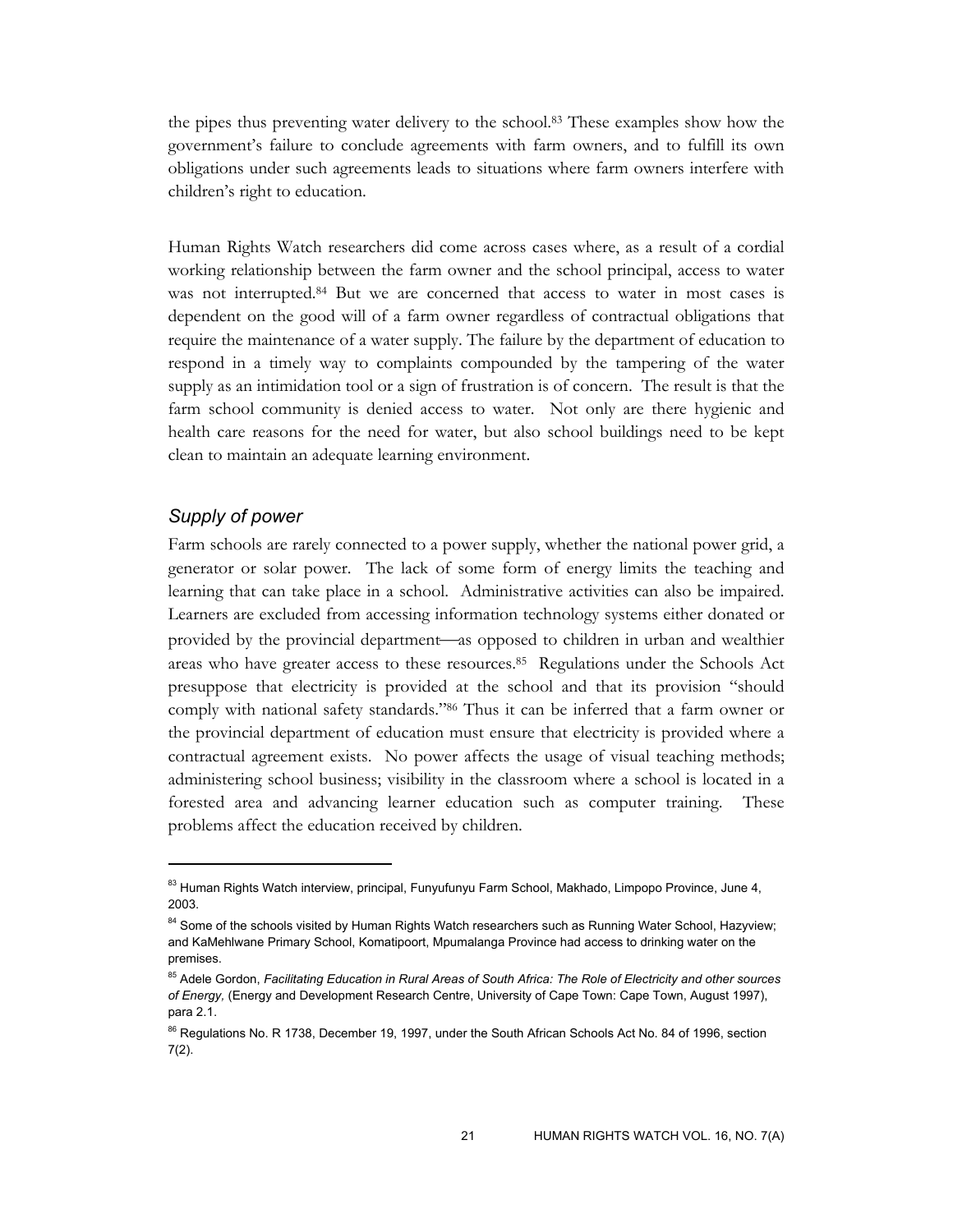At Doreen-Bridge Combined School, Limpopo Province, electricity was suspended in December 2002. According to the principal, dangerous wiring necessitated the suspension of electricity. The farm owner promised that the re-wiring would be done during the school holidays. From December 2002 to April 2003, the school closed on two occasions for school holidays but the repairs had not been done. However in an interview with the farm owner in July 2003, he claimed that the electricity had been reconnected.87

In an apparently deliberate act to harass the school in its activities, electricity at Jevington Combined School, Free State Province, has been suspended. According to the principal, the lack of electricity means that administrative tasks cannot be carried out for lack of a fax machine and photocopier.<sup>88</sup> The school has had no electricity since the beginning of August 2003. In the words of the principal: "I went to the foreman [to ask why there was no electricity, [h]e told me that [the farm owner] said I must suspend it." The principal concluded that the electricity cut was in retaliation for complaints lodged by the school with the police service about the obstruction of access onto the school premises. The principal attempted to resolve the matter by asking the farm owner to furnish the school with a bill in order to make payment. With no progress on this initiative, the principal raised the matter with the provincial department of education. The school has now placed an application with the national electricity supplier.

Sabaan Primary School, Mpumalanga Province, has had no electricity since 1996 following the theft of the power cables and a television set.89 A similar situation exists at Wolksberg Farm School, Limpopo Province. At the school, the principal told Human Rights Watch that the matter had been reported to the Limpopo Department of Education on a number of occasions. The principal, who appeared disillusioned with the provincial department's inadequate response to her requests, anecdotally remarked that as things stood at the school "[c]omputers are a luxury."90 Even though the department is aware of the lack of electricity at the school, it has failed to respond. As

<sup>&</sup>lt;sup>87</sup> Human Rights Watch telephonic interview, farm owner, Tshipise, Limpopo Province, July 23, 2003. This conflicts with statements made by the principal of the school in a telephone interview on July 22, 2003 where a Human Rights Watch researcher was told that there was no electricity.

<sup>88</sup> Human Rights Watch telephone interview, principal, Jevington Combined School, Tweespruit, Free State Province, August 20, 2003.

<sup>&</sup>lt;sup>89</sup> Human Rights Watch interview, farm owner, Sabaan Primary School, Hazyview, Mpumalanga Province, May 14, 2003.

<sup>&</sup>lt;sup>90</sup> Human Rights Watch interview, principal, Wolksberg Farm School, Haenertsberg, Limpopo Province, June 3, 2003. It should be noted that the school principal completes a survey periodically of the needs of the school. Human Rights Watch viewed a copy of the survey forms.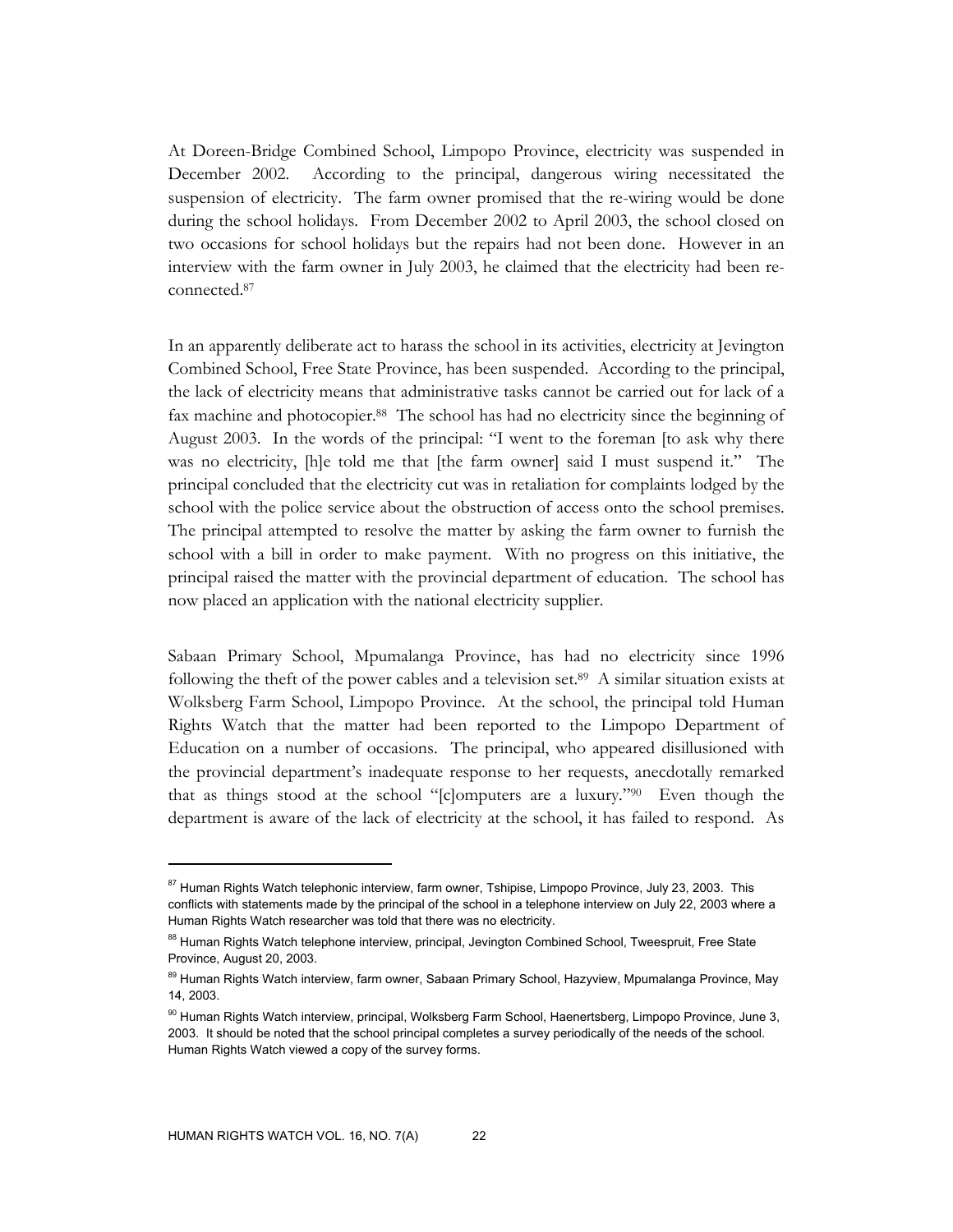the school is encircled with tall trees, the light quality in the classrooms is poor, making it difficult for learners to read. The situation worsens during inclement weather when light quality within the classroom is severely diminished. In addition, the use of visual media to teach, or access to photocopiers to supplement learning materials is impossible.

## *Sanitation*

-

Forty-five percent of schools in South Africa continue to have pit latrines, and a small number are still using the bucket system.<sup>91</sup> Regulation 7 (1) under the Schools Act states that toilets must be provided. Human Rights Watch researchers found that pit latrines were in various degrees of repair and generally unhygienic at most schools visited. Some schools visited had unventilated pit latrines, while others had not facilities at all. Flush toilets at some schools were not all in working order. At Marula Primary School, in Mpumalanga Province, the farm owner reportedly cut the water supply to the flush toilets without prior warning in 2001.92 According to the principal, the farm owner diverted the water for his own personal use. The matter was raised with the authorities. The provincial department of health intervened by erecting pit latrines for the school.

At Kranenberg Primary School, Limpopo Province, there were no such sanitation facilities. When the teachers were asked where children relieve themselves, we were shown the bush.93 Human Rights Watch researchers were informed that the matter had been reported in 1999 to the provincial department of education, but there has been no response. Human Rights Watch researchers saw incomplete construction of flush toilets, which was apparently the work of a neighboring farmer who had offered to assist the school at the time of the visit in April 2003. Failure to properly service sanitation facilities not only creates an unhygienic environment for the learners and educators, it may also present certain dangers for the younger children, who may injure themselves because of insecure seats or privacy. In addition, girls face the additional risk of sexual assault when secure facilities are not available at schools.

## *Poor facilities and inadequate learning materials*

The national Department of Education has reported that the conditions of all school buildings throughout South Africa have notably deteriorated from 1996 to 2000.94

<sup>91</sup> Department of Education, *Report on the School Register of Needs 2000 Survey,* 2001, table 17(c).

<sup>92</sup> Human Rights Watch interview, principal and teacher, Marula Primary School, Hazyview, Mpumalanga Province, May 14, 2003.

<sup>93</sup> Human Rights Watch interview, teachers, Kranenburg Primary School, Musina, Limpopo Province, April 23, 2003.

<sup>94</sup> Department of Education, *Report on the School Register of Needs 2000 Survey,* 2001,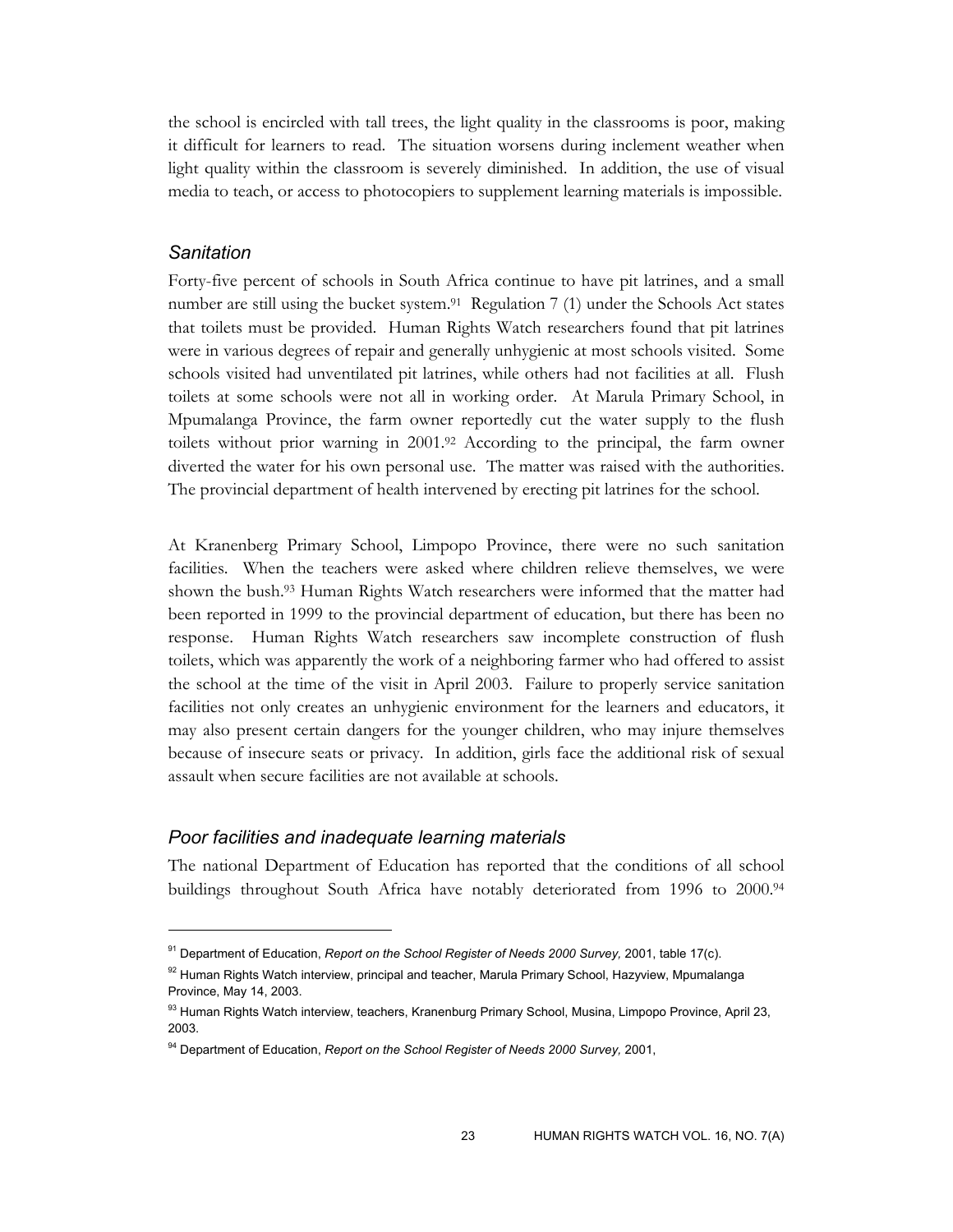Twenty-six percent of school buildings were considered "weak" and 8.4 percent "very weak," that is dilapidated and unsuitable for educational purposes.<sup>95</sup> According to an official in one of the five education districts in the Free State province, approximately 75 percent of the schools in the one district are dilapidated.96 Most schools Human Rights Watch researchers visited comprised only classrooms and a makeshift playground. Buildings were usually in need of repair. At some schools windowpanes needed replacing, ceilings were collapsing, floors needed finishing and there was no heating. At Inyoni Primary School, Mpumalanga Province, the damaged ceiling had been reported to the department of education for over a year and nothing had been done about it.<sup>97</sup> At Wallop Farm School, Free State Province, the junior grades were housed in a four-walled collapsing structure with broken windows, no ceiling or flooring. The principal informed Human Rights Watch researchers that he was trying to find funds to renovate the school, which for him was not conducive to learning.98 A further problem is the lack of telephones. At Wolksberg Farm School, the nearest telephone is two kilometers away in the Haenertsberg.99 The lack of a telephone at a school or nearby hinders the ability of teachers to contact provincial authorities when repairs and services are needed or when there is an emergency at the school.

Storerooms are few and security is lacking at some schools. At some schools, book materials are stacked in a corner of the classroom as there is no storage space. At one school Human Rights Watch researchers were informed of the theft of learning materials during school holidays.100 Some schools lack sufficient learning materials. At Kranenberg Primary School, the teachers told Human Rights Watch researchers that grade six learners were using grade five textbooks.101 Computers were not seen at any of the schools visited.

In the government's 2003 *Plan of Action: Improving Access to Free and Quality Basic Education for All*, the government has made proposals to subsidize the poor learners and schools. The allocation for one enrolled learner per year is calculated on the basic minimum funding required for general education and training such as textbooks, stationery,

 $95$  Ibid.

<sup>&</sup>lt;sup>96</sup> Human Rights Watch telephone interview, Xhariep district, Free State Province, August 19, 2003.

<sup>97</sup> Human Rights Watch interview, teachers, Inyoni Primary School, Mpumalanga Province, May 9, 2003.

<sup>98</sup> Human Rights Watch interview, Wallop Farm School, Clocolan, Free State Province, May 19, 2003.

<sup>99</sup> Human Rights Watch interview, teacher, Wolksberg Farm School, Haenertsberg, Limpopo Province June 3, 2003.

<sup>&</sup>lt;sup>100</sup> Human Rights Watch interview, teachers, Kwaluwadupe Primary School, Free State Province, May 22, 2003.

<sup>&</sup>lt;sup>101</sup> Human Rights Watch interview, teacher Kranenberg Primary School, Musina, Limpopo Province, April 23, 2003.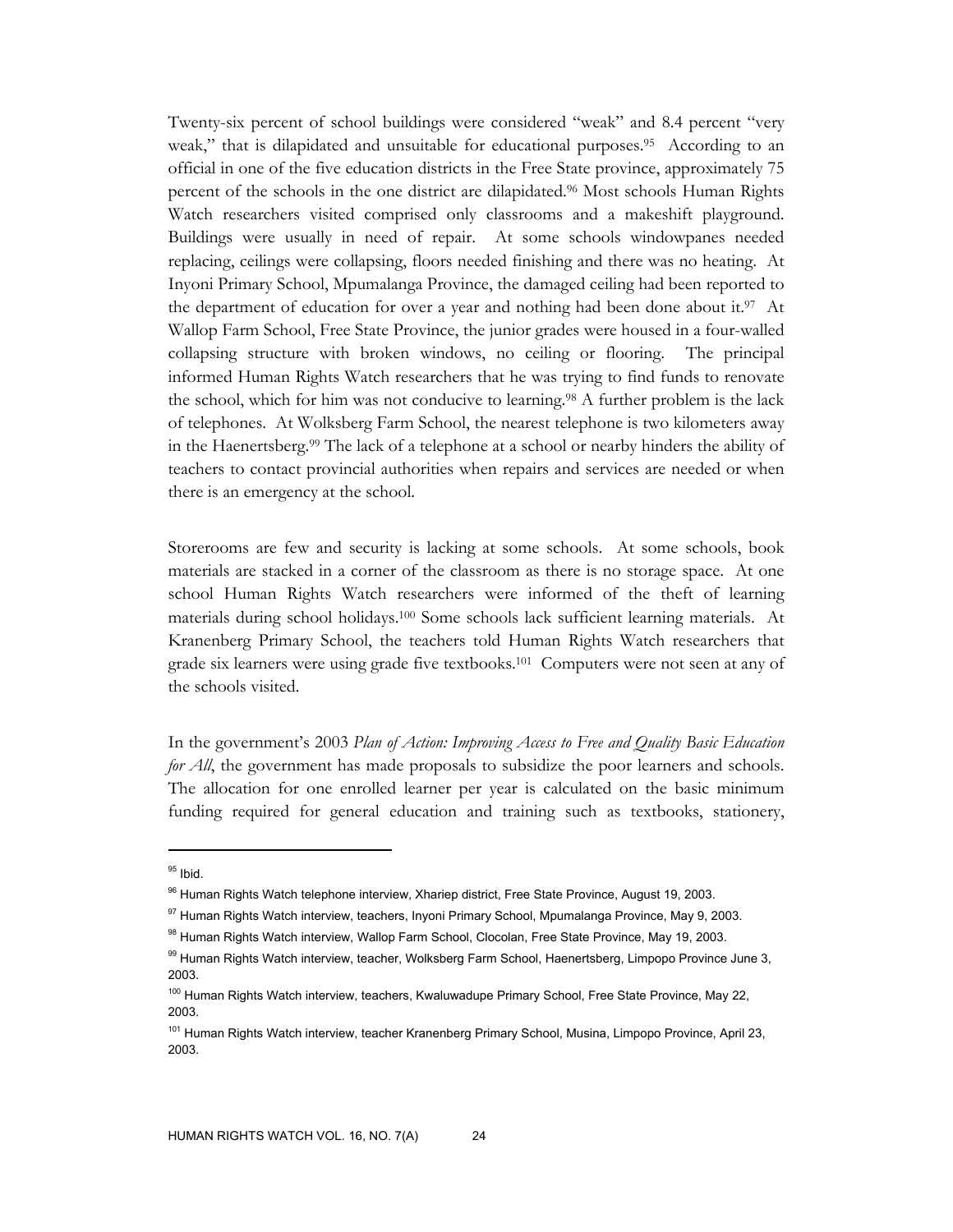electricity and water consumption, and furniture.102 The poorest schools will receive the largest proportion of the budget allocation. Thus as from 2004, the poorest schools will be eligible for R450 (U.S. \$64) per learner per annum as opposed to the wealthier schools which will receive R75 (U.S. \$10) based on the household income of the schoolgoing child.103 If properly implemented, such a plan should directly benefit farm schools, which serve some of the poorest communities in the country.

The government is also looking into giving schools considerable autonomy in spending school funds. At present, section 21 of the Schools Act allows for schools, which are assessed as being properly managed, to disburse the funds apportioned to them by the provincial department of education. The new proposals will give considerable autonomy to approved schools. These schools will be able to find their own suppliers. In the case of farm schools where there has been a management vacuum, not many are likely to acquire this status. Even in cases where farm schools are deemed properly managed, complications arising from the lack of electricity or public telephones to facilitate communication with suppliers would make such autonomy impossible.

While the new funding system is designed to help schools to be less reliant on the collection of fees to function, the government "[d]oes not believe that a complete school fee ban in the case of poor schools with better levels of public funding is the optimum solution."104 This is based on the assumption that the farm school communities, which include parents who are farmworkers, are more likely to participate actively in the running of the school if they pay school fees that contribute towards projects at the school. Human Rights Watch researchers found that parent participation was rare and school governing boards were in most cases dysfunctional at farm schools.105 In part, this was because of long working hours for farmworkers during the week and a half-day on Saturdays. The Schools Act vests the governance of a public school in the governing body, which includes parents and teachers.106 Furthermore, the limited resources available at farm schools may result in these schools not using these funds. The U.N. Committee on the Rights of the Child in its concluding observations to the South African government, which is party to the U.N. Convention on the Rights of the Child, recommended that primary education should be free to all.107

<sup>&</sup>lt;sup>102</sup> Department of Education, *Plan of Action: Improving Access to Free and Quality Basic Education for All*, June 14, 2003, para 34.

 $103$  Ibid., para 36.

 $104$  Ibid., para 59.

<sup>&</sup>lt;sup>105</sup> Human Rights Watch interview, official, Soutpansberg, Limpopo Department of Education, June 6, 2003.

<sup>&</sup>lt;sup>106</sup> South African Schools Act No. 84 of 1996, section 16(1).

<sup>&</sup>lt;sup>107</sup> Concluding observations of the Committee on the Rights of the Child: South Africa, February 23, 2000, CRC/C/15/ADD.122, para 34.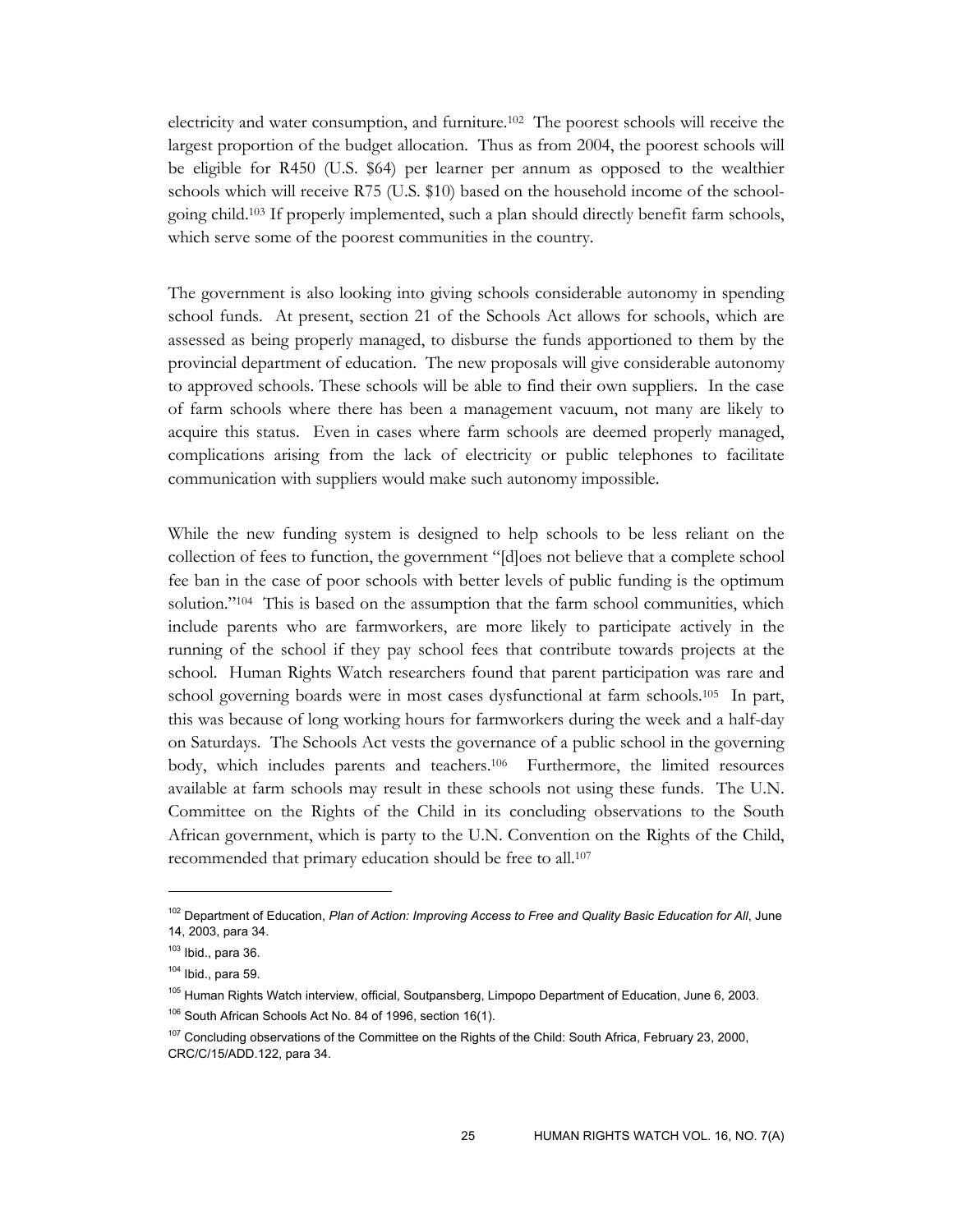The South African Human Rights Commission, a statutory body, which was established in terms of section 185 of the South African constitution, recently made recommendations for the better use of funds allocated to provinces for the purposes of education, skills development and more staffing in those provinces that are underresourced.108

#### **IV. Current legal status of farm schools**

The Schools Act makes provision for two types of schools—public (state-run) and independent (private). Farm schools have a hybrid status, being deemed to be public schools on private property.109

Section 14(1) of the Schools Act states that "a public school may be provided on private property only in terms of an agreement between the member of the executive council (the provincial education minister) and the owner of the private property." According to section 14(5) of the Schools Act, such an agreement must provide for:

- The provision of education and the performance of the normal functions of a public school;
- Governance of the school, including the relationship between the governing body of the school and the owner;
- Access by all interested parties to the property by the school;
- Maintenance and improvement of the school buildings and the property on which the school stands and the supply of necessary services; and
- Protection of the owner's rights in respect of the property occupied, affected or used by the school.110

In addition, section 56 of the Schools Act states that:

<sup>&</sup>lt;sup>108</sup> The report concerns the measures taken by the South African government towards the realization of economic and social rights covering the period between April 2000 and March 2002. Monitoring the realization of social and economic rights is a constitutional mandate of the South African Human Rights Commission. See Constitution of the Republic of South Africa Act No. 108 of 1996, section 184(3). South African Human Rights Commission, *4th Economic and Social Rights Report: 2000/2002,* (Johannesburg: April 2003) [online] www.sahrc.org.za.

<sup>109</sup> South African Schools Act, No. 84 of 1996, section 52(1).

 $110$  Ibid., section 14(2).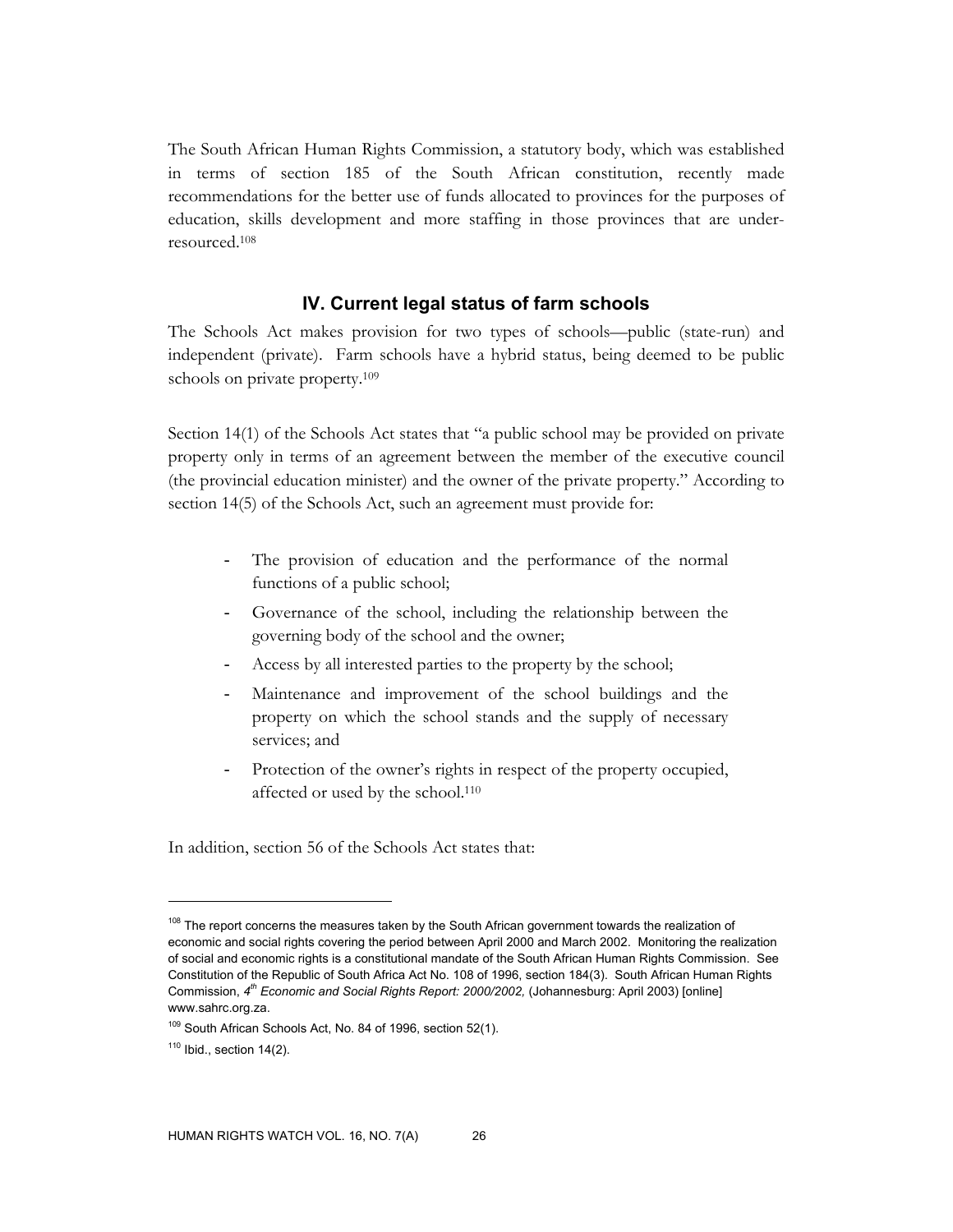If an agreement contemplated in section 14 (above) does not exist at the commencement of this Act, in respect of a school, standing on private property and which is deemed to be a public school in terms of section 52(1), the Member of the Executive Council must take reasonable measures to conclude such an agreement *within six months of the commencement of this Act* [emphasis added].

The Schools Act provides for the title deeds of the affected lands to be endorsed with a note that the land is subject to an agreement with the provincial department of education.111 However, nothing is stated as to what the consequences are if no such agreement is concluded within the envisioned timeframe.

Regulations relating to the minimum requirements of an agreement between the member of the executive council and the owner of a private property on which a public school is provided were published in 1997.112 Included in the regulations is a pro forma or standard agreement to be used as a guideline by provincial departments of education (see appendix). Options are put forward for ownership rights of the school. The farm owner can give the right of the use of the land to the school either free of charge or for rent. On closure of the school, all improvements to the school buildings will either become the property of the farm owner free of charge or in exchange for agreed payment by the farm owner to the provincial department of education. Provision is made for a pre-existing agreement between the state and a farm owner to remain valid as long as it is consistent with the Schools Act and the regulations.

Some of the provisions that should be contained in the agreements are the following:

Services:

-

- Potable water and toilets must be provided and secured.
- Electricity should be provided and this should be in compliance with national safety standards.

Access to school:

<sup>111</sup> South African Schools Act No. 84 of 1996, section 14(5).

<sup>&</sup>lt;sup>112</sup> Regulation No. 18566 under the South African Schools Act No. 84 of 1996, Regulations Relating to the Minimum Requirements of an Agreement between the Member of the Executive Council and the Owner of a Private Property on which a Public School is provided, December 16, 1997.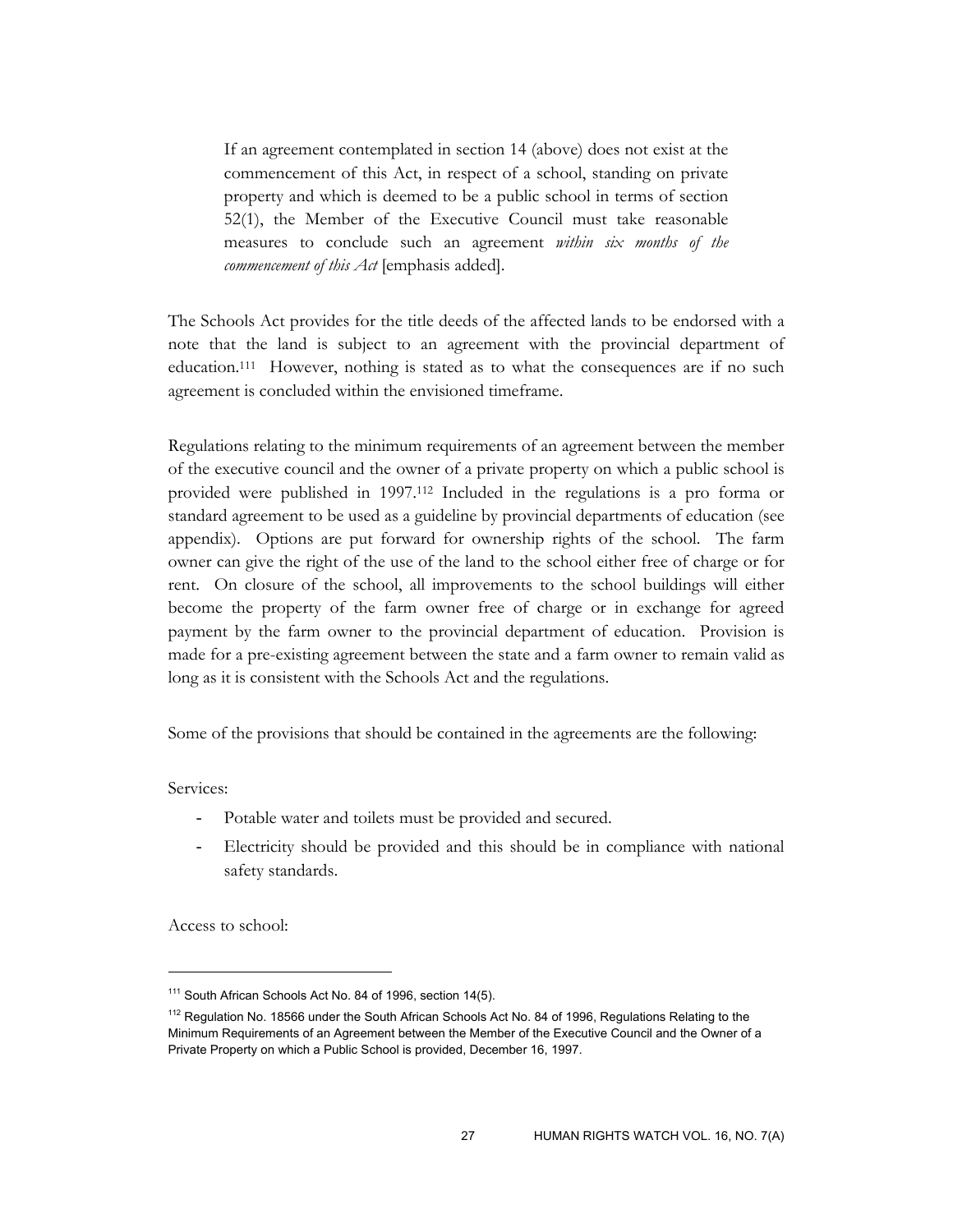- Access to schools must not be limited to learners, teachers, but also granted to parents, workers at the school and members of the public who have a reasonable interest in the activities of the school.
- The property and access roads to the school must be adequately fenced.

The agreement must determine whether payment will be made to the farm owner for the use of the property by the provincial department of education and any services or management undertaken by the farm owner. Responsibility for maintenance of the school and payment for water and electricity consumption must be clearly defined in the agreement.

Where either party falls short of its obligations, the other must notify the defaulter in writing within fourteen days of breach of the nature of the complaint. Provision is made for mediation between the parties.

If the landowner sells the property where the school is located, the provincial department of education must be informed of the change of ownership, and the new owner must be notified of the existence of the school. However, it is not clear whether the new owner is bound by a pre-existing agreement or would have to negotiate a new agreement.

Section 58 of the Schools Act empowers the state to expropriate land "for any purpose relating to school education in a province." The section details the procedures that need to be followed to ensure that the expropriation is lawful.

Although the six-month period following the enactment of the Schools Act has long since elapsed, agreements have not been signed in relation to most schools in the provinces. In some cases, farm owners have failed to sign contracts while in others the provincial education department has not committed to the agreements. Whatever the reason, the current status of these schools remains unclear. A further complication is that there is no sanction should the landowner fail to sign the new contract. No guarantee has been placed within the Schools Act or the regulations on ensuring access to education and non-interference pending the signing of the contracts.

# *The role of provincial governments*

The provincial departments of education are responsible for implementing national education policy. In the context of farm schools, their role in ensuring the conclusion of contractual agreements with landowners is critical in order to secure children's access to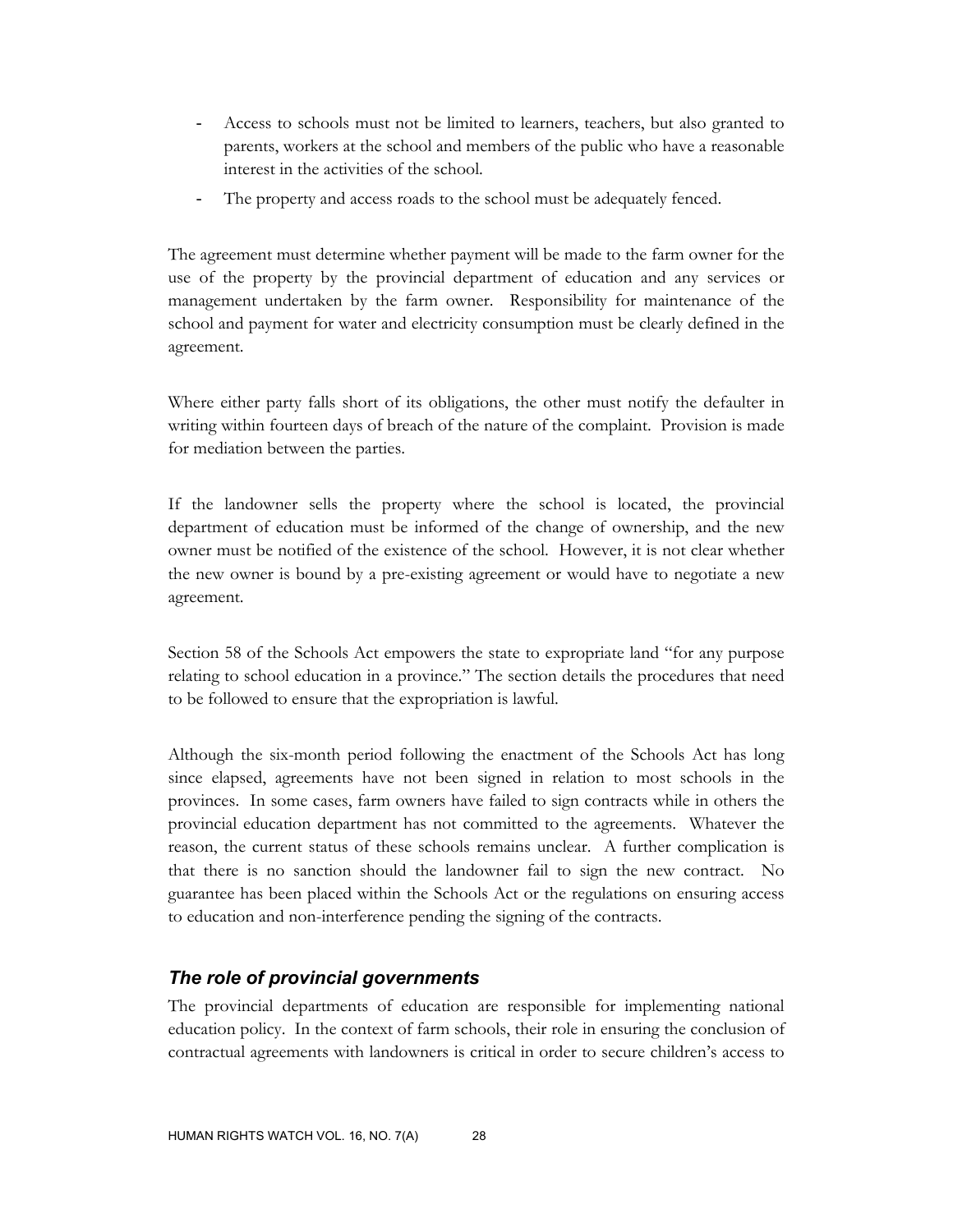education. In the words of a Free State Province department of education official, "[the conclusion of these agreements ensures] the rights of learners, the right of the private owner and the right of parental involvement. The bottom line is that the farm owner [cannot] interfere with the rights of children to go to school."113

The provinces have been given some scope to decide on the options available to landowners as outlined in the generic pro forma agreement suggested by the national Department of Education. The provincial governments at the outset met with the farm owners' representative bodies to negotiate agreements. The initial deadline—within six months from the commencement of the Schools Act—lapsed with only approximately 10 percent of the schools having new contracts.114 A further deadline was set for December 2000 following a national conference on the future of farm schools where it emerged that in five of the nine provinces no farm schools were bound by the new contractual agreements.115

In June 2003, Human Rights Watch researchers found that, in many provinces, the majority of farm schools were operating without contractual agreements. Out of 494 farm schools in Mpumalanga Province, approximately 135 were bound by contractual agreements.116 Limpopo Province had 317 farm schools for which between fifteen and twenty contracts had been signed.117 Three hundred and sixteen farm schools existed in the North West Province; approximately fifty of these schools had contractual agreements. In the Eastern Cape Province 146 contracts had been concluded out of approximately 400 schools. In the Free State Province, which has the largest number of farm schools in South Africa, 643 new contracts existed for 1,206 farm schools.118 At the time of writing, the national Department of Education was unable to inform Human Rights Watch of the national total of contractual agreements concluded by farm owners

<sup>&</sup>lt;sup>113</sup> Human Rights Watch interview, official, Free State Department of Education, May 23, 2003.

<sup>&</sup>lt;sup>114</sup> Address by Minister of Education, Kader Asmal, delivered at a national conference on farms schools convened by the minister of education, May 13, 2000.

<sup>&</sup>lt;sup>115</sup> Report by Dr. Charles Sheppard, national Department of Education, presented at a national conference on farm schools convened by the minister of education, May 13, 2000.

<sup>&</sup>lt;sup>116</sup> In Mpumalanga Province, out of 494 farm schools, only thirteen farm schools are secondary schools; fifty combine both primary and secondary and the balance are primary schools.

<sup>&</sup>lt;sup>117</sup> Limpopo Province has twenty-three schools with both primary and secondary levels; thirty secondary and the balance are primary and pre-primary schools.

<sup>&</sup>lt;sup>118</sup> Nationally, the number of farm schools has dropped since 1994. The Free State province had 2018 schools in 1998. The authorities state that the province has been losing approximately 10,000 pupils a year since 1994. According to the Free State provincial department of education officials, this is because of urbanization, parents moving their children to towns to receive a better education and mechanization on commercial farms.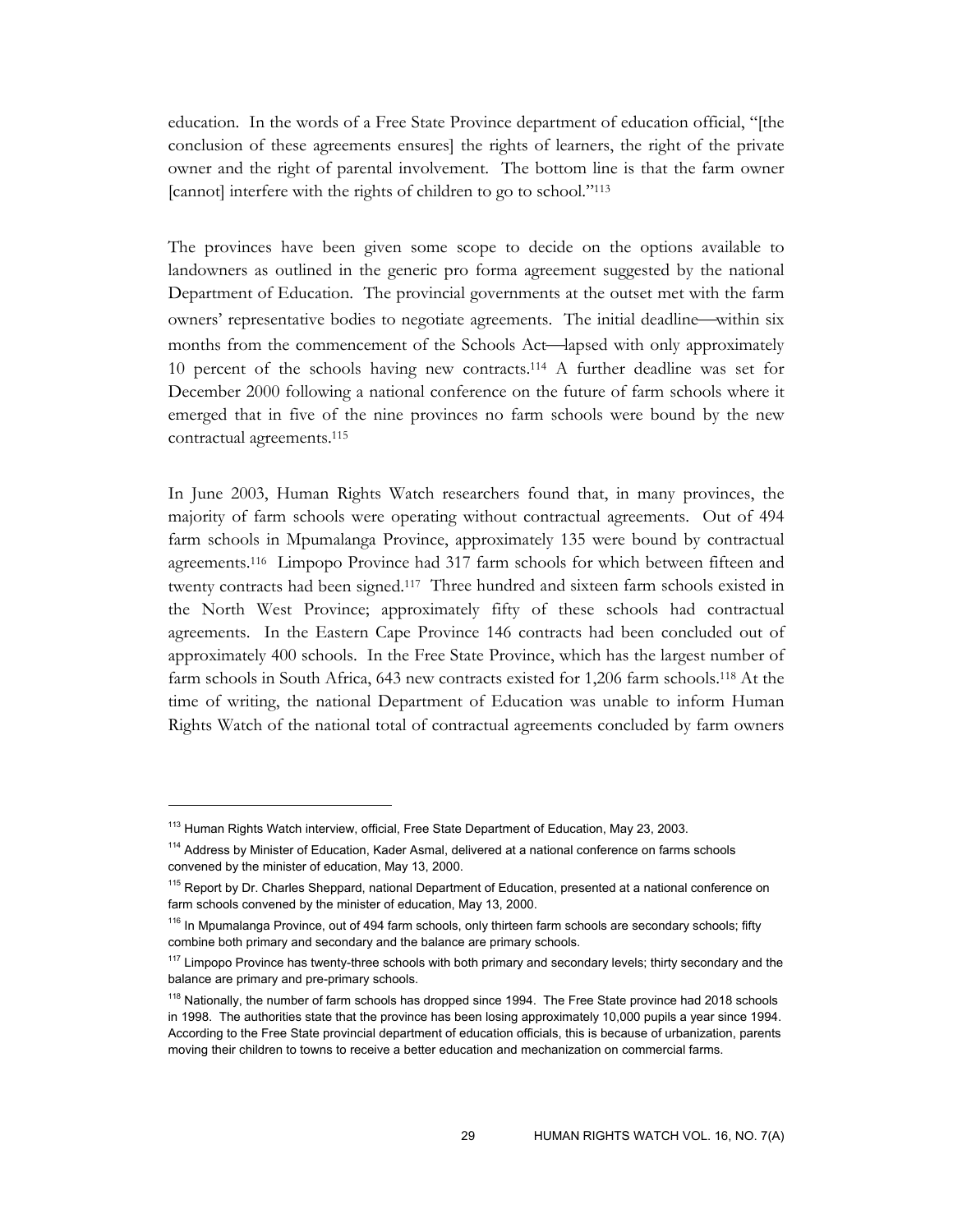and provincial departments of education.119 Furthermore, Human Rights Watch researchers found that some farm schools visited did not appear on provincial lists of farm schools. It is also not apparent if data on farm schools also includes those schools located in former homelands. This lack of clarity and the disparity in the availability of accessible information on farm schools within the provincial departments of education affected research on these schools, and underlines the need for the government to collect and maintain a register, including statistical information, on the status of schools on commercial farms.

School inspectors, who are also referred to as a school management directors in some provinces, monitor and evaluate school performance. They are responsible for a number of schools within a designated area in a province. In addition to assessing the physical and educational needs of a school with a view to improving them, they intervene between the farm owner and school in ensuring that education is accessible to learners on farms. The inspector also has an oversight function on management issues at a school.

Some officials interviewed argued that the absence of a national strategy on farm schools affected access to education in the farm dweller communities. Others called for a dedicated program for farm schools, as provincial departments were not devoting the necessary time and resources to farm schools.120 One official went so far as to say that, "I wish President Mbeki [would] come up and say provinces must provide a budget for farm schools to uplift the standard of education."121 In the meantime several provinces are discussing alternative strategies for the provision of education in commercial farming communities, such as the establishment of boarding schools where children of farm dwellers would able to learn with a larger number of fellow learners and presumably with adequate teachers and better facilities.

### *Eastern Cape Province*

 $\overline{a}$ 

The education department has given landowners two options; either the farm owner can allow the land where the school is situated to be used for educational purposes free of charge in which case the department takes responsibility for maintenance and renovations or, rent is paid to the farm owner who then takes responsibility for

<sup>&</sup>lt;sup>119</sup> Human Rights Watch telephone interview, official, national Department of Education, July 23, 2003. Each provincial department of education mentioned was telephoned to collect the data.

<sup>&</sup>lt;sup>120</sup> Human Rights Watch telephone interview, official, Eastern Cape Department of Education, August 5, 2003; Human Rights Watch telephone interview, official, North West Department of Education, July 28, 2003.

<sup>&</sup>lt;sup>121</sup> Human Rights Watch telephone interview, official, North West Department of Education, July 28, 2003.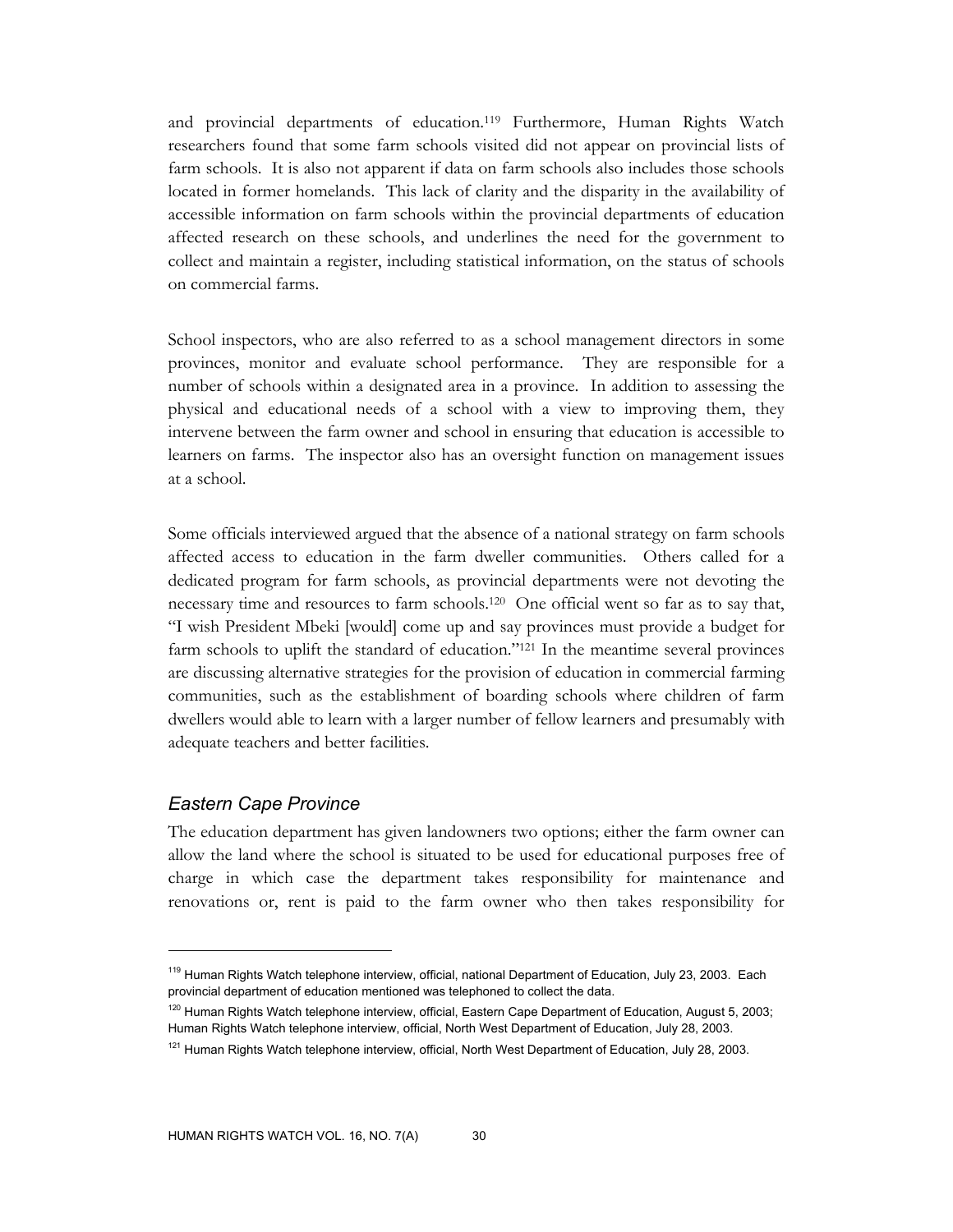maintenance.122 At present, the nominal rent is calculated at between R2.50 (U.S. \$0.36) and R3.50 (U.S. \$0.50) per square meter per month. In the case where a former agreement (where a farm owner received a subsidy from government) exists and a contractual agreement has not been concluded, the department will consider rent payment. The situation is less clear where a lease does not exist. According to a department official, the province is not contemplating the establishment of boarding schools.123 The department official stated that the provincial department would not shut schools in remote areas that are providing an education for farm children and are difficult to amalgamate with others.

#### *Free State Province*

The provincial department of education began its meetings with the Free State Agricultural Union, an affiliate of Agriculture South Africa (Agri-SA) the largest national body representing farm owners, to negotiate a draft agreement in 1997.124 The agreement negotiated in the Free State Province differs from that in Mpumalanga Province [see below] in that it obliges farm owners to make land available for educational purposes for no rent, and in turn the provincial department of education is responsible for maintaining the school buildings and facilities. Department officials acknowledged, "[s]ome farmers have refused to sign the agreements" as they believe that "[g]overnment is going to try to take their land."125 The department believes that if there is no contractual agreement, a farm school should not exist. The Free State Department of Education is converting disused boarding schools into schools for children from farming communities. At the time of writing, four boarding schools were operating. The provincial government is to pay boarding school fees for learners from commercial farms.

#### *Limpopo Province*

 $\overline{a}$ 

In terms of the negotiated agreement for Limpopo Province, the department is responsible for construction of the buildings, supplying teaching materials, and paying teachers' salaries. The state pays for water and electricity consumption and attends to the maintenance of these services.126 The provincial department pays a nominal rent of approximately R300 (U.S. \$43) each year for schools that have less than one hundred

<sup>&</sup>lt;sup>122</sup> Human Rights Watch telephone interview, official, Eastern Cape Department of Education, August 5, 2003.  $123$  Ibid.

 $124$  South African Schools Act No. 84 of 1996, Regulations relating to the minimum requirements of an agreement between the member of the executive council and the owner of a private property on which public schools are provided, No. 18566. Pro forma agreement, Appendix 1.

<sup>&</sup>lt;sup>125</sup> Human Rights Watch interview, official, Free State Department of Education, May 23, 2003.

<sup>&</sup>lt;sup>126</sup> Human Rights Watch telephone interview, official, national Department of Education, June 20, 2003.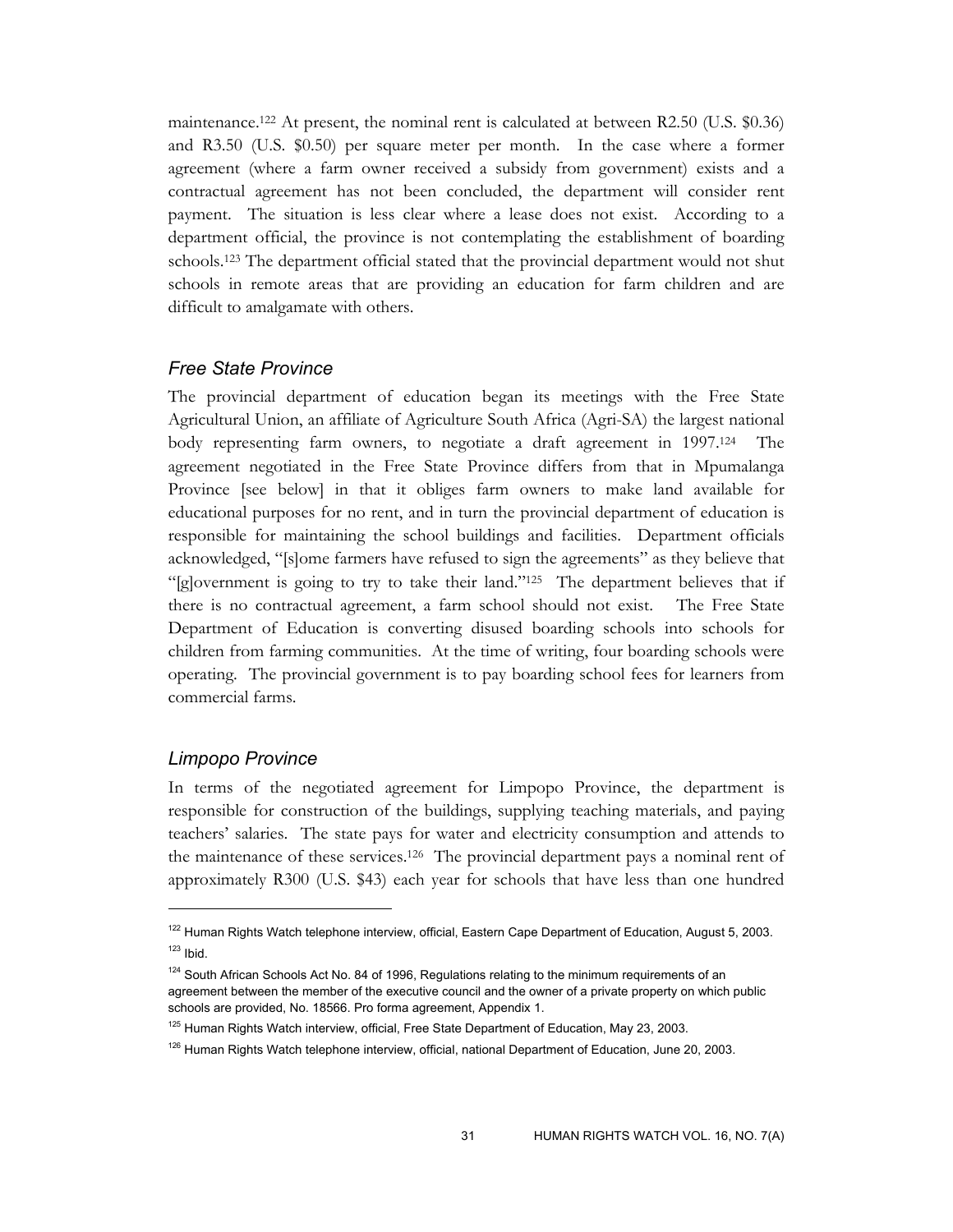learners to farm owners. Schools with an enrollment exceeding one hundred learners attract a rental on a sliding scale to a maximum of R600 (U.S. \$86) per year.127 It would appear from Human Rights Watch's research that a majority of contractual agreements in the province have not been finalized. Some of the concerns put forward are the landowner's resistance to government's apparent encroachment on their property rights and the fear of expropriation. In addition, according to the provincial department of education, some farm owners believe that the rent being offered to retain these schools is too low.128 Officials have also admitted that failure by government to pay rent has discouraged other farm owners from committing themselves to these agreements.<sup>129</sup>

#### *Mpumalanga Province*

The Mpumalanga Department of Education met with the Mpumalanga Agricultural Union, also an affiliate of Agri-SA, at the end of 1999 to discuss the generic pro forma agreement in the regulations published by the national Department of Education. 130 Following this meeting the provincial department sent a draft agreement to landowners in 2000 and 2001. Three options were given to farm owners. The farm owner can agree to retain the school to be used for educational purposes free of charge. Alternatively, the owner may opt to be paid nominal rent, which covers out of pocket expenses such as pumping water to the school. In both these cases, the provincial department of education is responsible for maintaining the school. The third option is that the farm owner is paid market-related rent. According to the provincial government, those owners who entered into agreements have preferred the option by which government pays rent and the farm owner shoulders the responsibility for maintaining the school. The school size and the facilities provided are some of the considerations taken into account when computing rent. Some farm owners receive rent of R3, 600 (U.S. \$514) per annum.131 In the absence of an agreement, no payment is made to farm owners.132 As noted above, less than one-third of farm owners in Mpumalanga Province have signed these contracts. The owner of Friedenheim Farm reportedly shut two primary schools in January 2000 due to the provincial department's delay in committing to an offer of land for the relocation of the farm schools.133

 $127$  Ibid.

<sup>&</sup>lt;sup>128</sup> Human Rights Watch telephone interview, official, national Department of Education, August 29, 2003.

<sup>&</sup>lt;sup>129</sup> Human Rights Watch interview, official, Soutpansberg district, Limpopo Department of Education, June 6, 2003. It should be noted that in some cases non-payment arises from the contracts that existed prior to the South African Schools Act No. 84 of 1996 coming into effect in terms of which subsidies were paid.

<sup>130 &</sup>quot;Farm Schools under Discussion," *Farmers Weekly* (South Africa), January 7, 2000.

<sup>&</sup>lt;sup>131</sup> Human Rights Watch interview, principal, Running Waters Primary School, Hazyview, Mpumalanga Province, May 14, 2003.

<sup>&</sup>lt;sup>132</sup> Human Rights Watch interview, official, Mpumalanga Department of Education, May 15, 2003.

<sup>133</sup> Tefo Mothibeli and SAPA, "Most schools open doors of learning," *The Star* (South Africa), January 12, 2000.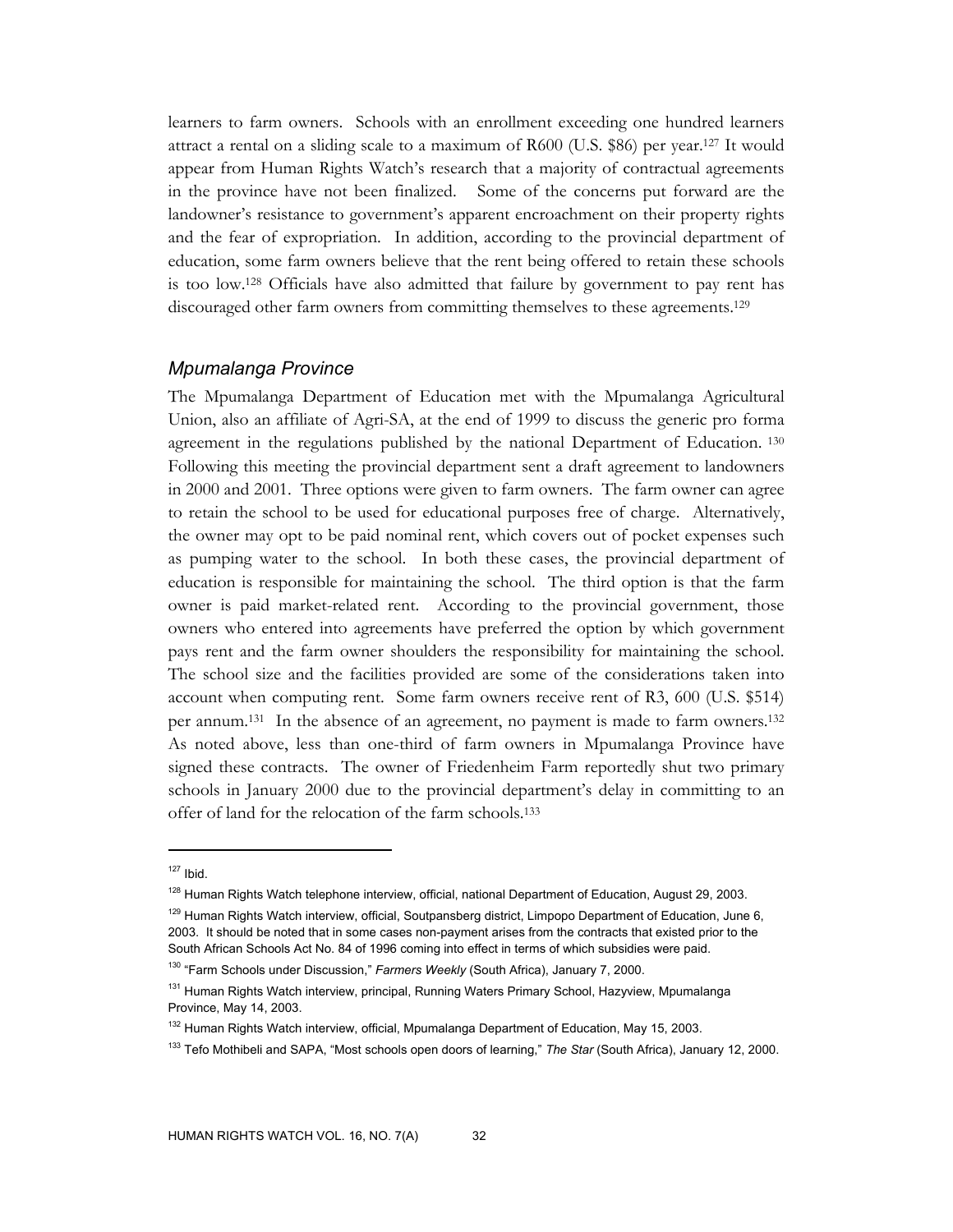The provincial department of education is considering shutting down one-teacher schools where "[n]o teaching is going on."<sup>134</sup> Five farm schools were recently shut down outside Nelspruit on the way to Malelane and a new school was built in Louieville, in the former KaNgwane self-governing territory to accommodate the children. Transport is provided for learners to and from school. Clustering schools is a further option. This would allow for "[m]ore teachers, better control."135

# *North West Province*

In the North West Province, landowners have to agree, in terms of the draft contract, to offer the land for the purpose of education free of charge. In return, the provincial department of education is responsible for maintenance, improvements, and services. However, according to a department official, there were insufficient funds to adequately address maintenance needs at farm schools.136 The North West Province is also looking at closing some schools and establishing boarding schools for children living on farms.137 A former military base, Klippan, has been identified as a location for a boarding school, which will accommodate children from approximately thirty farm schools in Zeerust, Mafikeng and Lichtenberg.138

# *The role of non-state institutions*

### *Farm owners' representative bodies*

 $\overline{a}$ 

The Transvaal Agricultural Union—representing approximately 6,000 farm owners mainly in the Limpopo, Mpumalanga and North West Provinces139—has raised a number of concerns relating to the management and governance of farm schools, the dilapidated state of schools, and the general standard of education on farm schools.140 In the view of the organization, it is prepared to assist its members in the conclusion of agreements provided that the obligations are "fair and not an additional burden on the owner."141 In terms of the contractual agreements, the organization proposes that the

<sup>&</sup>lt;sup>134</sup> Human Rights Watch telephone interview, official, Mpumalanga Department of Education, July 21, 2003. The South African Schools Act No. 84 of 1996, section 33 (1) makes provision for the closure of public schools.  $135$  Ibid.

<sup>&</sup>lt;sup>136</sup> Human Rights Watch telephone interview, official, North West Department of Education, July 28, 2003.

<sup>137</sup> Human Rights Watch telephone interview, official, North West Department of Education, July 25, 2003.

<sup>138</sup> SAPA, "NW [North West] Plans New Farm School," *The Citizen* (South Africa)*,* March 27, 2000.

<sup>&</sup>lt;sup>139</sup> Human Rights Watch interview, representatives, Transvaal Agricultural Union, August 29, 2003.

<sup>&</sup>lt;sup>140</sup> Ibid. Also Transvaal Agricultural Union, submission to the South African Parliament, February 14, 2000.

<sup>&</sup>lt;sup>141</sup> Transvaal Agricultural Union, submission to the South African Parliament, February 14, 2000, p. 3.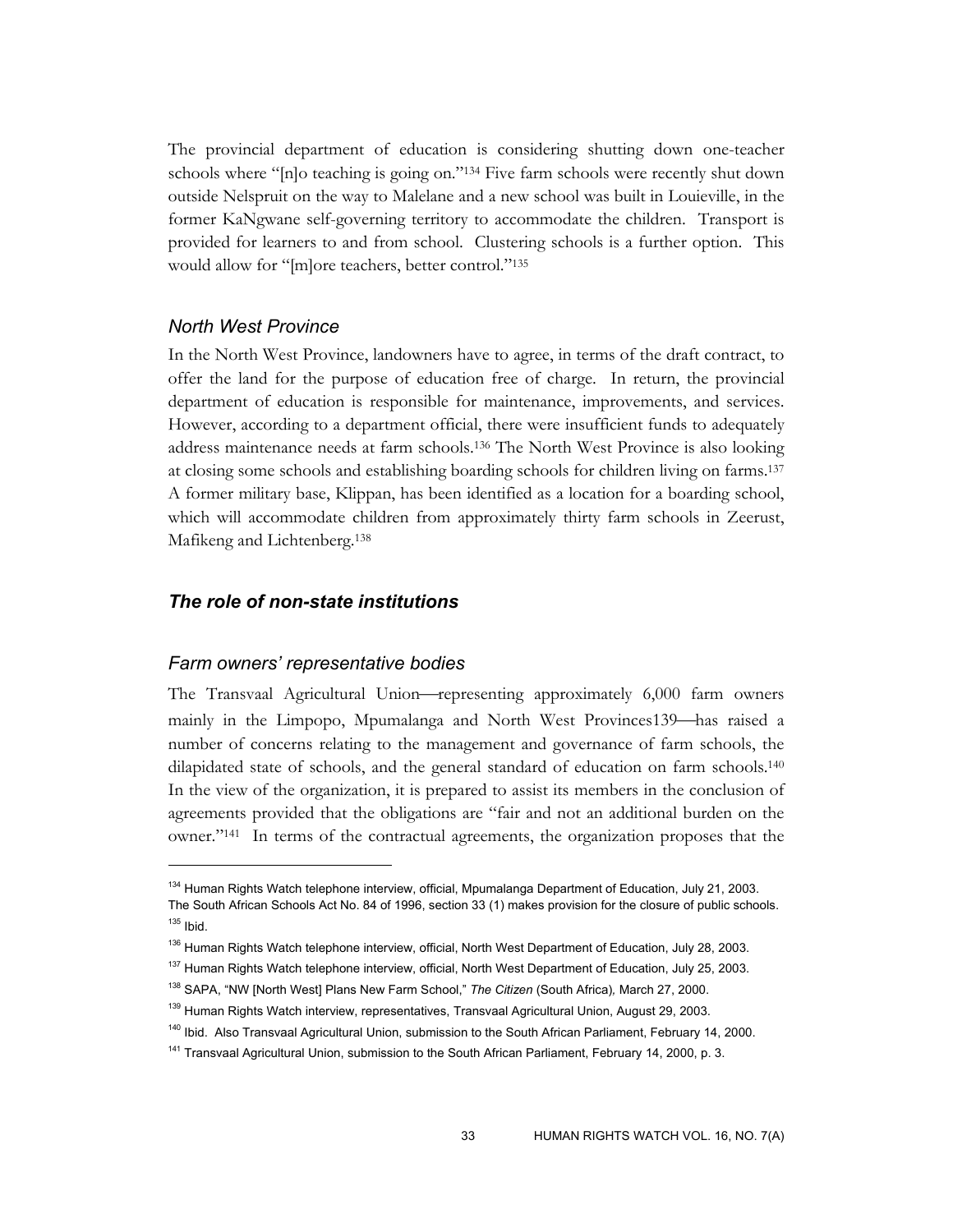school be made available for educational purposes. The provincial department of education should be responsible for maintaining the school premises. Thus, for example, the farm owner will make water available to the fence of the school, but it will be the responsibility of the provincial department of education to get that water to the learners and teachers. In return, the provincial department should pay nominal rent of R1 (U.S. \$0.14) per learner per year. Should the school shut down, the buildings and any improvements made will be the property of the farm owner. This is because, "[in the experience of farm owners], the school functions for a couple of years, it falls apart, learners leave, and the facilities remain [disused]."142 It is on these terms that the organization has supported its members in the signing the contractual agreements. According to the organization, the provincial departments of education have yet to countersign these contracts. A national Department of Education official confirmed that a number of contracts had been signed by farm owners in 2000/01, and sent to the provincial departments of education for countersigning.143 A concern raised by an official in one of the districts in Limpopo Province is the failure by the provincial department of education to implement the contractual agreements.144

Agriculture South Africa (Agri-SA), which represents approximately 62,000 commercial and emerging farmers, has indicated that it is committed to the conclusion of the agreements in order to "[p]romote and support the education and development of learners in farm schools."145 The Free State Agriculture Union, an affiliate of Agri-SA, however confirmed, that landowners who have schools with fewer than ten children did not sign the contracts as they believed that it was not in their interests to retain the schools.146

#### *Professional organizations*

-

The South African Democratic Teachers Union acknowledged that farm schools are neglected, and that as an organization it needs to address the plight of learners and teachers at farms schools.147 The lack of transportation and insufficient resources are some of the concerns raised by the organization. In essence, the organization believes

<sup>&</sup>lt;sup>142</sup> Human Rights Watch interview, representatives, Transvaal Agriculture Union, August 29, 2003.

<sup>&</sup>lt;sup>143</sup> Human Rights Watch telephone interview, official, national Department of Education, August 29, 2003.

<sup>144</sup> Human Rights Watch interview, official, Waterbank district, Limpopo Department of Education, September 12, 2003.

<sup>145 &</sup>quot;Government, Agricultural Unions Agree on Farms Schools," *SAPA* (South Africa), October 22, 2000.

<sup>&</sup>lt;sup>146</sup> Letter dated September 30, 2003 in response to a written enguiry by Human Rights Watch sent on July 31, 2003.

<sup>&</sup>lt;sup>147</sup> Communication from representative, South African Democratic Teachers Union to Human Rights Watch, August 18, 2003.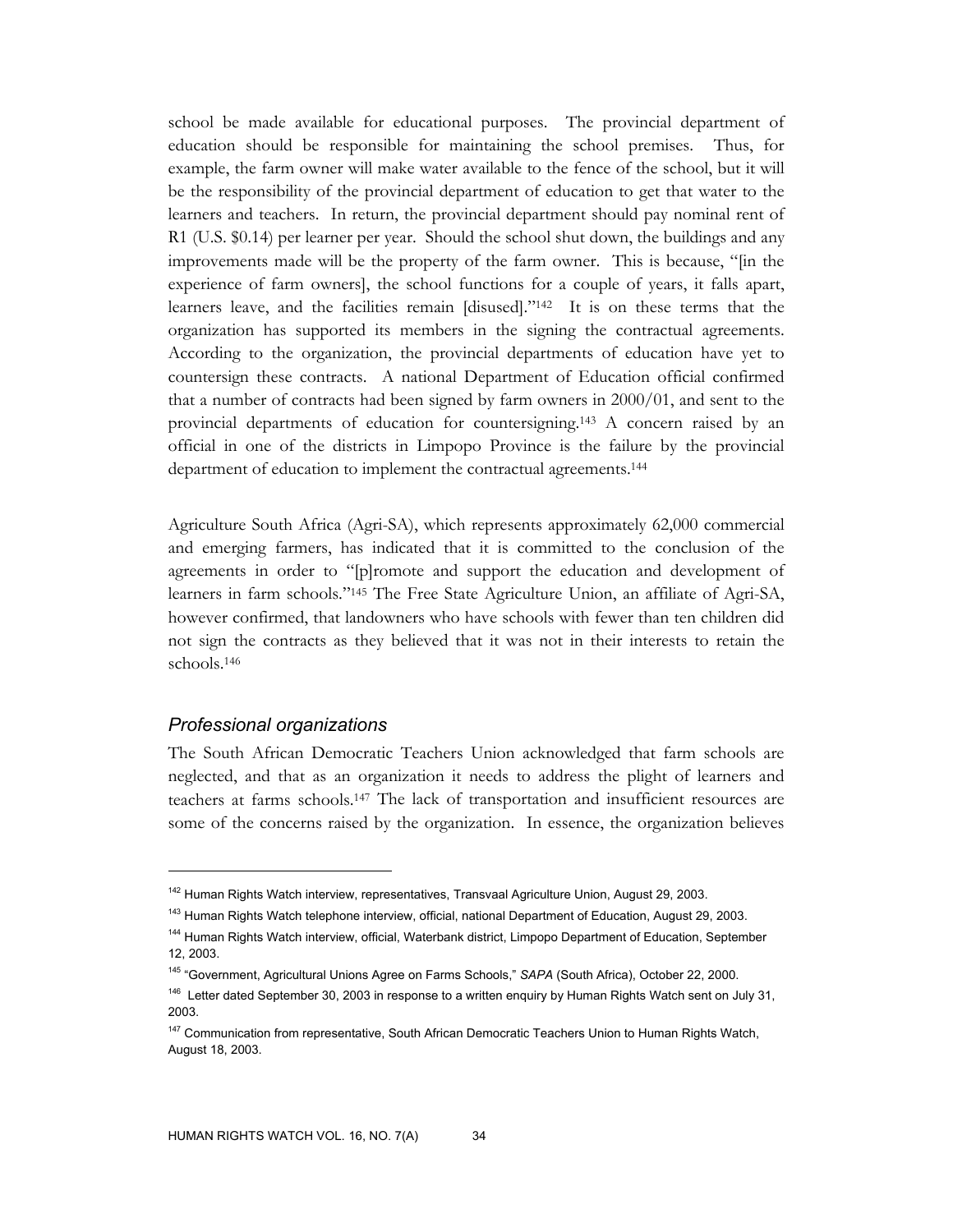that clarity on the legal status of farm schools is important for the transformation of these schools.

### **V. The rights of children living on commercial farms**

South Africa's rural economy has been based on racial inequalities since white settlers first arrived in the Cape. At the time of the first post-apartheid elections in 1994, approximately 60,000 white farmers and the National Party government owned 87 percent of the land.148 The African majority, which constitutes 75 percent of the population, had access to less than 13 percent of land, mostly in the ten "homelands" or "self-governing territories," created for Africans along cultural and linguistic lines. The forced removal of Africans from their traditionally owned land through raciallymotivated laws in turn created a reserve of cheap labour. Working on white-owned commercial farms gave Africans their only opportunity to gain access to land in viable commercial farming areas, through relationships of sharecropping or labor tenancy (by which Africans could farm on a small scale and keep livestock on land allocated to them, provided they also worked for agreed periods for the land owner).149 Progressively, however, the Apartheid government attempted to prevent Africans from farming in their own right and to force them into cash employment only.

The power imbalance created by past policies continues today and has exposed farmworkers to exploitation and abuse in relation to working conditions, wages and land tenure. Farmworkers are reluctant to report abuses and unlawful evictions for fear of reprisals. Immigrant workers, some illegally employed, have also been exposed to various forms of abuse at the hands of farm owners.<sup>150</sup> In addition, there are few alternative employment opportunities in rural areas, including the former homelands, which are also largely deprived of municipal services and support systems.

## *Impact of insecure labor and land tenure on children's education*

 $\ddot{\phantom{a}}$ 

The rights of children living on commercial farms are directly affected by the security of tenure of their parents, whether they are farmworkers working for a cash wage or labor

<sup>148</sup> For a historical overview of land ownership in South Africa see Human Rights Watch/Africa, *Unequal Protection: The State Response to Violent Crime on South African Farms,* (New York: Human Rights Watch, 2001), pp. 18-29. See also Mahmood Mamdani, *Citizen and Subject: Contemporary Africa and the Legacy of Late Colonialism,* (New Jersey: Princeton University Press, 1996), pp. 90-102.

<sup>149</sup> Geoff Budlender, "Farm workers: Law, Land and Justice," in *Trends in South Africa's Labour Law*, selected papers from the 4<sup>th</sup> Annual Labor Law Conference, (Johannesburg: Centre for Applied Legal Studies, University of the Witwatersrand, 1991), pp. 21-28.

<sup>150</sup> Human Rights Watch/Africa, *Unequal Protection: The State response to violent crime on South African farms,* (New York: Human Rights Watch, 2001), pp. 61-2.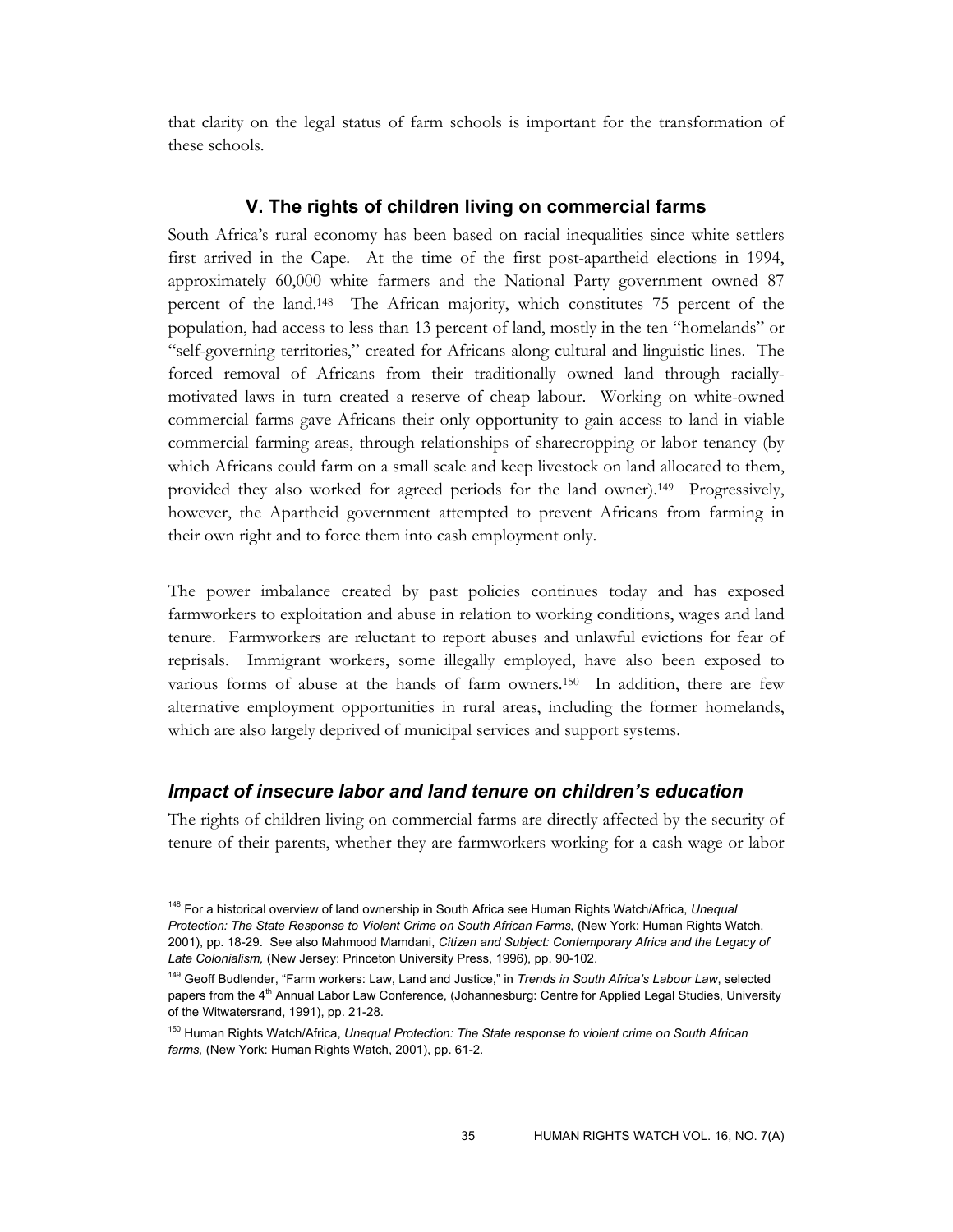tenants, partly paid by the right to grow their own crops. Since 1994, the government has introduced legislation, aimed at improving security of tenure on commercial farms, including the Extension of Security of Tenure Act of 1997 and the Land Reform (Labour Tenants) Act of 1996.151 The intention of both laws is to prevent arbitrary eviction. Despite these laws, actual or threatened evictions have a negative impact on children and their education. For example, a family was evicted from a farm on which Lianas Combined School is situated in Magoebaskloof, Limpopo Province at the end of September 2003.152 The mother sought accommodation for her two children at a nearby farm, which is also served by Lianas Combined School, so that they could continue to attend the farm school. The farm owner reportedly removed the children from Lianas Combined School because of the eviction; thereby denying them access to an education.153

Some teachers interviewed by Human Rights Watch attributed irregular school attendance to insecure employment of parents—particularly in the case of non-nationals. At Overvlakte Primary School in Musina, Limpopo Province, the teacher remarked that the enrollment at the school had dropped from thirty in January 2003 to twenty-four in June of the same year.154 The teacher noted that there were a number of additional children, predominantly of Zimbabwean origin and living on the farm, who were not attending school at all.

Farmworkers often do not participate actively on school governing boards as they do not want to lose working hours155 In these cases, the school governing boards, of which farmworkers are members, fail to meet regularly and guide management of schools. In some cases, farmworkers are prevented from attending meetings during a school week as it "interferes with work."156

<sup>&</sup>lt;sup>151</sup> Extension of Security of Tenure Act No. 62 of 1997; Land Reform (Labour Tenants) Act No. 3 of 1996.

<sup>152</sup> Human Rights Watch telephone interview, fieldworker, Nkuzi Development Association, October 2, 2003.

<sup>&</sup>lt;sup>153</sup> Human Rights Watch telephone interview, principal, Lianas Combined School, Magoebaskloof, Limpopo Province, October 6, 2003.

<sup>154</sup> Human Rights Watch interview, principal and teacher, Overvlakte Primary School, Musina, Limpopo Province, June 5, 2003.

<sup>&</sup>lt;sup>155</sup> Human Rights Watch interview, official, Soutpansberg district, Limpopo Department of Education, June 6, 2003.

<sup>156</sup> Human Rights Watch interview, teacher, Petrushoop Intermediate School, Marseilles, Free State Province, May 23, 2003.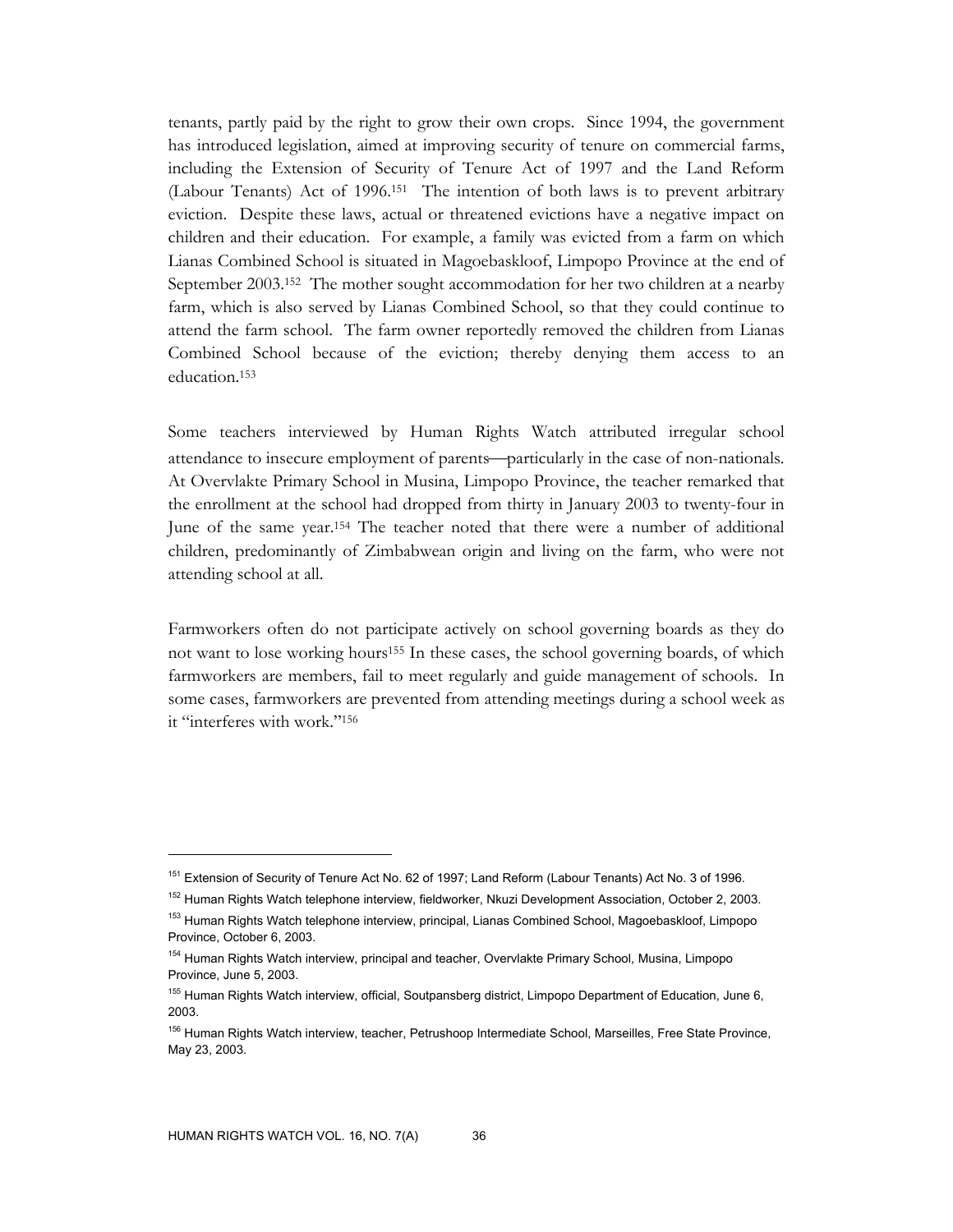# *Child labor*

The employment of children below the age of fifteen has been prohibited since 1997 by the Basic Conditions of Employment Act of 1997.157 In addition, the law makes it an offence for a third party to assist an employer to use child labor.158 The act permits the employment of children between fifteen and seventeen who are no longer subject to compulsory education.159 Such employment should not "[b]e inappropriate for the child's age" and should not put at risk the child's "[w]ellbeing, education, physical or mental health or spiritual, moral or social development."160 The onus rests on the employer to prove that he/she reasonably believed at the time of employment that the child was not below fifteen years.161

Teachers informed Human Rights Watch researchers of the continued use of children between fourteen and eighteen on some farms, which prevented children from completing their schooling. Teachers in Hazyview in Mpumalanga Province blamed low enrollment and poor attendance on labor being an attractive option for children.162 The teacher at Wallop farm school alleged that boys under the age of seventeen sought employment on a neighboring farm in the Free State Province.163 Whether the farm owner was aware that some of the boys fell under the permitted minimum age of employment was not clear. The principal informed Human Rights Watch researchers that the matter had been raised with the authorities. In a follow-up call to the regional department of labor office on June 30, 2003, Human Rights Watch was told that an inspection of these allegations on the farm was scheduled.164

<sup>&</sup>lt;sup>157</sup> Basic Conditions of Employment Act No 75 of 1997, section 43(1).

<sup>&</sup>lt;sup>158</sup> Ibid., section 46.

<sup>159</sup> Ibid., section 44(1). Section 3 of the South African Schools Act 84 of 1996 makes schooling compulsory for grades one to nine or up to fifteen years depending on which comes first.

<sup>&</sup>lt;sup>160</sup> Ibid., section 43(2) (a) and (b). See also section 28(1)(f), The Constitution of the Republic of South Africa Act 108 of 1996.

<sup>161</sup> Ibid., section 47 states that: " In any proceedings in terms of this Act, if the age of an employee is a relevant factor for which insufficient evidence is available, it is for the party who alleges that the employment complied with the provisions of this Chapter to prove that it was reasonable for that party to believe, after investigation, that the person was not below the permitted age."

<sup>&</sup>lt;sup>162</sup> Human Rights Watch interview, teachers, Marula Primary School and Running Waters Primary School, Hazyview, Mpumalanga Province, May 12, 2003.

<sup>&</sup>lt;sup>163</sup> Human Rights Watch interview, principal, Wallop Farm School, Clocolan, Free State Province, May 19, 2003.

<sup>164</sup> Human Rights Watch interview, labor inspector, Ficksburg, Free State Department of Labor, June 30, 2003.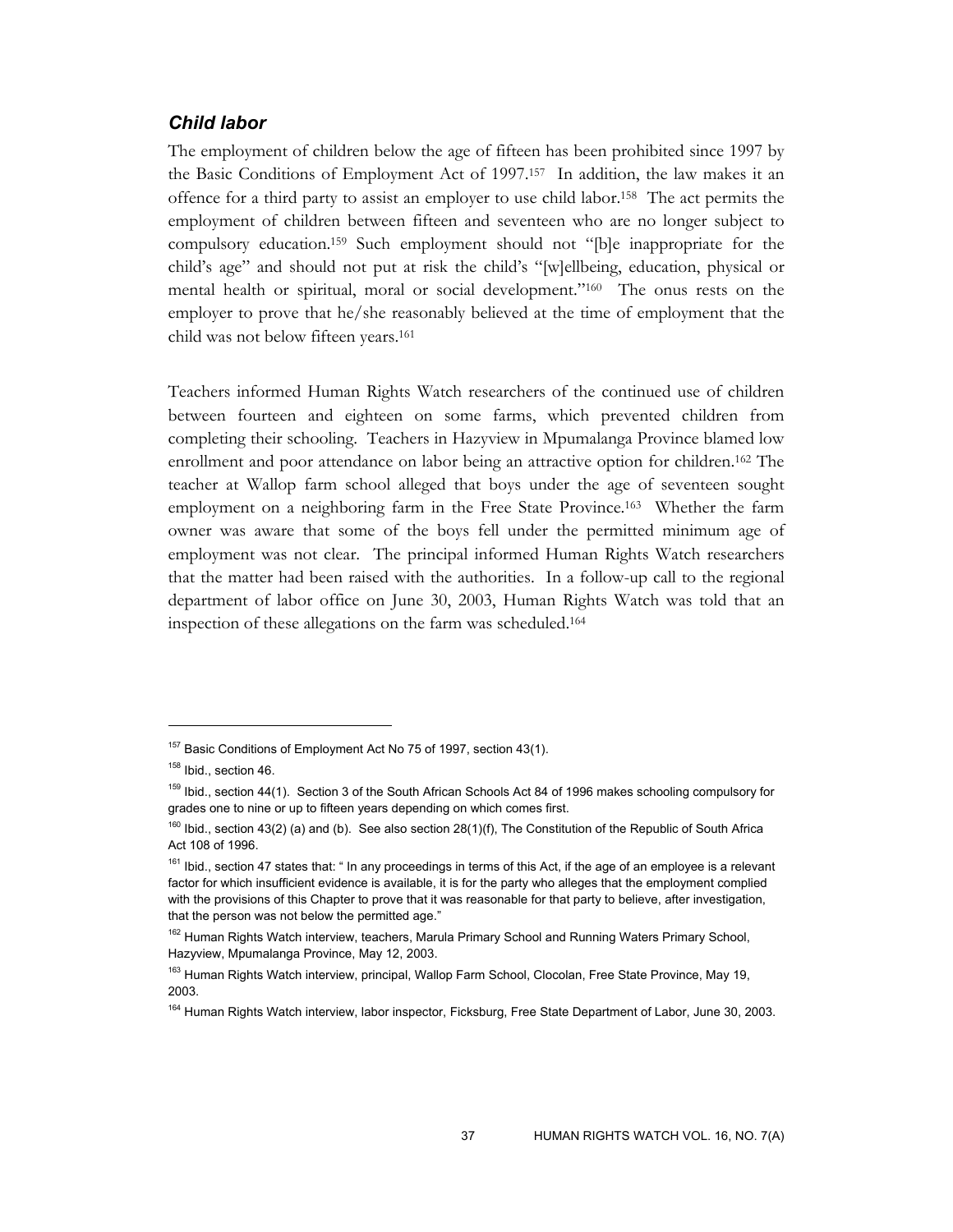Pruning trees and lifting logs onto lorries in the Haenertsberg area in Limpopo Province drew children between fourteen and eighteen out of school.165 A teacher at Wolksberg Farm School, which is located in the Haenertsberg forests, argued that the lack of a secondary school nearby and insufficient funds to enroll at a secondary school forty kilometers away in GaMolepo—the nearest village—were contributing factors for children to work on farms.

## *Access to basic nutrition for children*

One of the first initiatives of the new government in 1994 was to introduce the Primary School Nutrition Program to encourage enrollment and school attendance in poor communities, as one of the presidential lead projects of the Reconstruction and Development Program.166 The Department of Health is presently administering the feeding scheme.167 The 2003 allocation to schools in designated areas is calculated on R1.07 (U.S. \$0.15) per learner per day. The government aims to provide lunches to all learners attending the poorest schools by 2004. Those individual learners who do not attend a school within this category and yet qualify for the welfare poverty grant may receive a state-subsidized meal. In either case, the school bears the responsibility to find a food supplier and to ensure that the government pays the supplier. This however places an administrative burden on poorly resourced schools such as a number of those on commercial farms. Among the problems encountered during this research was nondelivery of food by the supplier. The department has acknowledged that in some cases suppliers have failed to deliver due to non-payment by the state.<sup>168</sup>

The administration of the scheme has been sporadic at farm schools. Most schools visited provide one cooked meal a day through the feeding scheme. At some schools, however, there have been problems with the scheme. At Wallop Farm School, Free State Province, the feeding scheme was suspended in 1999 and since then the school has been applying for food assistance with no result at the time of writing.169 In other cases, the delivery of food has been irregular. Teachers at Petrushoop Intermediate School,

<sup>&</sup>lt;sup>165</sup> Human Rights Watch interview, teacher, Wolksberg Farm School, Haenertsberg, Limpopo Province, June 3, 2003.

<sup>&</sup>lt;sup>166</sup> The Reconstruction and Development Program was an African National Congress (ANC) governmentinitiated social and economic policy framework launched in 1994. It sought to meet the needs of the people such as access to basic services. Some of the groups targeted include child development. [online], http://www.polity.org.za/html/govdocs/rdp/rdp1.html (retrieved August 12, 2003).

<sup>167</sup> This responsibility is to be shifted to the department of education. See Department of Education, *Plan of Action – Improving access to free and quality basic education*, June 14, 2003.

<sup>168</sup> South African Human Rights Commission, *4th Economic and Social Rights Report: 2000/2002,* (Johannesburg: April 2003), p. 251. The report can also be found at http://www.sahrc.org.za.

<sup>&</sup>lt;sup>169</sup> Human Rights Watch interview, teacher, Wallop Farm School, Clocolan, Free State Province,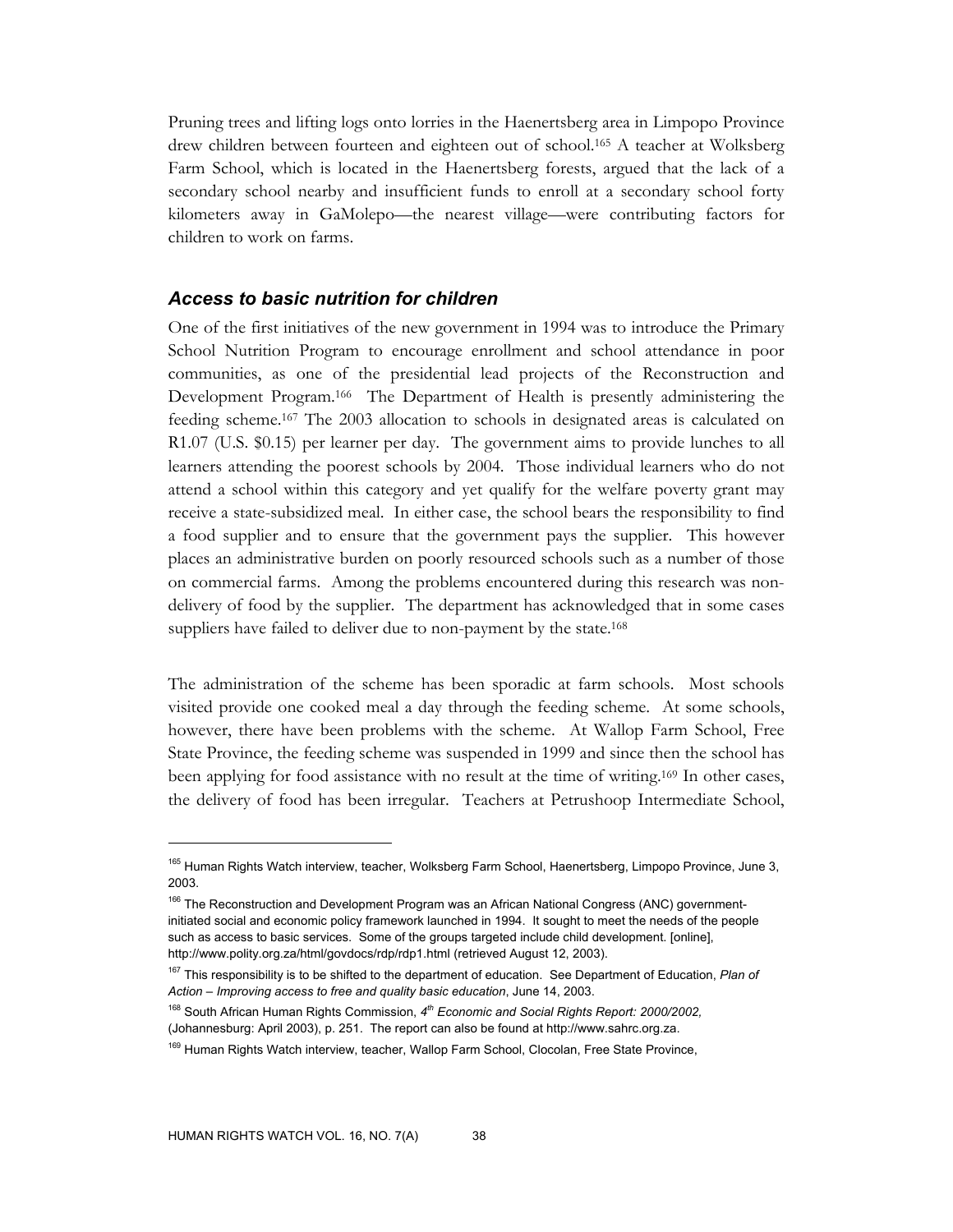Free State Province, complained that the feeding scheme was unreliable.170 From January to April 2003 there was no food delivery. After some relief, food delivery was interrupted again from May 18 to June 23, 2003.171 The principal at Doreen-Bridge Combined School informed Human Rights Watch researchers that the school was unable to provide meals due to a lack of funds.172 The feeding scheme at the school was suspended in November 2002 and resumed again in June 2003. Human Rights Watch researchers were informed that for some learners the food provided at school is the only meal for the day.

#### *Access to social assistance for children*

As part of South Africa's effort to give effect to children's rights, vulnerable groups, including children from poor rural households, have been identified as eligible for government grants. Children under the age of nine are eligible for a monthly grant of R160 (U.S. \$23) per child.<sup>173</sup> The age limit is being raised progressively to fourteen years by 2005.174 At present, the grant applies to South African citizens only.175 In impoverished rural communities with limited financial resources, parents are less inclined to send their children to school because of school fees and related costs such as, uniforms and shoes, and this grant may assist them to do so.

In one case in Mpumalanga Province, a single mother was supporting eight children between five and seventeen years of age on a farmworkers' wages. None of her children, whom Human Rights Watch researchers spoke to, were enrolled at a school in the area where they were living. Their mother told Human Rights Watch that she could

b) he or she and that child-

- i) are resident in the Republic at the time of the application of the grants in question;
	- ii) are South Africa citizens; and
	- iii) comply with prescribed conditions."

<sup>&</sup>lt;sup>170</sup> Human Rights Watch interview, teachers, Petrushoop Intermediate School, Marseilles, Free State Province, May 23, 2003.

<sup>&</sup>lt;sup>171</sup> Human Rights Watch telephone interview, Petrushoop Intermediate School, Marseilles, Free State Province, August 5, 2003. According to the teacher, the recent food delivery meant that each child receives three biscuits and soup.

<sup>&</sup>lt;sup>172</sup> Human Rights Watch interview, principal, Doreen-Bridge Combined School, Tshipise, Limpopo Province, April 23, 2003. In a follow-up telephone interview on July 22, 2003, the principal confirmed that the feeding scheme had resumed.

<sup>&</sup>lt;sup>173</sup> "Child Protection Week Launch call to promote the right of children to social security," May 26, 2003 [online], http://www.welfare.gov.za (retrieved July 2, 2003).

<sup>174</sup> State of the Nation address of the President of South Africa, Thabo Mbeki, House of Parliament, Cape Town, February 14, 2003.

<sup>&</sup>lt;sup>175</sup> Social Assistance Act No. 59 of 1992, section 4 states that: "subject to the provisions of this Act, any person shall be entitled to a child support grant if that person satisfies the Director-General that:

a) he or she is the primary care-giver of a child; and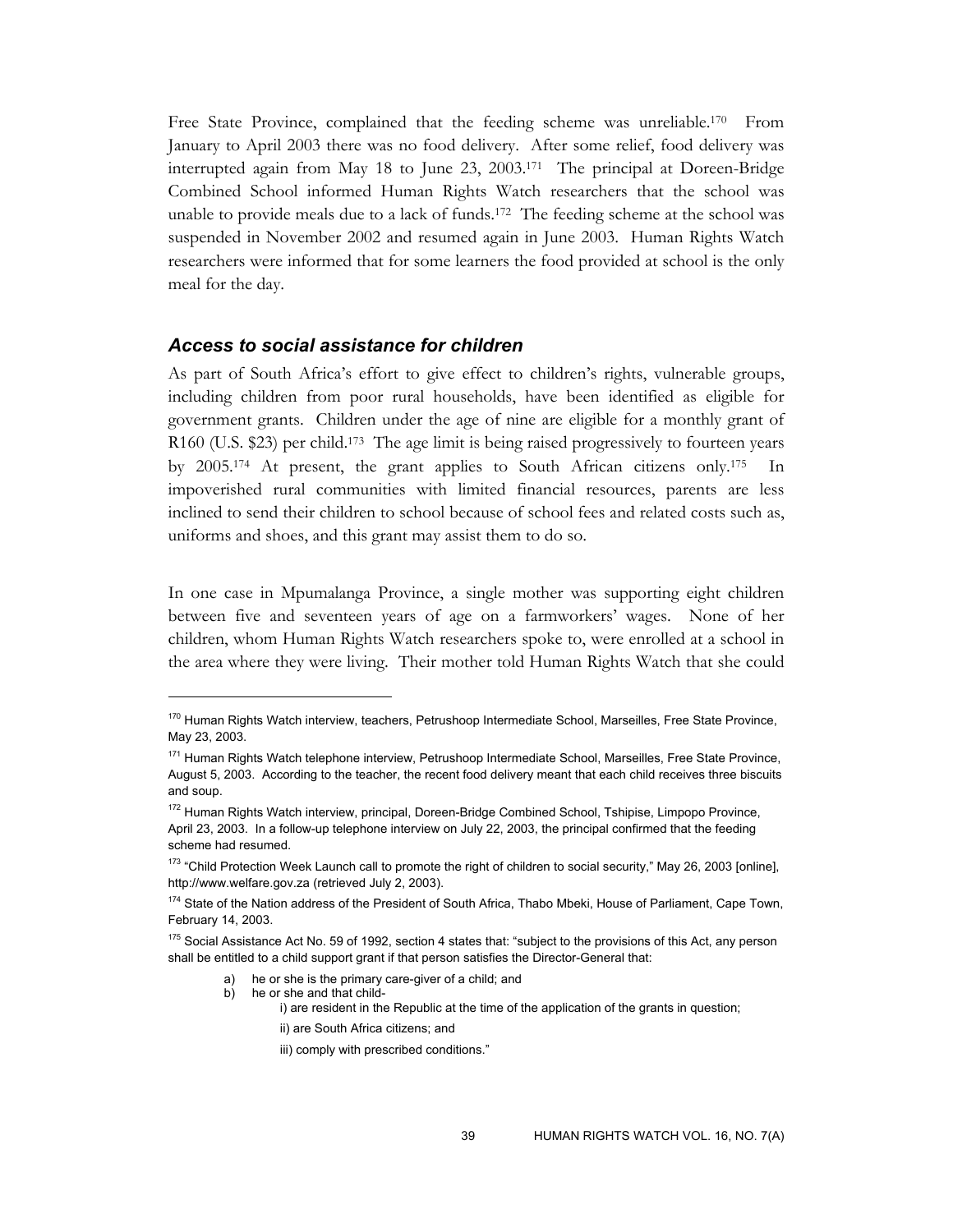not afford to send her children to school. Her children did not have birth certificates and so could not access the child support grant; and she was also unaware of the existence of the government financial support.<sup>176</sup> The added financial assistance can potentially encourage parents to send children to school. The social worker responsible for the Hazyview area confirmed that a number of farmworkers in the area have neither identity documents nor birth certificates for their children<sup>177</sup> A young woman told Human Rights Watch that she dropped out of Overvlakte Primary School, Limpopo Province in 1994 after completing grade four in search of work on the farm since her parents could no longer afford to send her to school.178

#### *Small schools*

Small schools of learners of fifty or less are found predominantly among farm schools.179 This results in the teaching of multiple grades and in some cases one-teacher schools. As of 2000, approximately 20 percent of farm schools were one-teacher schools.180 All schools visited had more than one grade in a class either due to insufficient classrooms or due to too few learners per grade and a limited number of teachers. In general, the latter situation is common at farm schools.

The instructor at one-teacher schools is both a teacher and principal. Problems arise where a teacher has to attend courses either on skills or curriculum developments. This effectively means that the school is shut for the day and the children are deprived of an education. This is the case at Cambridge Primary School, Free State Province where the teacher and principal are one. When the teacher was away attending courses, the school was shut for the time that she was away.181 At Itemogeleng School, also in the Free State Province, it was reported that the school was shut for two months when the only teacher took ill.182 The teacher at a farm school in the Free State Province reportedly stated that she was unable to apply new teaching methods in her multiple grade class.183 The teacher at Khotso Pula Primary School, which was visited by Human Rights Watch researchers, raised similar concerns. Teachers at these schools have to weigh the benefits of

<sup>&</sup>lt;sup>176</sup> Human Rights Watch interview, mother and children, Hazyview, Mpumalanga Province, May 12, 2003.

<sup>&</sup>lt;sup>177</sup> Human Rights Watch interview, social worker, Hazyview, Mpumalanga Province, May 14, 2003.

<sup>&</sup>lt;sup>178</sup> Human Rights Watch interview, young woman, Musina, Limpopo Province, June 5, 2003.

<sup>&</sup>lt;sup>179</sup> Report by Dr Charles Sheppard, national Department of Education, presented at a conference on farm schools convened by the minister of education, May 13, 2000.

<sup>180</sup> Ibid.

<sup>&</sup>lt;sup>181</sup> Human Rights Watch interview, teacher, Cambridge Primary School, Westminster, Free State Province, May 23, 2003.

<sup>182</sup> Reggy Moalusi and Suzan Chala, "Farms Schools sniff the winds of change," *The Teacher* (South Africa), October 1, 2003.

<sup>183</sup> Moalusi and Chala, "Farm schools sniff the winds of change," *The Teacher* (South Africa).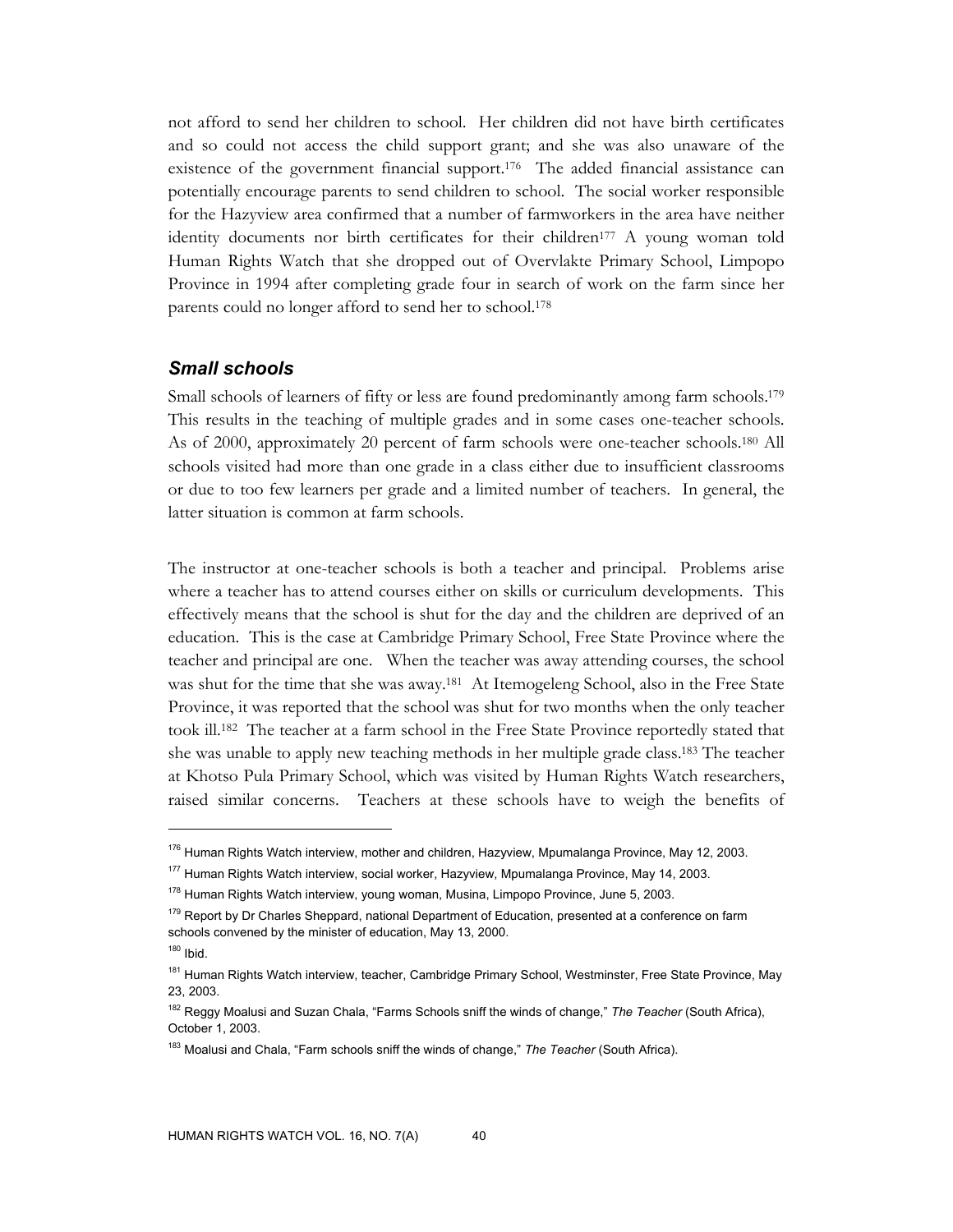attending courses, which introduce new teaching methods and curriculum developments, and which may positively affect the quality of education, against the drawback of shutting the schools which deprive children of an education during their absence.

The development of alternative teaching methods to enhance learning in multi-grade classes is important. Substitute teaching should be considered at one-teacher schools to minimize the interruption of the teaching program.

### *School fees and uniforms*

-

The national Department of Education recently published its policy on school funding, which states that it does not support the total elimination of school fees.<sup>184</sup> The Schools Act does, however, allow for exemptions where a parent is unable to pay the fees.185 In the main, farm schools are willing to enroll children even though they are unable to meet the school fees. At Overvlakte Primary School, Limpopo Province, none of the children pay school fees.186 At the schools visited, Human Rights Watch found that school fees range from R5 (U.S. \$0.71) to R90 (U.S. \$13) per year. Where parents were unable to pay school fees, their children were granted exemptions.

A number of parents whose children are enrolled at Westminster Farm School, Free State Province, stated that since March 2003 [the commencement of the minimum wage regulation] most of them are finding it difficult to meet the financial demands such as school fees, uniforms, and other educational materials.187 This is largely because of evictions at Eastry Farm in March 2003, where the farm school was shut, and as a result most of those children have since moved to Westminster Farm School. The parents of these children lost their permanent jobs resulting in the loss of regular income. While these parents would ordinarily qualify for a school fees exemption, they were not aware of such an exemption for indigent parents, underlying the need for information campaigns to raise awareness in rural areas on the existence of social assistance programs.

<sup>184</sup> Department of Education, *Plan of Action: Improving Access to Free and Quality Basic Education for All,* June 14, 2003, para 59.

<sup>185</sup> South African Schools Act No. 84 of 1996, section 39(2)(b). See also National Norms and Standards for School Funding (1998) under the South African Schools Act No. 84 of 1996 and the National Education Policy Act No. 27 of 1996, para 51.

<sup>&</sup>lt;sup>186</sup> Human Rights Watch interview, principal, Overvlakte Primary School, Musina, Limpopo Province, June 5, 2003.

<sup>&</sup>lt;sup>187</sup> Human Rights Watch interview, parents, Westminster, Free State Province, May 22, 2003. School fees at Westminster Primary School are R30 (U.S. \$3.75) per annum.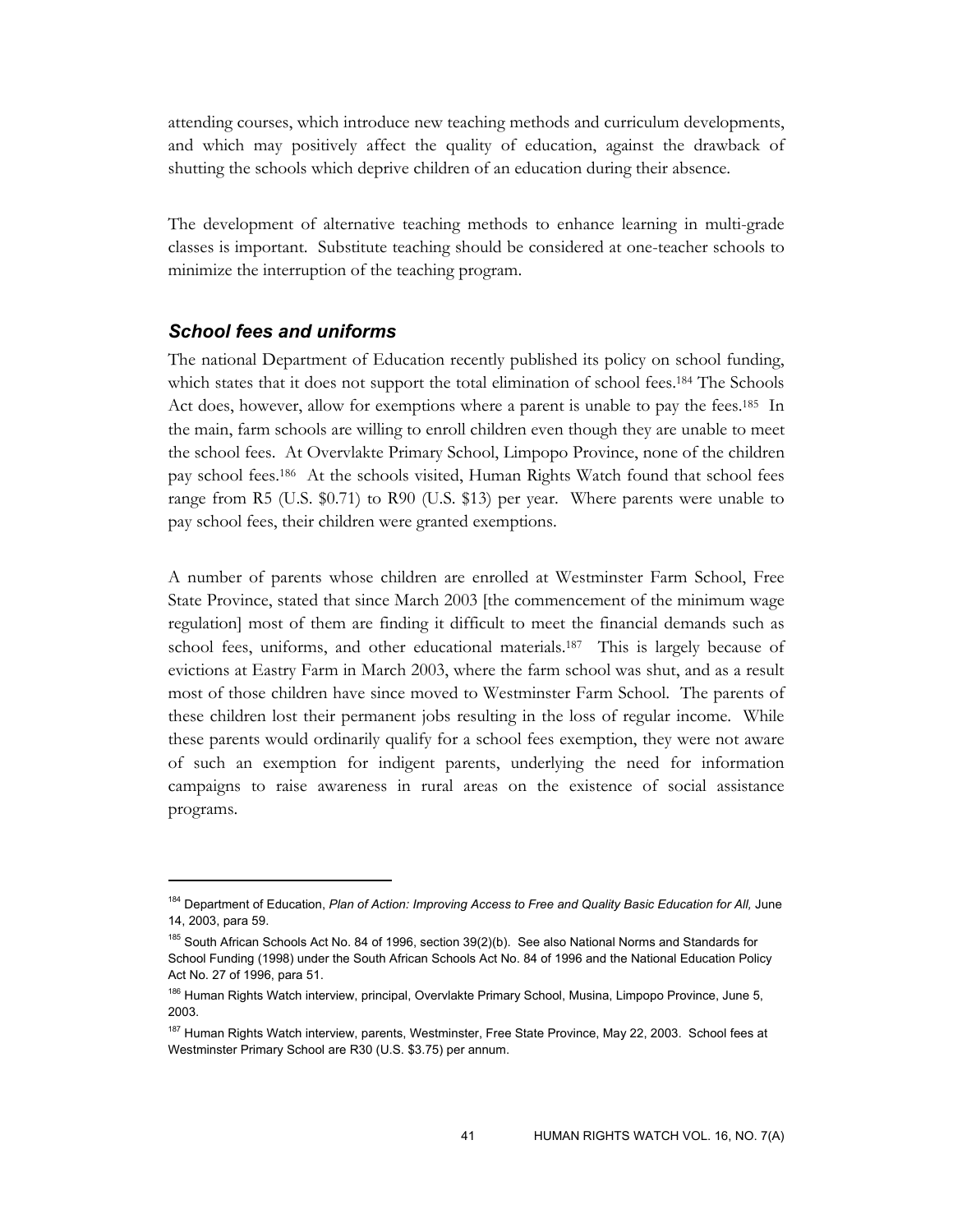A government policy issued in 2003 suggests a support for the retention of school uniforms.188 Generally, teachers at farm schools on their own initiative have not insisted that children wear school uniforms in light of the hardships faced by their farmworker parents. Human Rights Watch researchers came across only one case where a schoolgoing child was excluded for not wearing the requisite school uniform. The mother of a girl enrolled at Westminster Primary School, Free State Province, said that her child had been expelled in March 2003 because she did not wear a school uniform.189 It was only after she pleaded with the teachers that the child was re-admitted.

#### *Limited secondary education*

Education in South Africa is compulsory between the ages of seven and fifteen which includes the first two years of secondary education.190 However, according to the census conducted in 2001, only 30.8 percent of people of twenty years and above have some secondary education. The lowest rates are in Limpopo (26.1%) and in Mpumalanga (26.6%). Both provinces are largely rural. Limited access to secondary schools in rural areas is likely to be a factor in these figures.

The inaccessibility of secondary schooling within the vicinity of a primary school severely hampers the opportunities of learners who have completed their primary school education. Human Rights Watch researchers discovered that children sacrifice personal safety by living with other school children in shantytowns in order to be near a secondary school. The principal of Lianas Combined School remarked that children fail to complete their schooling, as there is no accessible secondary school nearby.191 The additional costs for a school-going child such as food, clothing, and transport are a disincentive to send a child to secondary school.

A teacher at KaMehlwane Primary School, which has 120 learners, was in favor of a secondary school in the area. Parents could not afford the school fees and living costs should children proceed to a secondary school in Block C township, in a former

<sup>188</sup> National Department of Education, *Plan of Action: Improving Access to Free and Quality Basic Education for all,* June 14, 2003, para 67.

<sup>&</sup>lt;sup>189</sup> Human Rights Watch interview, a parent, Westminster Primary School, Westminster, Free State Province, May 22, 2003.

<sup>&</sup>lt;sup>190</sup> South African Schools Act No. 84 of 1996, section 3(1).

<sup>&</sup>lt;sup>191</sup> Human Rights Watch interview, teachers, Lianas Combined School, Magoebaskloof, Mpumalanga Province, June 3, 2003.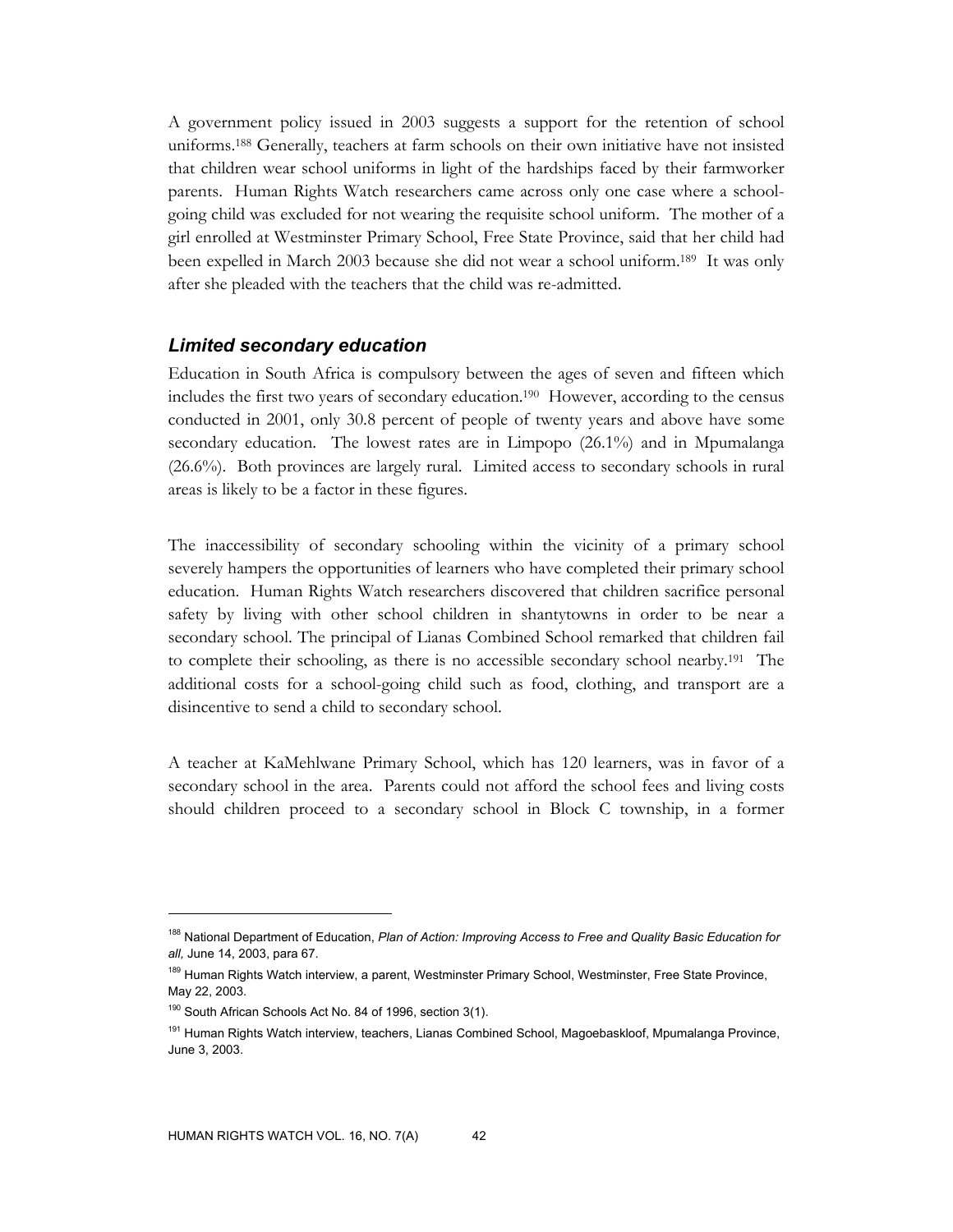homeland area near Komatipoort along the Mozambican and South African borders some thirty kilometers from the farm where the primary school is located.192

Themba, a seventeen-year-old boy,193 who completed primary school at KaMehlwane in 2001, told Human Rights Watch he was unable to enroll at a secondary school about thirty kilometers away from the farm where he lived because he was unable to meet the school fees and the additional costs including transport. He so desperately wanted an education, that with his earnings from seasonal mango pickings on nearby farms, he had purchased school shoes, two white shirts and black trousers (a basic school uniform).

A grade-nine schoolgirl enrolled at Doreen-Bridge Combined School, Limpopo Province, expressed concern that she was unable to continue her education through to grade twelve.194 The principal told Human Rights Watch that the failure of the school to be extended beyond grade nine was due to an intransigent farm owner.195 The provincial department of education allegedly had issued a directive for the construction of additional classrooms, yet no construction had begun. The landowner told Human Rights Watch that he was not prepared to have the school extended to cater for secondary level education, as the school began as and should remain a primary school.<sup>196</sup> However, it is the farm owner's contention that it is not his duty to fulfill a role that is essentially government's (that is the provision of education). According to him, an agreement with the provincial department of education has not been concluded because of this dispute. The school's principal believed that the secondary school in Musina, approximately forty kilometers from the farm, was unsatisfactory as the transport, rent, and living costs are beyond the reach of most parents of these children. Furthermore, the principal cited exposure to victimization as a further threat to security for children who were living away from their parents or guardians. Blame has been directed towards both the farm owner and the provincial department of education for failing to meet their obligations.

<sup>&</sup>lt;sup>192</sup> Human Rights Watch interview, teacher, KaMehlwane Primary School, Komatipoort, Mpumalanga Province, May 8, 2003.

<sup>&</sup>lt;sup>193</sup> Human Rights Watch interview, former pupil at KaMehlwane Primary School, Komatipoort, Mpumalanga Province, May 8, 2003.

<sup>&</sup>lt;sup>194</sup> Human Rights Watch interview, grade-nine pupil, Doreen-Bridge Combined School, Tshipise, Limpopo Province, April 23, 2003. Grade nine is the highest level offered at the school.

<sup>&</sup>lt;sup>195</sup> Human Rights Watch interview, principal, Doreen-Bridge Combined School, Tshipise, Limpopo Province, April 23, 2003.

<sup>&</sup>lt;sup>196</sup> Human Rights Watch telephonic interview, farm owner, Tshipise, Limpopo Province, July 23, 2003. It should be noted that the Manenzhe clan is contesting title to the land on which the farm and school are located. Members of which work on the farm and their children are enrolled at Doreen-Bridge Combined School.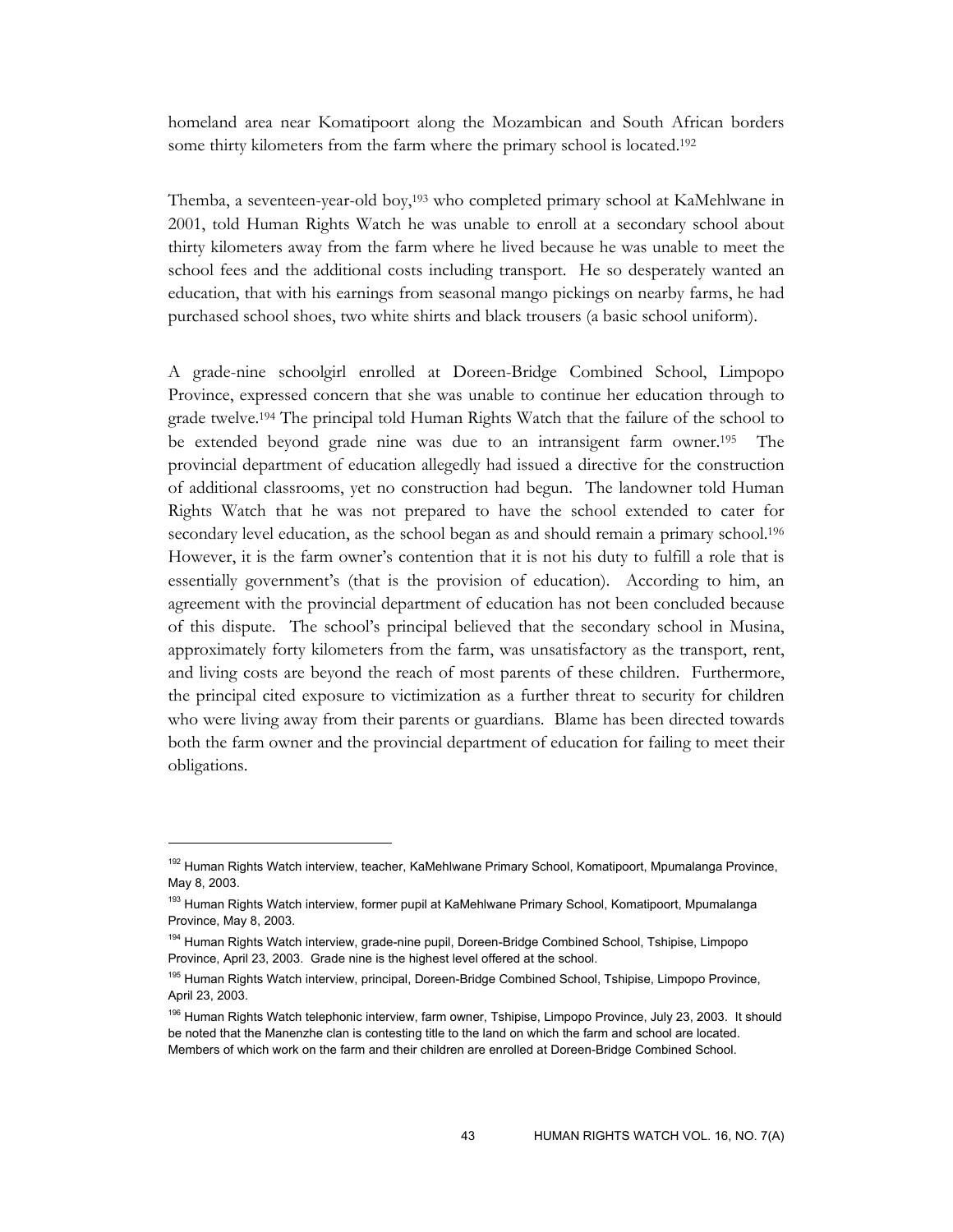Teachers at schools within a sixty-kilometer radius from Smithfield were concerned that the lack of a secondary school nearby limited options for learners.197 Children who did not have relatives in Smithfield, the town having the nearest secondary school, had to resort to living in squalid conditions in a nearby shantytown where rental for a makeshift house cost R50 (U.S. \$7) per month.<sup>198</sup> Human Rights Watch researchers were told that the quarters were in most cases shared with other learners. The highest level of education offered at Khotso Pula Primary School is grade five, while grade four is the highest level offered at Montagu Farm School. Learners who complete their primary schooling would logically enroll at a secondary school at the town of Smithfield.

#### **VI. Domestic and international law obligations**

#### *Children's Rights*

-

South Africa is a party to a number of international human rights instruments relevant to the issues raised in this report. These include the African Charter on Human and Peoples' Rights; the United Nations (U.N.) Convention on the Rights of the Child; the African Charter on the Rights and Welfare of the Child; and the U.N. Educational, Scientific, and Cultural Organization (UNESCO) Convention against Discrimination in Education.199 South Africa signed the Covenant on Economic, Social and Cultural Rights on October 3, 1994, but has not yet ratified the treaty. While this treaty does not technically bind South Africa, it is obliged under international law to "refrain from acts which would defeat the object and purpose of the treaty."200

The South African constitution provides that international law must be considered in the interpretation of the bill of rights and legislation.201 International law becomes legally enforceable in South Africa once it has been enacted into domestic law.202 In the case of

<sup>&</sup>lt;sup>197</sup> Human Rights Watch interview, teachers, Khotso Pula Primary School and Montagu Farm School, Smithfield, Free State Province, May 19, 2003.

<sup>&</sup>lt;sup>198</sup> Human Rights Watch interview, teacher, Montagu Farm School, Smithfield, Free State Province, May 19, 2003.

<sup>&</sup>lt;sup>199</sup> South Africa ratified the African Charter on Human and Peoples' Rights on July 9, 1996; the U.N. Convention on the Rights of the Child on June 16, 1995; the Convention on the Elimination of All Forms of Discrimination against Women on January 14, 1996; the African Charter on the Rights and Welfare of the Child on January 7, 2000; and the U.N.E.S.C.O. Convention against Discrimination in Education on March 9, 2000.

<sup>&</sup>lt;sup>200</sup> Vienna Convention on the Law of Treaties, article 18.

<sup>201</sup> The Constitution of the Republic of South Africa, 1996, section 39(1)(b) and section 233. See also *S v Makwanyane and another* 1995 (3) SA391 (CC), paras 34-35 on application of international law in interpreting South African domestic laws and Bill of Rights.

 $202$  The Constitution of the Republic of South Africa, 1996, section 231(4).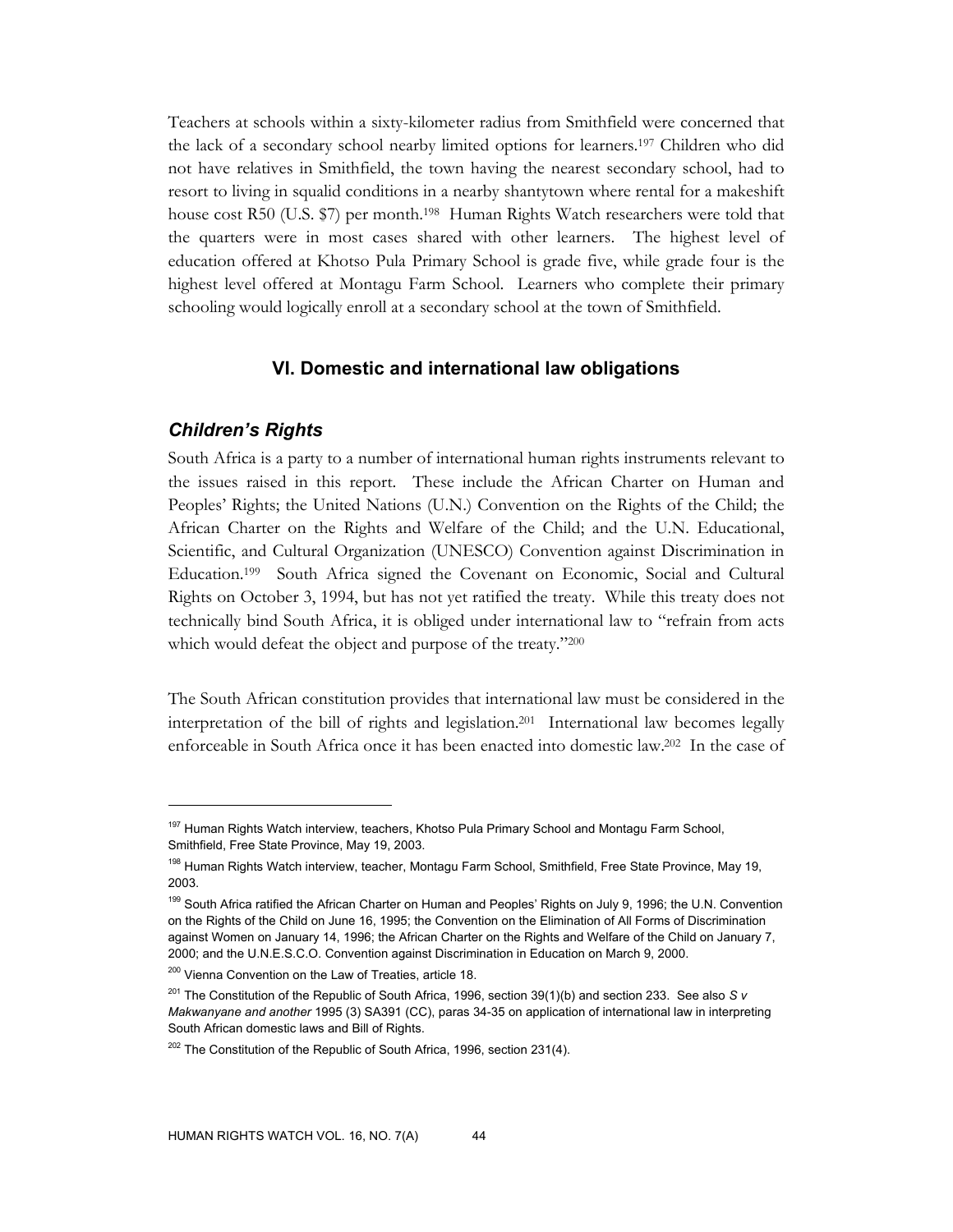a self-executing provision in an international instrument that has been ratified by the South African parliament, such provision will become law.203

#### *Implementation of children's rights in domestic law*

The South African constitution gives specific recognition to the rights of children, on a more generous basis than the rights of adults.204 It protects the rights of children to basic nutrition, health care and social services. Children are to be protected from neglect and abuse, and have a right to security. Exploitative labor practices, which infringe on the child's ability to develop socially, mentally and intellectually, are prohibited.

In December 2002 the South African Law Commission<sup>205</sup> approved a draft Children's Bill,206 which aims to give effect to South Africa's international obligations to promote, protect and develop and ensure the well being of children. The bill consolidates and strengthens the structures designed to provide care and protection for children. Proposed structures and services are envisaged to promote and monitor physical, intellectual, emotional, and social development of the child. Following public comments to the draft, a revised bill is to be tabled in South Africa's national parliament in the first quarter of 2004 for formal consideration.

Chapter 4 of the draft bill protects the right to access to education and the right to be protected from economic exploitation, maltreatment, and abuse. Recognition is given to undocumented migrant and refugee children and the protection of their rights.

## *Right to Education*

The right to education is recognized by international law.<sup>207</sup> At a minimum, states are obliged to provide free basic education, of which primary education is considered a component.208

<sup>203</sup> Ibid.

<sup>&</sup>lt;sup>204</sup> The Constitution of the Republic of South Africa Act No. 108 of 1996, chapter 2, section 28.

<sup>&</sup>lt;sup>205</sup> The South African Law Commission is a statutory law reform body established in terms of the South African Law Commission Act No. 19 of 1973.

<sup>&</sup>lt;sup>206</sup> The draft Children's Bill can be found online at http://www.pmg.org.za/bill/bills/htm.

<sup>&</sup>lt;sup>207</sup> U.N. Convention on the Rights of the Child article 28. African Charter on the Rights and Welfare of the Child article 11; African Charter on Human and Peoples' Rights, articles 17. International Covenant on Economic, Social and Cultural Rights, article 13.

<sup>&</sup>lt;sup>208</sup> Committee on Economic, Social and Cultural Rights, "General Comment No. 13: The right to education," 1999, para. 9.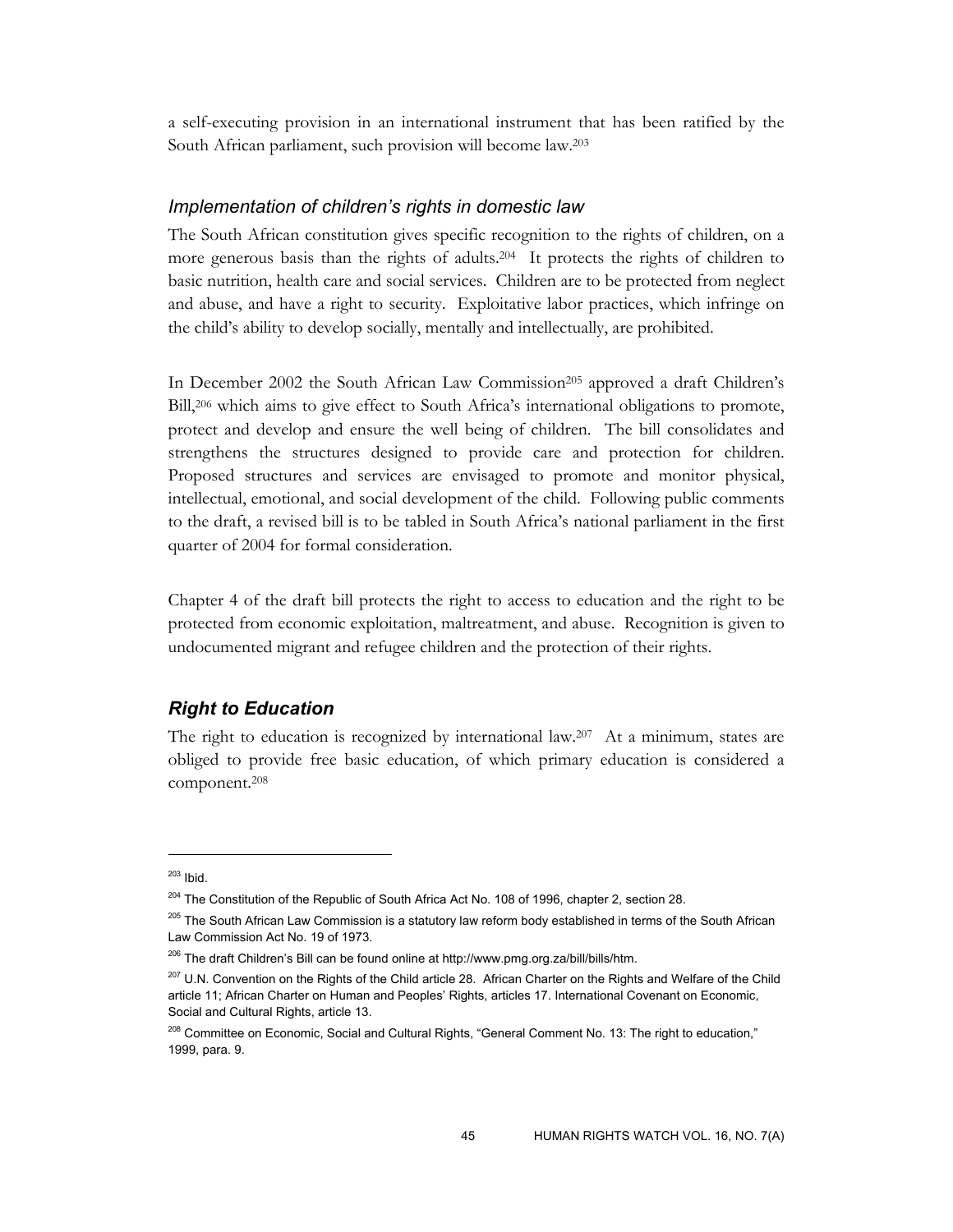The right to education is enshrined in article 26 of the Universal Declaration of Human Rights, which provides that: "Everyone has the right to education. Education shall be free, at least in the elementary and fundamental stages. Elementary education shall be compulsory." The African Charter on Human and Peoples' Rights provides that: "Every individual shall have the right to education."209

Article 11 of the African Charter on the Rights and Welfare of the Child recognizes that: "Every child shall have the right to an education" and that basic education should be "free" and "compulsory."210 States should progressively provide for the realization of "[f]ree and accessible" secondary education. Article 28(1) the U.N. Convention on the Rights of the Child, in its protection of the right to education, requires states to endeavor "with a view to achieving [the right to education] progressively and on the basis of equal opportunity" to provide free and compulsory primary education available to all. Both the African Charter on the Rights and Welfare of the Child and the U.N. Convention on the Rights of the Child call upon states to take measures to encourage regular attendance and to reduce dropout rates.211

Article 13 of the International Covenant on Economic, Social and Cultural Rights (ICESCR), guarantees the right to education for everyone. In particular, article 13(2) (a) provides that "primary education shall be compulsory and available free to all."212

While South Africa is not bound by the provisions of the ICESCR, the interpretations of the U.N. Committee on Economic, Social and Cultural Rights, the body responsible for monitoring compliance with the provisions of and interpreting the ICESCR, constitute useful guidance to states on the content of the right to an education, including a basic education and how to work towards the realization of the right to education. In addition, the South African Constitutional Court has cited the U.N. Committee's general comments in cases relating to social and economic rights.213 The state's obligation rests on three fronts. The state itself should not hinder the enjoyment of the right to education. The state should take protective measures to prevent a third party from frustrating the enjoyment of this right. Lastly, the state should take steps to assist individuals and communities to access this right. These three steps and in particular the

<sup>&</sup>lt;sup>209</sup> African Charter on Human and Peoples' Rights, article 17(1).

<sup>&</sup>lt;sup>210</sup> African Charter on the Rights and Welfare of the Child, article 11(3)(a).

<sup>&</sup>lt;sup>211</sup> Ibid., article 11(3)(d) and the U.N. Convention on the Rights of the Child, article 28(1)(e).

 $212$  International Covenant on Economic, Social and Cultural Rights, article 13(2)(a) and (b).

<sup>&</sup>lt;sup>213</sup> See Government of the Republic of South Africa and Others v Grootboom and Others 2001 (1)SA 46 (CC), paras 39 – 45.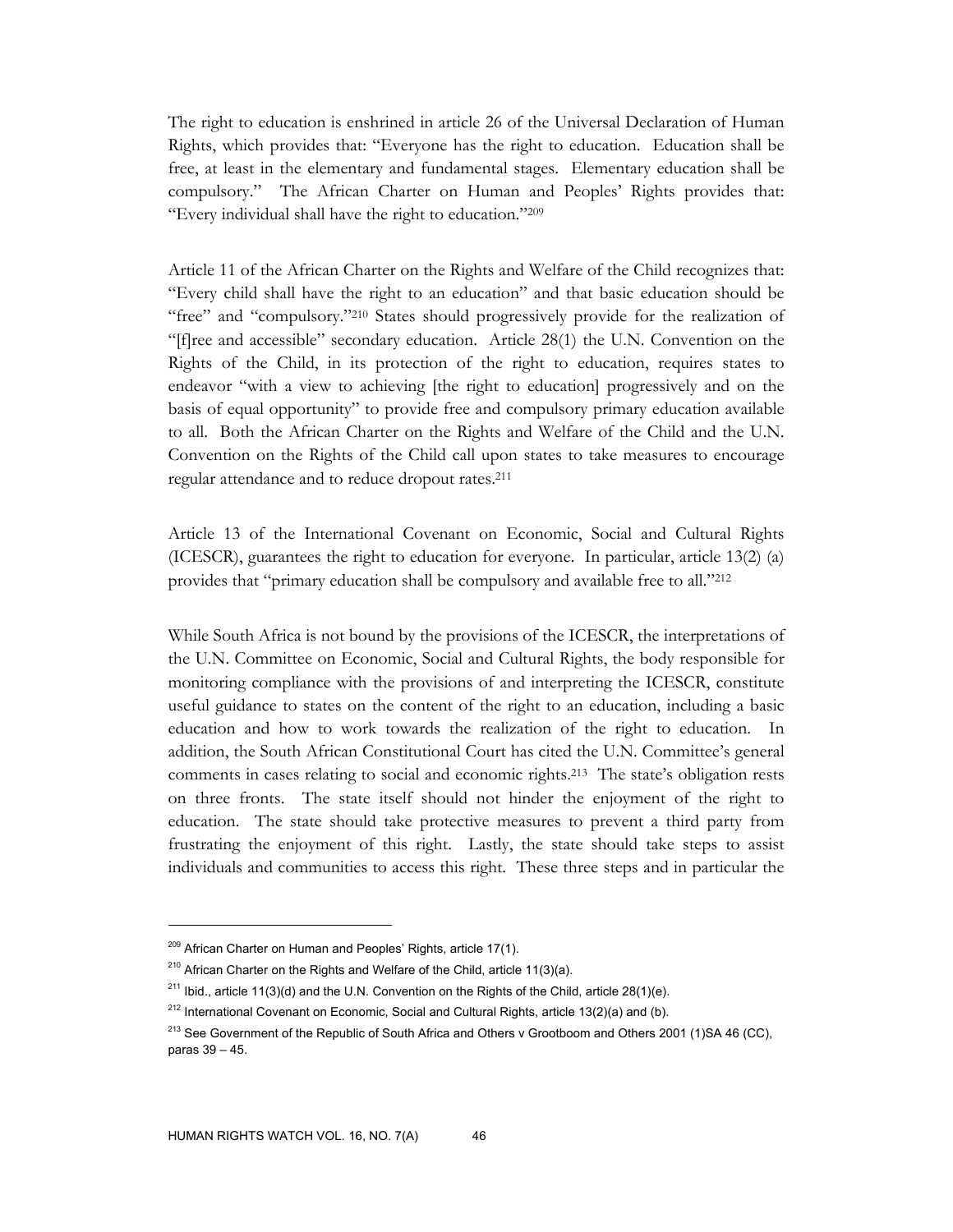latter include providing infrastructure and adequate learning materials.214 Thus the state's failure to prevent third-party interference, or to ensure that young children gain access to schools would indicate that the state is not fulfilling its obligations to protect the right to education. The same is true in cases in which the state's fails to prevent the owner of the property on which a school is located from closing off access to a school.

In its General Comment on the right to education, the U.N. Committee on Economic, Social and Cultural Rights identified the essential elements to the right to education as including accessibility and availability.215

#### *Availability*

This relates to the state's provision of facilities allowing the day-to-day function of the school itself. Thus adequate buildings, learning materials, sanitation facilities and safe drinking water are some of the factors that would impact on the availability of education to all.216

#### *Accessibility*

Education should be physically and economically accessible to all without discrimination. The school should be within safe reach or alternatively, means must be made available to ensure that children get to school. In the context of learners at farm schools, this would include transport provision for learners, who travel long distances on foot, from their homes to school. School fees should not in effect exclude enrollment. There is recognition that education—particularly at the primary level—should be free for all.

#### *Implementation of the right to education in domestic law*

The South African government has gone some way in incorporating international principles on the right to education into domestic law. Section 29(1) (a) of the South African Constitution recognizes that everyone has a right to a basic education, thereby placing a primary obligation on the state. Unlike some other social and economic rights, such as the right to health care, the right to a basic education is not qualified by language referring to the availability of resources and progressive realization of the right. While

<sup>&</sup>lt;sup>214</sup> U.N. Committee on Economic, Social and Cultural Rights, general comment 13, para 47.

<sup>&</sup>lt;sup>215</sup> The U.N. Committee on Economic, Social and Cultural Rights, general comment 13, para 6.

 $216$  Ibid., general comment 13, para 6(a).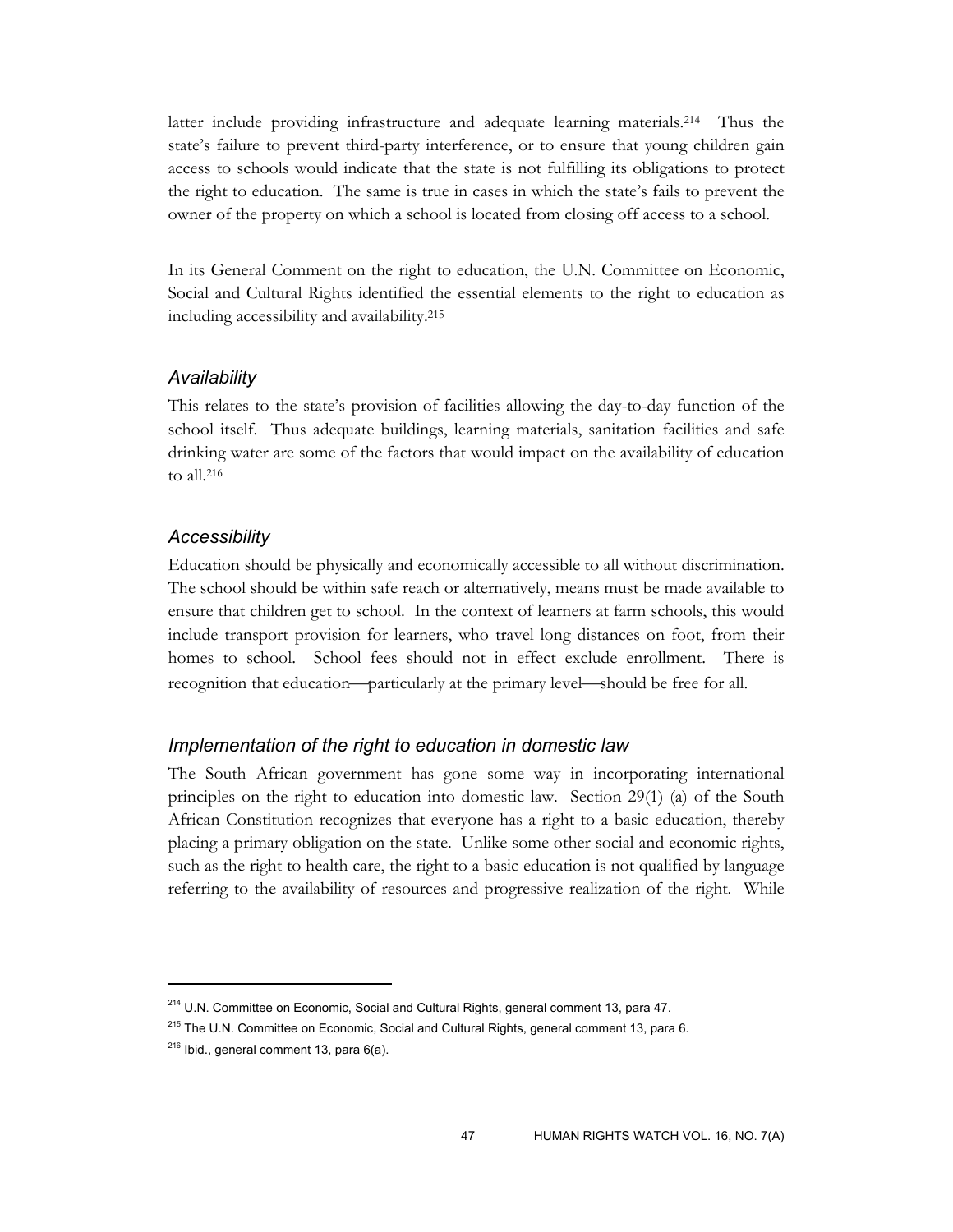basic education is broader than primary education, for the purposes of this report, primary education is the main content of the government's obligation.217

The Schools Act elaborates on this right in its attempt to redress the past injustices based on discrimination in the provision of education. Laws that segregated access to education on the basis of race have been repealed.

Of particular relevance to farm schools on private property, the 1995 *White Paper on Education and Training* states that "[t]he duty of public educational institutions is to facilitate the access to education of all eligible members of the public, not to frustrate such access."<sup>218</sup> The White Paper makes reference to those schools in 1995 that were in receipt of public funds such as subsidies for farm schools and unequivocally states that these schools "[h]ave an obligation to observe scrupulously the provision of the [South African] constitution with respect to rights such as non-discrimination and equal access to educational institutions."219 The White Paper makes a further acknowledgement of the difficulties at farm schools, namely that "[t]he situation of farmworkers' children may be a special case, since the farmer may be at one and the same time the owner and governing body of the farm school, the employer of the workers whose children attend the school, and the source of instructions for child labor."220

Guidelines in policy making are formalized in the National Education Policy Act.221 Central to this statute is the inclusion of rights, which need to be considered in exercising the government's powers. They include:

- That every child has a right to a basic education and access to an education institution within or by an education department or education institution on any ground whatsoever.
- The right of the child in respect of his or her [access to] education.<sup>222</sup>

<sup>&</sup>lt;sup>217</sup> The Committee on Economic, Social and Cultural Rights has opined, "While primary education is not synonymous with basic education, there is a close correspondence between the two. In this regard, the Committee endorses the position taken by UNICEF: 'Primary education is the most important component of basic education.'" Committee on Economic, Social and Cultural Rights, "General Comment No. 13: The right to education," 1999, para. 9.

<sup>218</sup> Department of Education, *White Paper on Education and Training,* March 15, 1996, chapter 7, para 50.

 $219$  Ibid.

<sup>220</sup> Ibid., chapter 7, para 26.

<sup>&</sup>lt;sup>221</sup> National Education Policy Act No 27 of 1996.

 $222$  Ibid., section 4 (a).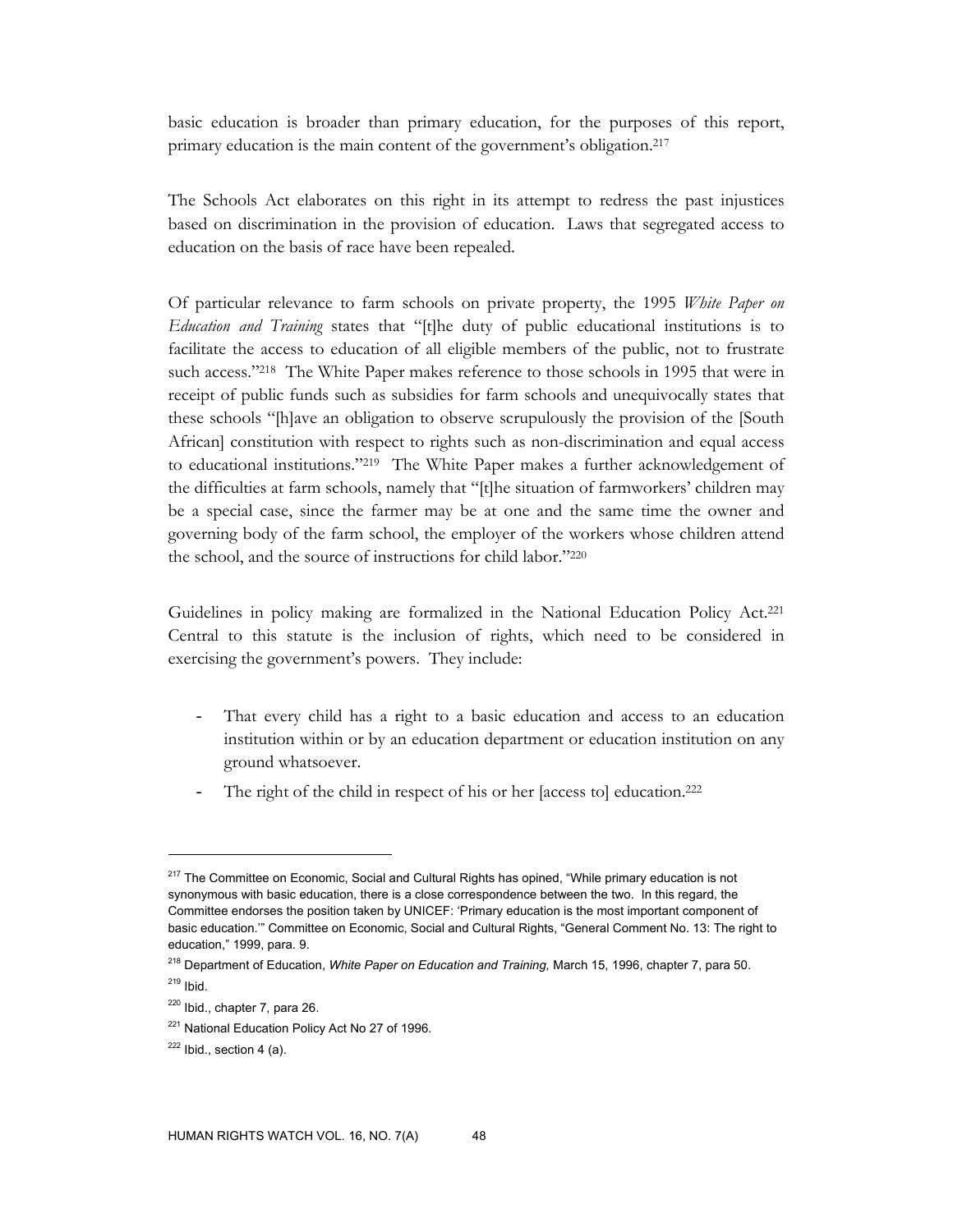In furthering the constitutional and international law obligations, the policies of government should be designed to:

- Enable education systems to contribute to the full personal development of each student and to the moral, social, cultural, political and economic development of the nation at large.
- Achieve equitable education opportunities and the redress of past inequalities in education.223

A monitoring mechanism is included in the statute. Section 8 provides that delivery and performance of education needs to be monitored annually or at specified intervals in order to "[assess] progress in complying with the provisions of the [South African] constitution." Where a provincial government is found to be in contravention with the constitutional obligations, the responsible political head will be required to respond within ninety days on how the situation will be corrected (section 6).

The Schools Act makes it compulsory for children to go to school between the first year of the educational program (grade one) to grade nine, or fifteen years old, depending on whichever occurs first.<sup>224</sup> Section 5 of the Schools Act provides that "[a] public school must admit learners and serve their educational requirements…."225

In recognition of poor communities, the government has adopted an early childhood development program for children from birth to nine years of age "[t]o protect the child's right to develop his or her full cognitive, emotional, social and physical potential."226 Included in government programs are the improvement of the quality and effectiveness of teaching at essentially primary level schools and also the improvement of the functioning of the schools. This program is to encourage enrollment of more children in primary schools in rural areas.

 $223$  Ibid., section 4 (b) and (c).

<sup>&</sup>lt;sup>224</sup> South African Schools Act of 1996, section 3(1).

 $225$  Ibid., section 5 (3) (a).

 $226$  Early childhood development is defined as that which is required by a child to grow physically, mentally, emotionally, morally and socially. See Department of education, *Education White Paper 5 on Early Childhood Education: Meeting the Challenge of early childhood development in South Africa,* May 2001, para 1.3.1.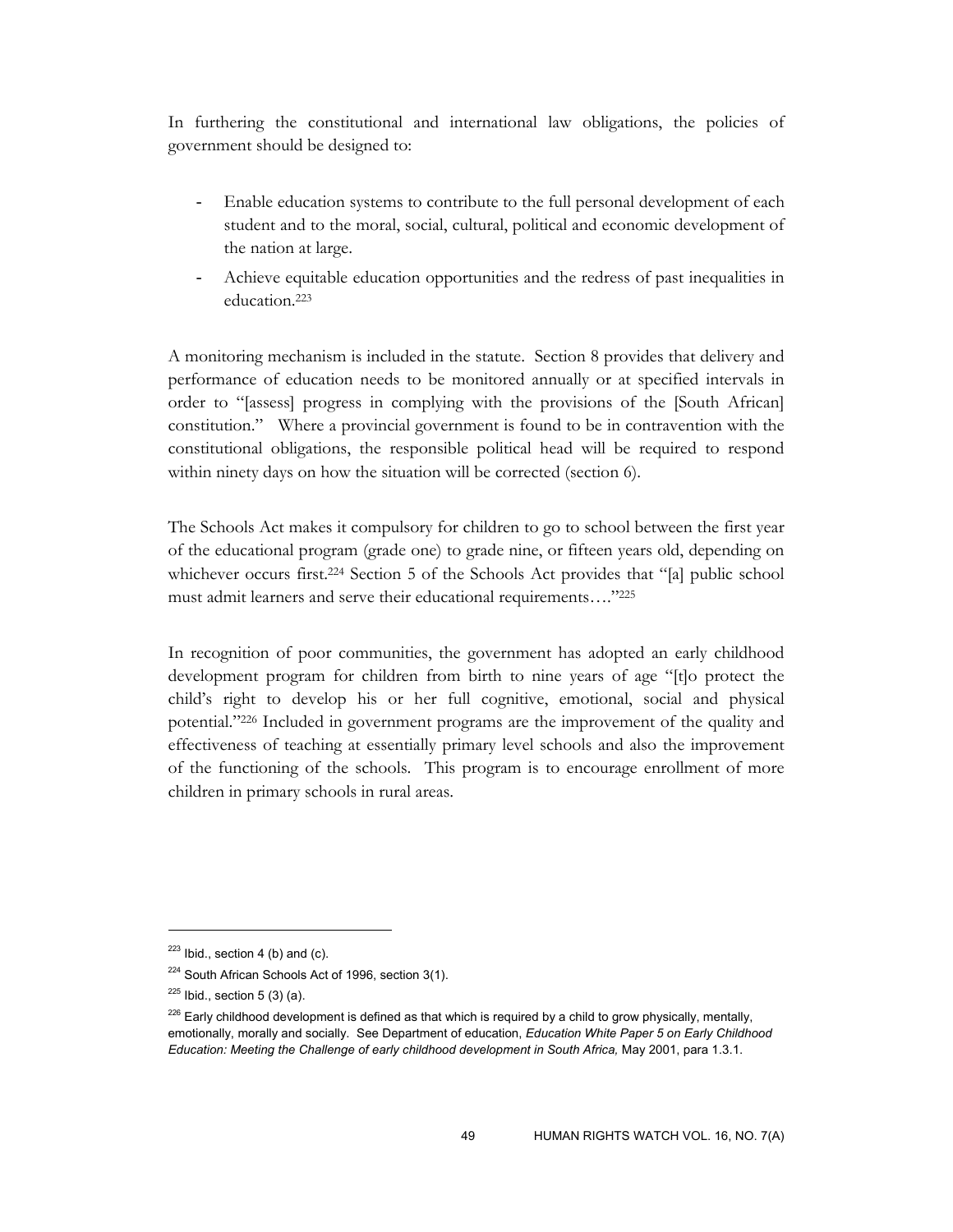Efforts have been made to make primary level education particularly for children on the margins of society free and accessible. This is to be facilitated through weighted funding in favor of the poor-particularly those in rural communities.<sup>227</sup>

The legal framework put in place by the South African government is generally compliant with its international obligations. In practice, as this report documents, the implementation of these laws can fail to respond to the needs of poor pupils at farm schools. Frequently the specificities of their situation are not taken into account in the implementation of policy. The effect is a failure by the state to fully guarantee the right to primary education for children living on commercial farms.

# **VII. Recommendations**

### *To the national government of South Africa*

- Devise strategies for the rapid conclusion of the outstanding agreements between the provincial departments of education and farm owners, and the fulfillment by provincial departments and farm owners of their obligations under these agreements and monitor their implementation.
- Amend the Schools Act to address the legal status of those farm schools that are presently not bound by a contractual agreement in terms of this Act.
- Develop guidelines on the conditions under which land can be expropriated for educational purposes under the Schools Act and the South African constitution. These guidelines should consider the procedures necessary to establish whether expropriation is necessary in the public interest.
- Prioritize policies to ensure access to education for children living on commercial farms through adequate financing and planning. Appropriate steps could include establishing a unit at the national Department of Education to focus on the management of farm schools and facilitate a forum for provincial departments of education to exchange best practices on the governance and management of farm schools and strategies to ensure that all children can access primary education. The unit could also convene a multi-sectoral forum, with farm owners, farmworkers, teachers and farm owners' representative bodies, nongovernmental organizations and local government, to review the situation on farm schools and devise strategies for their improvement. This unit should also maintain a database on farm schools.

<sup>227</sup> Department of Education, *Plan of Action: Improving Access to Free and Quality Basic Education for All*, June 14, 2003.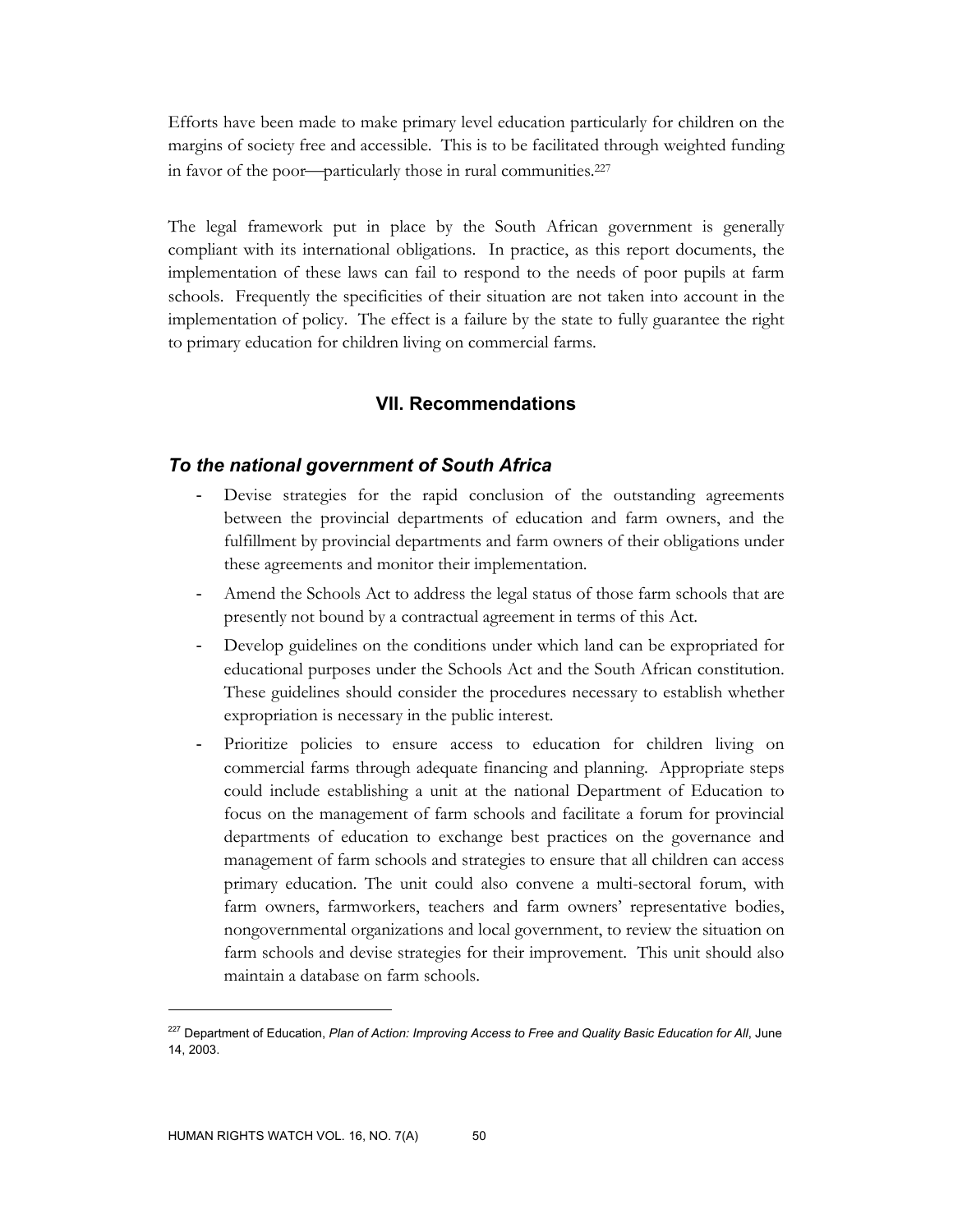- Consider the incorporation of state-provided transport as a cost in the national budgeting process for education.
- Ensure that the monitoring and evaluative role of the national Office of the Rights of the Child in safeguarding the rights of children in government policies extends to the right to a primary education for children on farms.
- Ratify the International Covenant on Economic, Social and Cultural Rights.

# *To provincial governments*

- Take concrete and enforceable steps to expedite the conclusion of the contractual agreements between provincial departments of education and farm owners.
- Meet the obligations set out in the contractual agreements with farm owners, including the maintenance of services and buildings, and the payment of rent.
- Ensure that school inspectors and management directors in the provincial departments of education make appropriate interventions where a farm owner obstructs access to a farm school, and establish effective liaison with the police service to enforce access where necessary.
- Take steps to ensure that farm owners who deliberately obstruct access to schools on farms face appropriate sanctions, including rapid and effective interventions by school inspectors and management directors from the provincial departments of education, or by the police.
- Establish a focal point in the provincial department of education primarily responsible for matters arising from the governance and management of the farm school. Co-ordinate the activities of inspectors and management directors at district level who will report to this focal point on matters pertaining to farm schools.
- Collect and maintain a register on the status of farm schools on commercial farms (as distinct from schools that may be located on farms in the former homelands) to ensure that there is adequate information available on which to base interventions to improve education in commercial farming areas. The register should include information on the facilities and services provided and the condition of buildings, as well as on the number of children who require schooling.
- Implement stronger monitoring mechanisms for children seeking access to education in commercial farming areas to ensure their needs will be met, and on the condition of farm schools generally.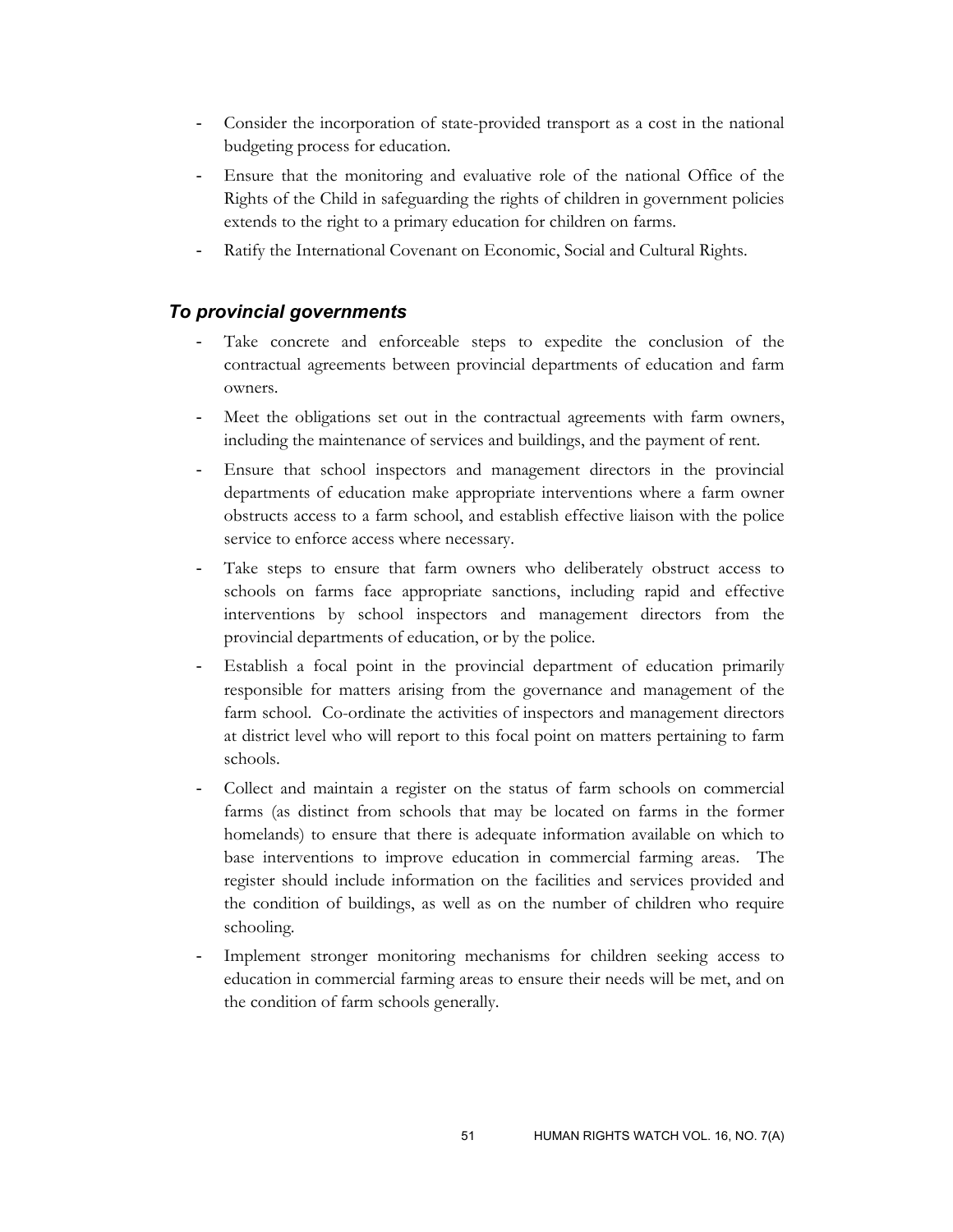- Strengthen supervision of teachers and school inspectors to ensure learners receive quality education and to respond timely to difficulties at farm schools.
- Inform teachers and parents of the status of the farm school, and in particular the content of the contractual agreement between the provincial department of education and farm owner. Regularly educate school governing board members who comprise farm dwellers and farm owners of their roles and responsibilities in relation to the school.
- Take steps to provide transport for school-age children on commercial farms, whether by provincial or local government authorities, and to ensure the availability of water and power at schools.

# *To farm owners and their representative organizations*

- Co-operate with the government to ensure a speedy conclusion of the outstanding contractual agreements with the provincial departments of education.
- Permit access to the school by pupils, teachers, parents, government authorities and members of the public who have a reasonable interest in the activities of the school as stipulated under the Schools Act.
- Inform lessees and managers of their obligations with regards to the school, and in particular to ensure that access to the school is not obstructed.
- Fulfill obligations under the contractual agreements with provincial governments, in particular those related to essential services such as water, power, and maintenance of buildings.
- Inform schools and provincial departments of education of a change of ownership or management on the property.

# **VIII. Conclusion**

"Government is aware that the farms are not well served, but it is difficult, there is not enough money, transport, access, farm [owners] don't want the government on the land, there is a huge geographic area to cover, not enough personnel, etc."228

The government faces enormous challenges in attempting to protect the rights of those living in remote rural areas, particularly the right of children living on commercial farms to education. The present government has inherited a situation where a child may have

<sup>&</sup>lt;sup>228</sup> Human Rights Watch interview, social worker, Hazyview, Mpumalanga Department of Social Development, May 14, 2003.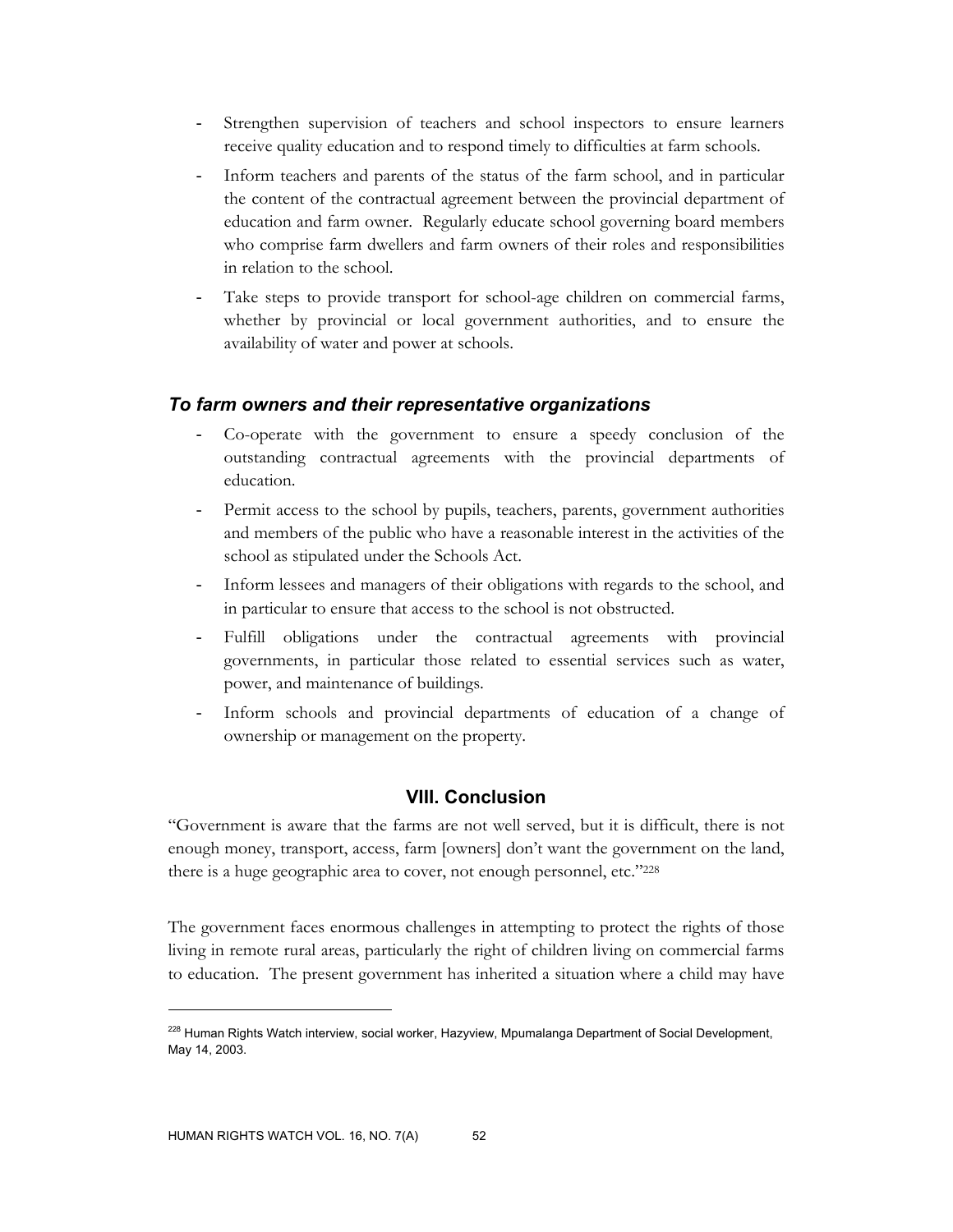to endure long journeys on foot, be unable to meet schools fees or pay for a school uniform. All these needs create a burden on the child and parent(s). In its concluding remarks to South Africa's initial report as required by the U.N. Convention on the Rights of the Child, the U.N. Committee on the Rights of the Child expressed concern at "[c]ertain vulnerable groups of children, including Black [African] children… living in rural areas" and that "[i]nequality in access to education remains in some areas particularly among Black [African] children…from economically disadvantaged families, many of whom still do not attend school."<sup>229</sup> In its recommendations, the U.N. Committee on the Rights of the Child called on the South African government to improve the quality of education and to make education accessible to all children.

The provision of education in rural areas and for the farming community in particular has its difficulties. This largely rests on the fact that the children attending farm schools are of farmworker parents. Their right to be enrolled at the school stems from their parents working on the farm where the school is located or on a neighboring farm. This means that in a case of the eviction of a parent who is a farmworker, the child has to also leave the property and in turn the school—unless the child can find appropriate accommodation near the school to continue attending classes.

The dual responsibility—private and public— in the provision of education, that is, through the conclusion of contractual agreements, is not ideal. The obligation to guarantee the right to education falls within the purview of the state and thus the primary obligation to protect this right lies with the state. Where the management of these schools is clearly not operating in the interests of a child receiving an education, the state should consider as a last resort the option of expropriating land in the public interest as provided for by the South African constitution and the Schools Act. Amalgamating schools is a further option. Where this will involve shutting down schools, the provision of transport must be considered for children who will be required to travel long distances as a result of the move. Local government should play a role in cooperating in the provision of transport and waiving the cost of services such as water and electricity consumption for schools so as to make these services affordable.230

<sup>&</sup>lt;sup>229</sup> Concluding observations of the Committee on the Rights of the Child: South Africa, February 23, 2000, CRC/C/15/ADD.122. paras 18 and 34.

<sup>230</sup> Nazeem Ismail, Saheed Bayat and Ivan Meyer, *Local Government Management,* (International Thomson Publishing Southern Africa: Johannesburg, 1997), pp. 68-69; Jenny Karlsson, "The Role of Local Government in the Provision of Public Schooling in South Africa," Education Policy Unit Research Report, University of Natal, April 1998; The Constitution of the Republic of South Africa Act No. 108 of 1996, section 156 on powers and function of a local government authority.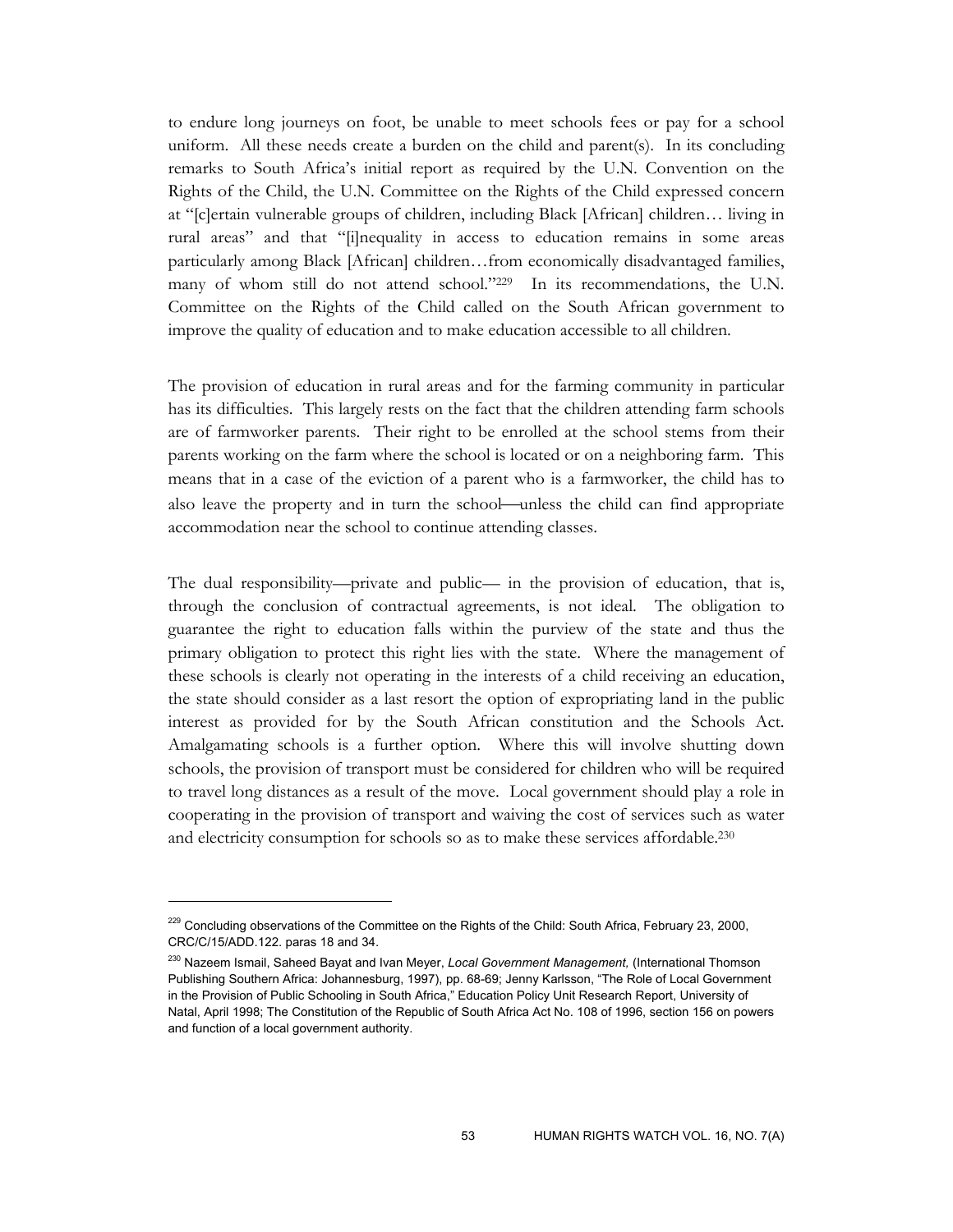The South African government has inherited an education system in rural areas based on racial, social and economic inequalities. Through the 1996 constitution and the ratification of international human rights law pertaining to children's rights to education, the government is obliged to protect the right to an education. Children living on farms have the right to receive an education freely and in an environment conducive to learning.

#### **Acknowledgments**

The report was researched by Nobuntu Mbelle, researcher in the Africa Division and Tony Tate, researcher in the Children's Rights Division. It was written by Nobuntu Mbelle and edited by Bronwen Manby, former Deputy Director of the Africa Division, Georgette Gagnon, current Deputy Director of the Africa Division, and staff of the Children's Rights Division. Wilder Tayler, Legal and Policy Director, and Iain Levine, Program Director, also edited the report. Dana Sommers and Colin Relihan provided assistance in the production of the report.

Human Rights Watch is grateful to Nkuzi Development Association, the Free State Rural Development Association, The Rural Action Committee, and the National Land Committee for their assistance. We would also like to thank the teachers, learners and all those in the farming communities who were of immense assistance in the compilation of this report.

We are grateful for the generous support of the Ford Foundation for our work in South Africa. We also recognize with appreciation the funding provided by the Oak Foundation and the Independence Foundation.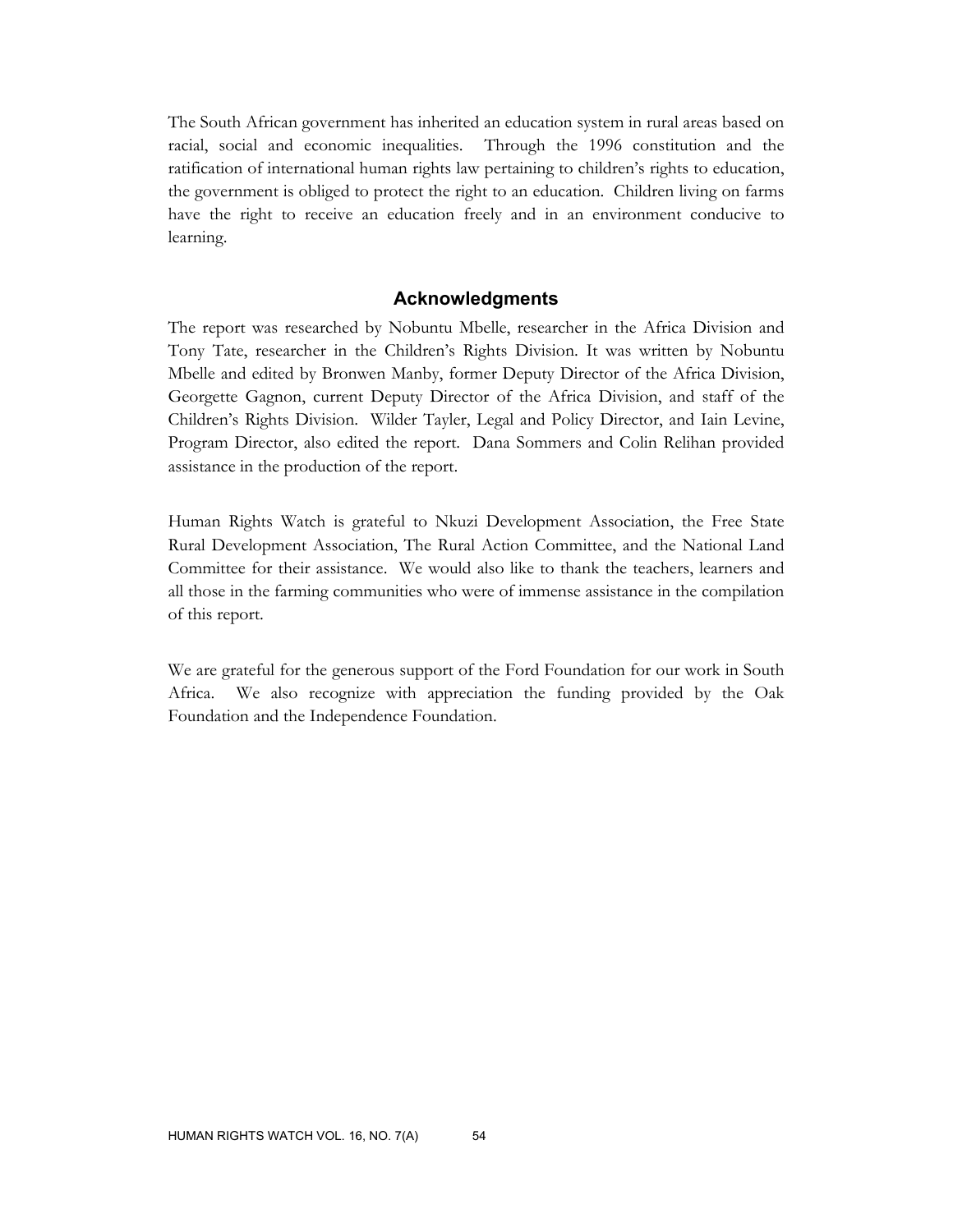# **Appendix: Pro Forma Agreement**

## **AGREEMENT MADE AND ENTERED INTO BY AND BETWEEN**

|            |                 |                                             | The Member of the Executive Council (hereinafter referred to as the "MEC") |  |  |
|------------|-----------------|---------------------------------------------|----------------------------------------------------------------------------|--|--|
|            |                 |                                             | of Province) herein represented                                            |  |  |
|            |                 |                                             |                                                                            |  |  |
|            |                 | (name and rank), duly authorized by the MEC |                                                                            |  |  |
| <b>AND</b> |                 |                                             |                                                                            |  |  |
|            |                 |                                             |                                                                            |  |  |
|            |                 | hereafter referred to as the "the Owner)    |                                                                            |  |  |
|            | Postal address: |                                             |                                                                            |  |  |
|            |                 |                                             |                                                                            |  |  |
|            |                 |                                             |                                                                            |  |  |
|            |                 |                                             |                                                                            |  |  |
|            |                 |                                             |                                                                            |  |  |
|            |                 |                                             |                                                                            |  |  |

# **PREAMBLE**

#### WHEREAS

| property                                                            |  |
|---------------------------------------------------------------------|--|
|                                                                     |  |
| (name of school, hereafter referred to as "the school") is situated |  |

Postal address:

| Physical address: |  |  |  |  |  |  |  |  |  |  |  |  |  |  |  |  |  |  |  |  |  |  |  |  |  |
|-------------------|--|--|--|--|--|--|--|--|--|--|--|--|--|--|--|--|--|--|--|--|--|--|--|--|--|
|                   |  |  |  |  |  |  |  |  |  |  |  |  |  |  |  |  |  |  |  |  |  |  |  |  |  |
|                   |  |  |  |  |  |  |  |  |  |  |  |  |  |  |  |  |  |  |  |  |  |  |  |  |  |
|                   |  |  |  |  |  |  |  |  |  |  |  |  |  |  |  |  |  |  |  |  |  |  |  |  |  |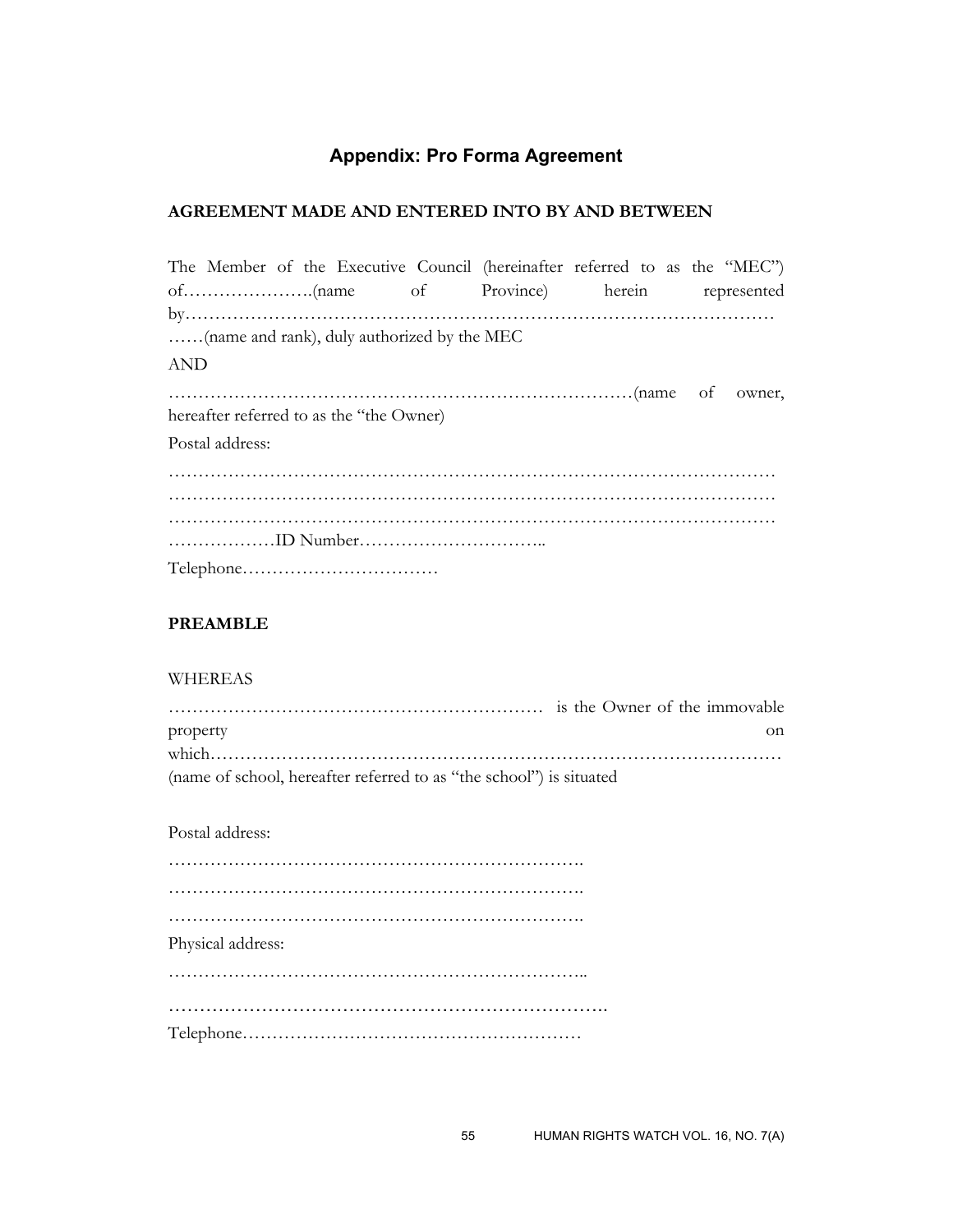WHEREAS the school is a public school offering education from grade………..to grade………..; and

WHEREAS the MEC and the Owner have agreed to enter into this agreement pursuant to sections 14 (1) and 57 of the South African Schools Act (Act No.84 of 1996) (hereafter referred to as "the Act"), whereby the school is established/deemed to be established as a public school on private property.

#### **IT IS HEREBY AGREED THAT:**

## *Definitions*

1. In the agreement any word or expression to which a meaning has been assigned by the Act or Regulations Relating to the Minimum Requirements for an Agreement between the Member of the Executive Council and the Owner of the Private Property on which a Public School is situated (hereafter referred to as "the Regulations"), has the same meaning assigned to it in the Act or Regulations, unless the context indicates otherwise.

#### *The status and description of the school*

- 2. The school is a public school on private property in terms of section 52 (1) of the Act or established in terms of section………………… of ……………………….. (Provincial Education Law).
- 3. A description of the site and buildings and access roads to the school is set out in Schedule 1.

#### *Propriety rights held by the school*

- 4. The Owner declares himself or herself willing to the right of use of property referred to in paragraph 2 for the sole purpose of education in a public school on the property.
- 5. The Owner gives the right of use to the school free of charge.

*OR* 

The owner lets the property referred to in paragraph 2 to the MEC for the amount of R…………… per month/year which payment must be paid into the Owner's bank account No…………….. (Bank)………………….. (town) not later than the first day of each month/first day of January each year.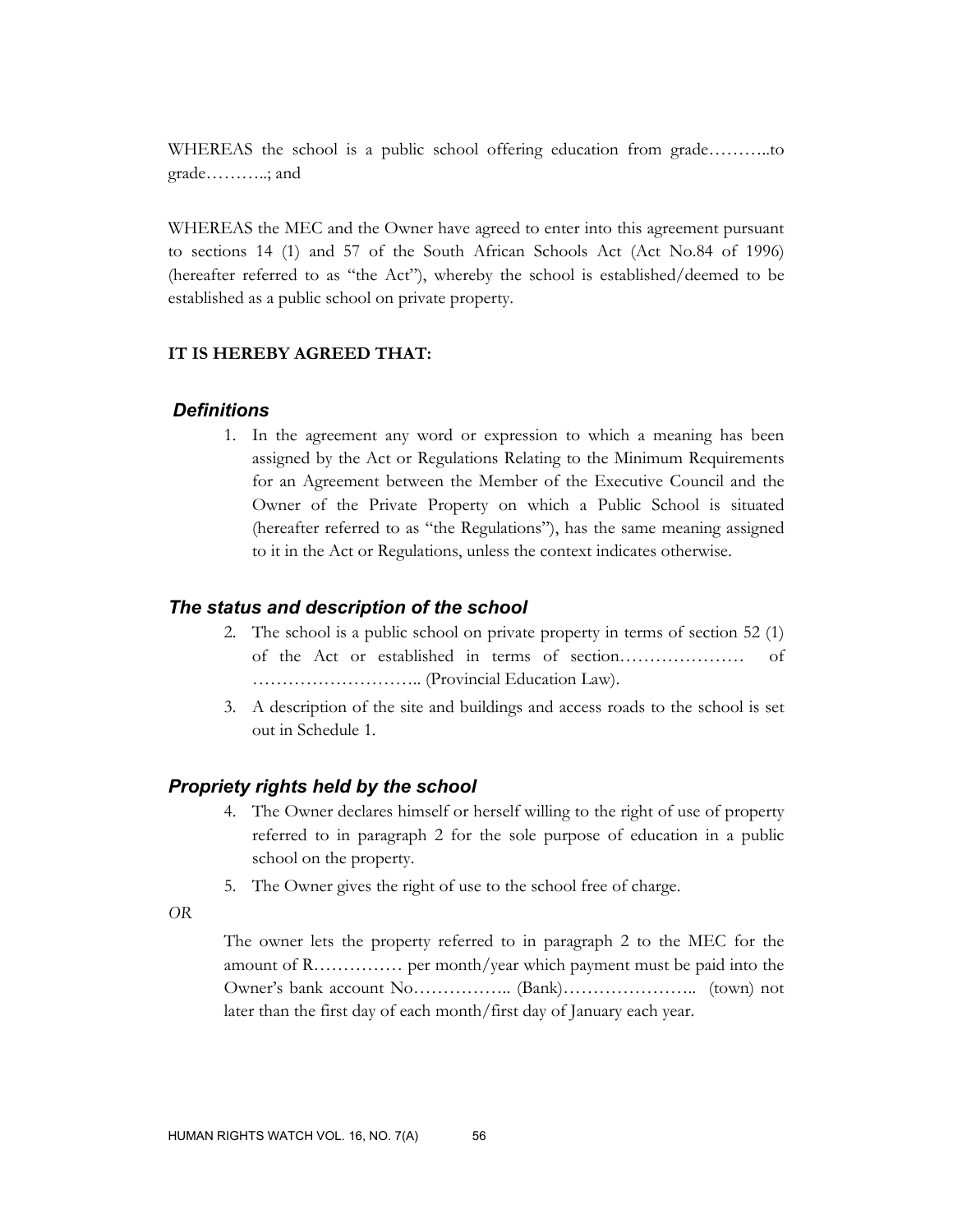- 6. An agreement between the State and the Owner which existed prior to the commencement of the Act remains in force to the extent that is consistent with the Act, and is only amended to the extent that is in conflict with this agreement, in which case this agreement prevails.
- 7. The agreement is valid as long as the school exists. The school can only be closed in terms of section 33 of the Act and after a reasonable period of notice has been given to the Owner by the MEC. A lease agreement, if it is in existence, terminates on the date on which the school is closed. All the improvements to the immovable property will become the property of the Owner free of charge

*OR* 

After payment by the Owner to the State of an agreed sum of money calculated on the day of the closure of the school.

8. All reasonable maintenance, including insurance and security to the buildings and fixed assets and improvements, is done by………………………. [if such maintenance is the responsibility of the school an agreement must be entered into between the school and the Owner on the date such allocated function in terms of section 21 (1) of the Act is allocated to such school.] The extent of such maintenance is set out Schedule 2.

# *General*

- 9. The MEC undertakes to provide a copy of this agreement to the school and ensure that the school makes it available to the parents, learners and any third person if requested by them as contemplated in Regulation 2 (7).
- 10. ………………………… must erect clear road signs giving directions to the public school an access roads to the school where access to the school in by way of private roads.
- 11. The curriculum offered at such public school is in accordance with the prescribed curriculum for public schools and the applicable administrative directives.
- 12. ………………………… must ensure that a fresh drinking water supply is available at all times at such schools.
- 13. …………………………… must erect new buildings or effect improvements to the existing buildings. Such new buildings or improvements may only be effected after separate agreement is concluded between the parties and stipulating the cost to be incurred and who carries the responsibility for effecting such changes.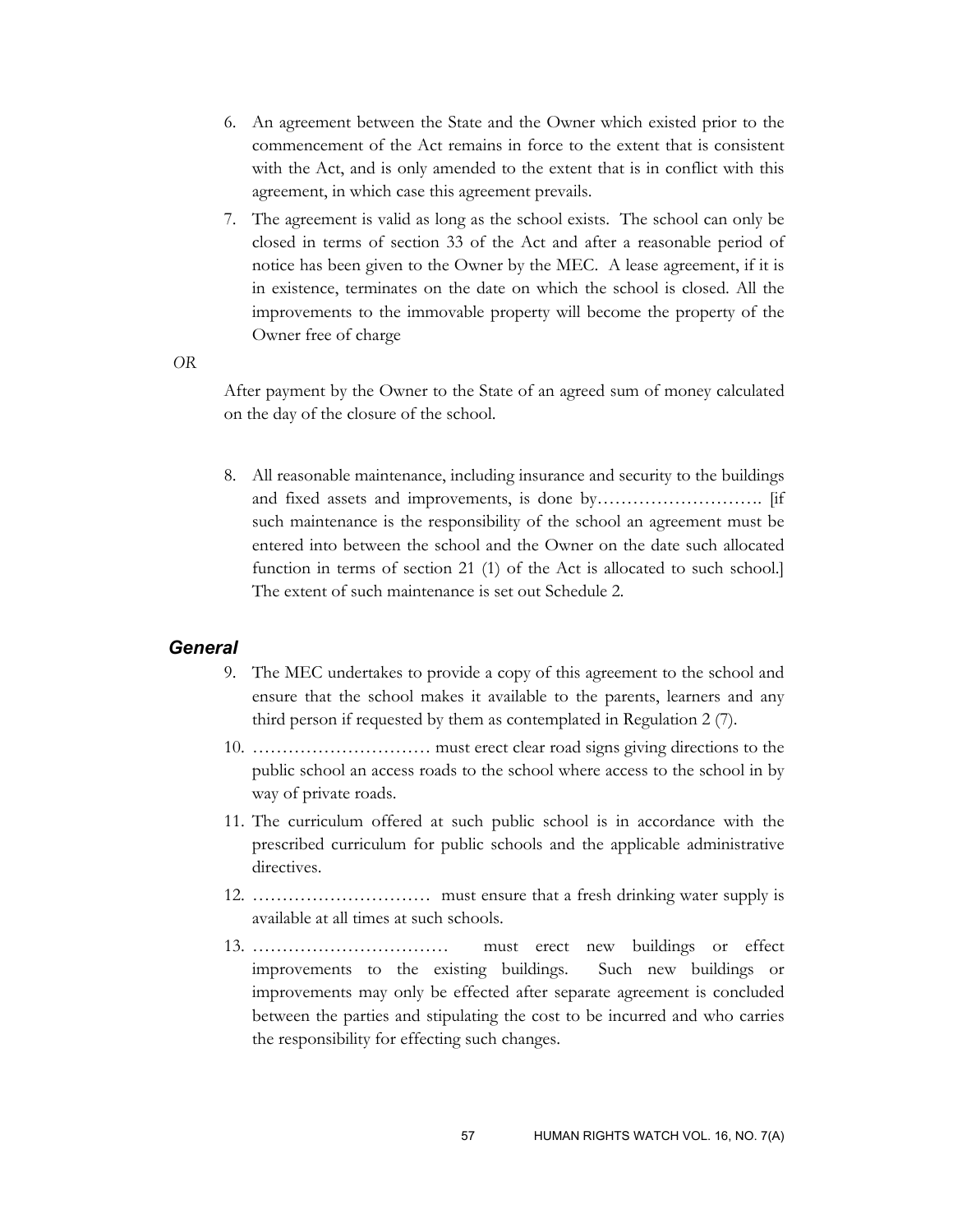- 14. …………………………….. must ensure that the supply of electricity to the school complies with the national safety standards.
- 15. ……………………………must ensure that the property on which the school is situated and all access roads are safe for school purposes and all dangerous areas on the property referred to in paragraph 2 are safeguarded.
- 16. The Owner guarantees access to the school by the public, school community and officials referred to in Regulation 5 (3) in relation to educational purposes.
- 17. The State indemnifies the Owner for any damage or loss claimed against such Owner as a result of the property being owned and provided that such claim is related to any educational activity conducted by the school for which the Owner would have been liable.

#### *Dispute*

- 18. Any dispute arising under this agreement must, as a first step, be resolved amicably through conciliation between the MEC and the Owner, or by any other manner mutually agreed upon by them.
- 19. If any dispute arises (including a breach of contract), the aggrieved party must notify in writing the other party affected by the dispute, within 14 days, stating the nature and extent of his or her complaint.
- 20. A conciliation meeting between the parties to the dispute must take place within 7 school days of the notice referred to in paragraph 19.
- 21. If a dispute is referred to a Magistrate's Court then the applicable cost structures must be agreed to.

### *Selling of the immovable property*

- 22. If the Owner sells the property on which the school is situated, he or she must notify –
	- a. the buyer of the existence of such school in writing before entering into an agreement with such buyer; and
	- b. the school and the MEC of such sale and attach the letter referred to in subparagraph (a) within 7 days of such sale.

## *Amendments*

23. This agreement comprises the agreement and all amendments and annexures thereto.